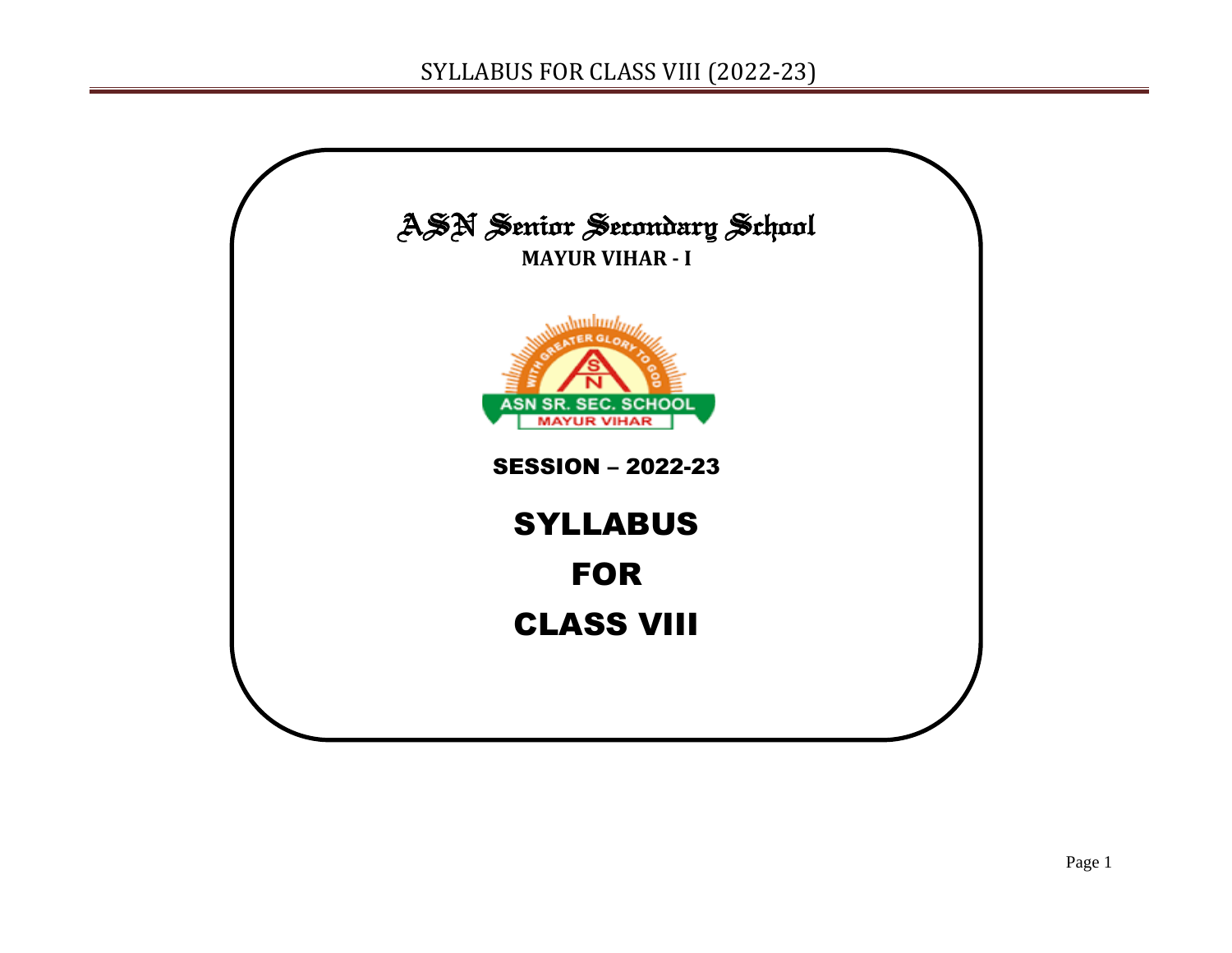# ENGLISH

#### **Learning Objectives in English:**

- 1.To hone the four Language skills-Listening,Speaking,Reading and Writing in the learner.
- 2.To evoke emotional responses in the young learners.
- 3.To facilitate experiential value-based learning.
- 4.To encourage out of-the-box thinking.

#### **Books Prescribed-**

- New Pathways VIII (Coursebook)
- English Grammar & Workbook VIII

#### **Story Books**

- It so Happened (NCERT)
- The Old man and his God (Sudha Murthy)

| <b>MONTH</b>                                                                                                         | <b>TOPIC</b>                         | <b>LEARNING OBJECTIVES</b>                                                                                                                                                                                                                                                                                                                                                                                                                                                                                                                                               | <b>ACTIVITY</b>                                                                                         | <b>LEARNING OBJECTIVES</b><br><b>SWBAT</b>                  |
|----------------------------------------------------------------------------------------------------------------------|--------------------------------------|--------------------------------------------------------------------------------------------------------------------------------------------------------------------------------------------------------------------------------------------------------------------------------------------------------------------------------------------------------------------------------------------------------------------------------------------------------------------------------------------------------------------------------------------------------------------------|---------------------------------------------------------------------------------------------------------|-------------------------------------------------------------|
| <b>APRIL</b><br><b>Bonds</b><br><b>1.</b> My Big Brother<br>3. Somebody's Mother (poem)<br><b>GRAMMAR:</b><br>Tenses |                                      | <b>LITERATURE:</b> UNIT1: Human Share their experiences with their close ones KNOW MY FAMILY: The students Value the positivity and virtues in one's<br>in order to imbibe good values from the will be asked to prepare A FAMILY- personality.<br>lesson to strengthen family bonds.<br>Realize the importance of elders and their<br>relationship with the younger ones in order Materials required: Notebook, Pencil members of the family and strengthen the<br>to strengthen their bonding with their colours, origami, family members' bond with them.<br>families | TREE.<br>photos                                                                                         | Spend quality time with the elderly                         |
|                                                                                                                      |                                      | learn and use correct forms of verbs in SPIN WHEEL STRATEGY: Students<br>reading, writing and speaking in order to will be called (randomly) to form Sharpen their creativity and oratory<br>be articulate.                                                                                                                                                                                                                                                                                                                                                              | meaningful sentences according to the skills.<br>combination reflected after spinning the<br>spin-wheel |                                                             |
|                                                                                                                      | <b>WRITING:</b><br>Paragraph Writing | Hone their creativity and imagination in Material Required: spin wheel<br>order to learn to express their thought/<br>statement/idea effectively                                                                                                                                                                                                                                                                                                                                                                                                                         |                                                                                                         | apply the elements to compose a well-<br>scripted paragraph |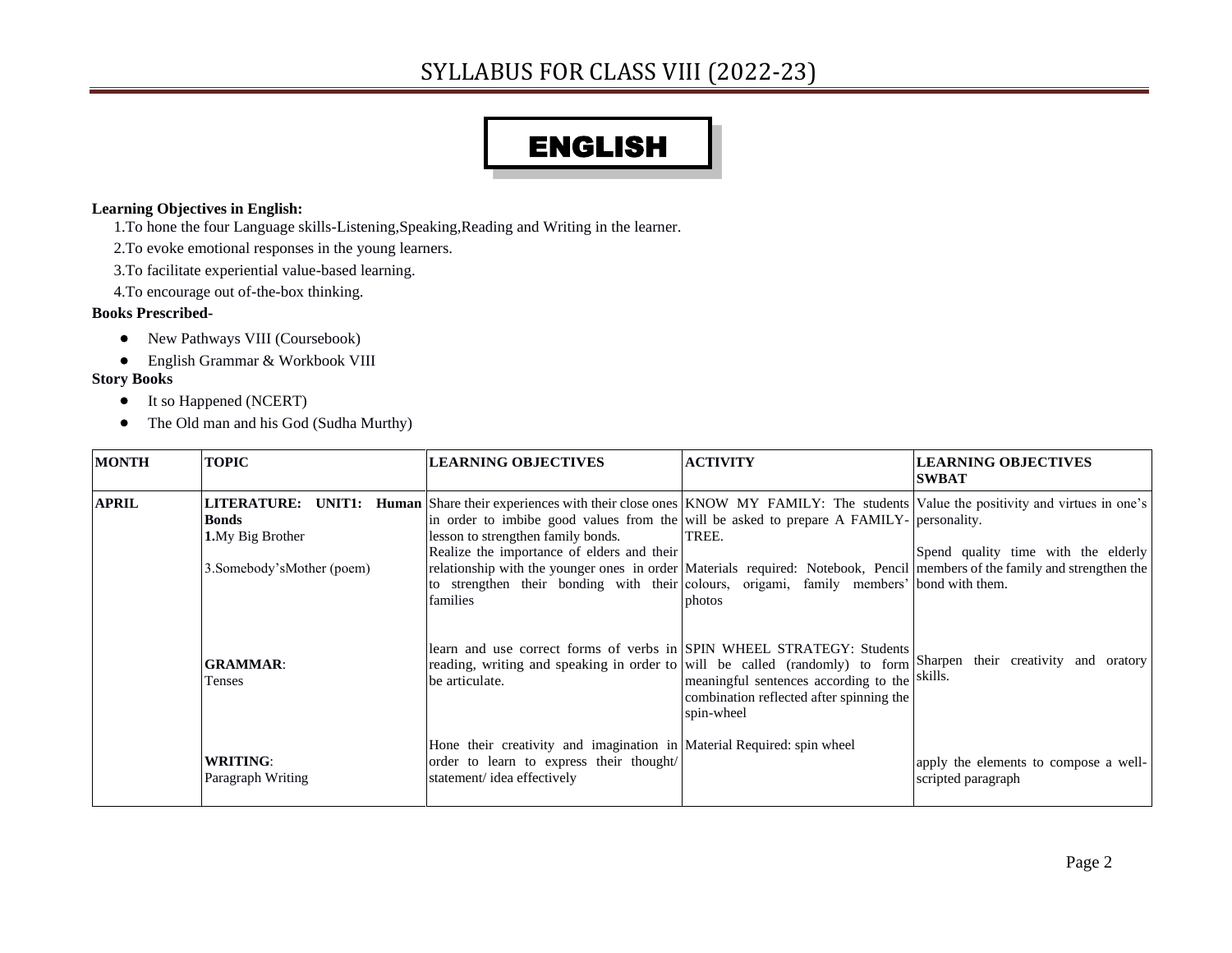| <b>MAY</b>       | <b>LITERATURE:</b><br><b>UNIT1: Human Bonds</b><br>2.A Most important Person                                                                                                             | To value the companionship and relish it in Make an attractive book-mark with the<br>order to stay connected to the family.<br>To strengthen the bond with the people who the story and also, write your favourite live by example.<br>have nothing in common in order to give quote given by that character.<br>importance to the well-wishers | Material Required: card board, sheets,<br>colours, scissors, markers | picture of your favourite character from Expand their social circle and learn to                                                                                                                                   |
|------------------|------------------------------------------------------------------------------------------------------------------------------------------------------------------------------------------|-------------------------------------------------------------------------------------------------------------------------------------------------------------------------------------------------------------------------------------------------------------------------------------------------------------------------------------------------|----------------------------------------------------------------------|--------------------------------------------------------------------------------------------------------------------------------------------------------------------------------------------------------------------|
|                  | <b>GRAMMAR:</b><br>Reported Speech- Statements                                                                                                                                           | Transform different sentences from direct Live Worksheets<br>to indirect speech in order to use them Materials Required: worksheets<br>correctly                                                                                                                                                                                                |                                                                      | learn<br>to<br>report<br>any<br>incidence/happening/ event in the set<br>format.                                                                                                                                   |
|                  | <b>WRITING:</b><br>Message- writing (School level and<br>Home)                                                                                                                           | Learn the format in order todraft crisp<br>messages                                                                                                                                                                                                                                                                                             |                                                                      | Communicate freely through informal<br>way of writing.                                                                                                                                                             |
| <b>JULY</b>      | <b>Unit 2: Nurturing Nature</b><br>1. A Day in the Country<br>3. I think I could turn and live with<br>Animals (poem)<br>Reported Speech- Imperative and<br>Optative<br>Dialogue Writing | Reflect upon the precious environment and Book Jacket<br>its resources.<br>To learn the rules of changing from direct to<br>indirect speech.<br>To develop confidence and honing the<br>speaking skills.                                                                                                                                        | colours, scissors, markers                                           | To enjoy and appreciate the story in<br>Material Required: card board, sheets, order to value God's best gift-flora and<br>fauna.<br>Transform Imperative and Optative<br>sentences in order to use them correctly |
| <b>AUGUST</b>    | 2. Elephants raid the kitchen<br>Idioms (workbook)<br><b>Informal Letter</b><br>Revision                                                                                                 | To be sensitive towards wildlife and their<br>basic needs.<br>To use Idioms in writing skills.                                                                                                                                                                                                                                                  | ASL: It so Happened (NCERT)                                          | To understand the intelligent minds of<br>elephants.                                                                                                                                                               |
| <b>SEPTEMBER</b> | <b>MID TERM</b>                                                                                                                                                                          |                                                                                                                                                                                                                                                                                                                                                 |                                                                      |                                                                                                                                                                                                                    |
| <b>OCTOBER</b>   | <b>Unit-3 Conflict and Hope</b><br>1.Pocahontas                                                                                                                                          | To comprehend the conflicting situations of Festive 'Recipe-writing'<br>war and peace.                                                                                                                                                                                                                                                          | Material<br>Notebook ,pictures ,colours.                             | uphold<br>the<br>necessity<br>To<br>of<br>Required: peace in the present scenario across the<br>globe.                                                                                                             |
|                  | Reported Speech-Interrogative<br>Letter to the Editor                                                                                                                                    | To learn the rules of changing from direct to<br>indirect speech.                                                                                                                                                                                                                                                                               |                                                                      | Transform Interrogative sentences in<br>order to use them correctly                                                                                                                                                |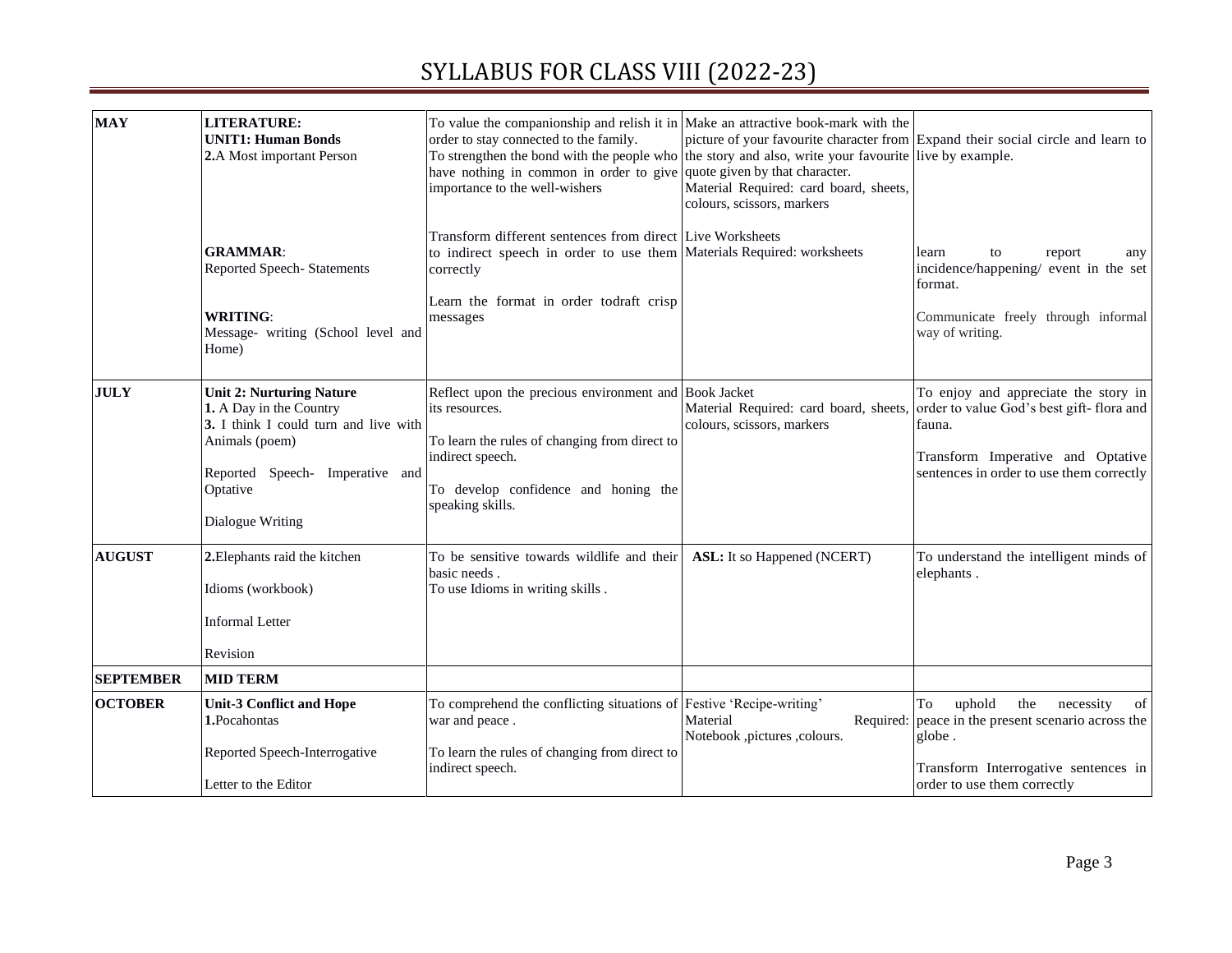| <b>NOVEMBER</b> | 2. Can we change this?<br>3Refugee Blues(Poem)                                                                                     | To understand the discrimination in remote Travelogue/ Brochure of Places of To comprehend, find solutions and help<br>villages.                                                                                                               | Tourists' Interests                         | bring a change by doing your bit.                                                        |
|-----------------|------------------------------------------------------------------------------------------------------------------------------------|------------------------------------------------------------------------------------------------------------------------------------------------------------------------------------------------------------------------------------------------|---------------------------------------------|------------------------------------------------------------------------------------------|
|                 | Speech<br>Interrogative<br>Reported<br>(Continued)<br>Tenses (Revision)<br><b>Story Writing</b>                                    | To learn the rules of changing from direct to Material<br>indirect speech.<br>To engage their imagination which can turn pictures.<br>into a fun, collaborative and communicative<br>experience.                                               | Required:A3<br>,colourful and<br>stationery | sheets, To unleash their creativity using all the<br>relevant elements of story writing. |
| <b>DECEMBER</b> | Unit $-6$<br><b>Beyond the Veil</b><br><b>1.</b> The. Red headed league<br>3. Haunted Houses (poem)<br>Reported Speech-Exclamatory | To appreciate the sharpness of the famous ASL: The Old man and his God<br>detective character Sherlock (Sudha Murthy)<br>fictitious<br>Holmes.<br>To know the meaning of 'haunted' and to<br>appreciate the subtle comedy used by the<br>poet. |                                             | To be more observant and have a keen<br>eye on the situations around.                    |
|                 | Article writing                                                                                                                    | To learn the rules of changing from direct to<br>indirect speech.                                                                                                                                                                              |                                             | Transform exclamatory sentences in<br>order to use them correctly.                       |
| <b>JANUARY</b>  | 2. Mr Tallent's Ghost<br>Proverbs (Workbook)<br>Paragraph writing                                                                  | To comprehend why the eccentric writer Ppt on Mystery /Detective stories Their To understand<br>posed as a ghost.                                                                                                                              | /Author                                     | the intention of the<br>main protagonist for the suspense<br>created.                    |
| <b>FEBRUARY</b> | <b>ANNUAL EXAM</b>                                                                                                                 |                                                                                                                                                                                                                                                |                                             |                                                                                          |

# ENGLISH EXAM SYLLABUS

| <b>EXAM</b>                | <b>SYLLABUS</b>                                                                                                                                                                                       |
|----------------------------|-------------------------------------------------------------------------------------------------------------------------------------------------------------------------------------------------------|
| <b>PRE MID EXAM (July)</b> | A-Comprehension<br>B- Message- writing, Paragraph Writing<br>C- Direct-Indirect Speech (Statements) and Tenses<br><b>D UNIT1: Human Bonds</b><br><b>1.</b> My Big Brother<br>3.Somebody'sMother (poem |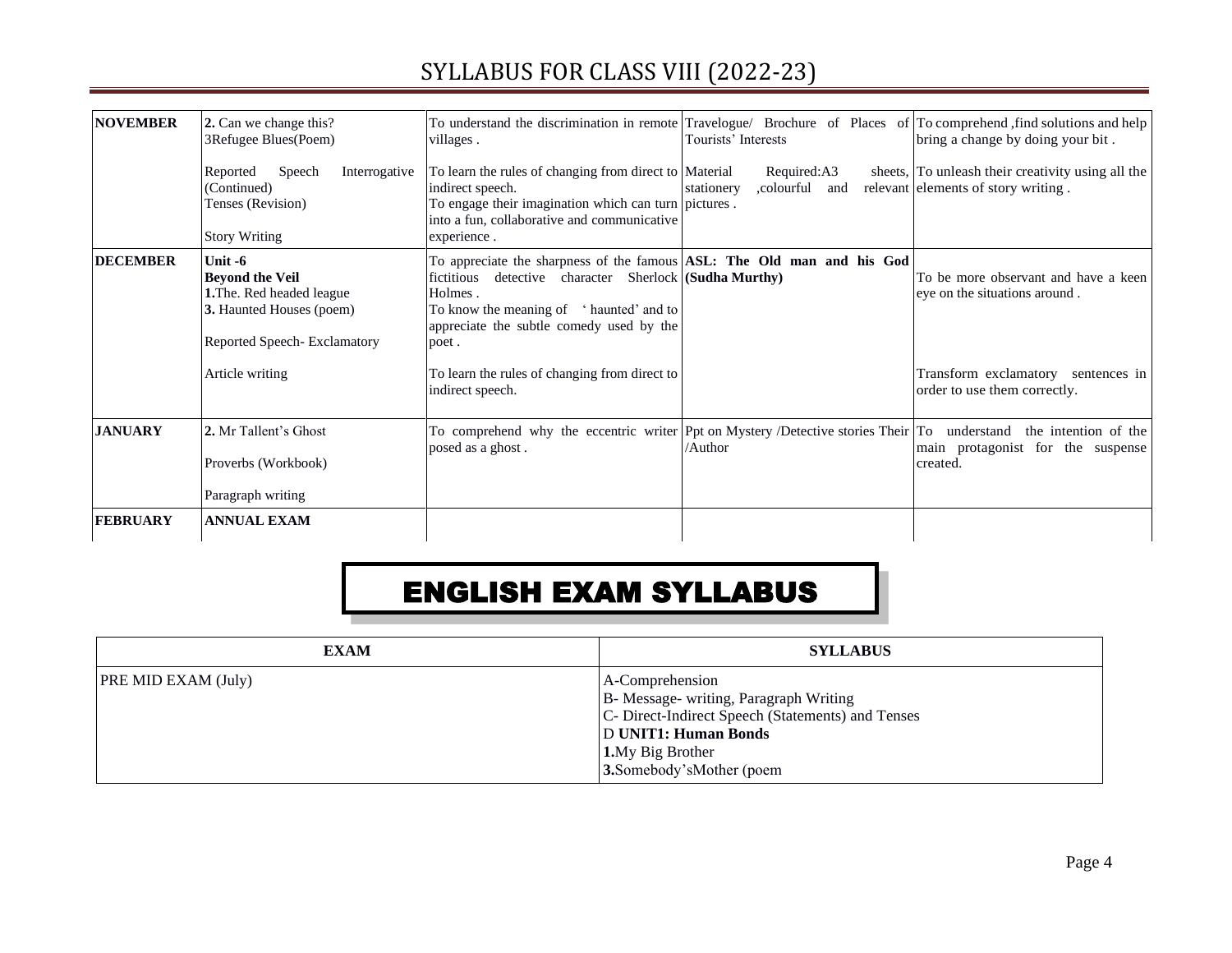| MID TERM(September)          | A-Comprehension<br>B- Paragraph-writing, Informal Letter, Dialogue-writing, Message-Writing<br>C-Reported Speech (Statement, Imperative and Optative), Tenses, Idioms<br><b>D-UNIT1: Human Bonds</b><br>1.My Big Brother<br>3. Somebody's Mother (poem) |
|------------------------------|---------------------------------------------------------------------------------------------------------------------------------------------------------------------------------------------------------------------------------------------------------|
|                              | 2.A Most important Person<br><b>Unit 2: Nurturing Nature</b><br>1. A Day in the Country<br>3. I think I could turn and live with Animals (poem)<br>2. Elephants raid the kitchen                                                                        |
| <b>PRE ANNUAL (December)</b> | A-Comprehension<br>B-Story Writing, Formal letter to Editor<br>C -Reported Speech (Interrogative), Tenses<br>D- Unit-3 Conflict and Hope<br>1. Pocahontas<br>2. Can we change this?                                                                     |
| Annual (February-March)      |                                                                                                                                                                                                                                                         |



#### हिन्दी शिक्षण का उद्देश्य

- 1. राष्ट्रभाषा के प्रति प्रेम विकसित कर राष्ट्रीय एकता को बढ़ावा देना ।
- 2.. भारतीय साहित्य व संस्कृति के प्रति रूझान उत्पन्न करना ।
- 3. श्रवण, वाचन, पठन और लेखन कौशल का विकास करना ।
- 4. साहित्य की विविध विधाओं से अवगत कराना ।

#### <u>पाठ्य पुस्तकें</u>

- 1. वसंत भाग-3
- 2. भारत की खोज
- 3. हिन्दी व्याकरण
- 4. छत्रपति शिवाजी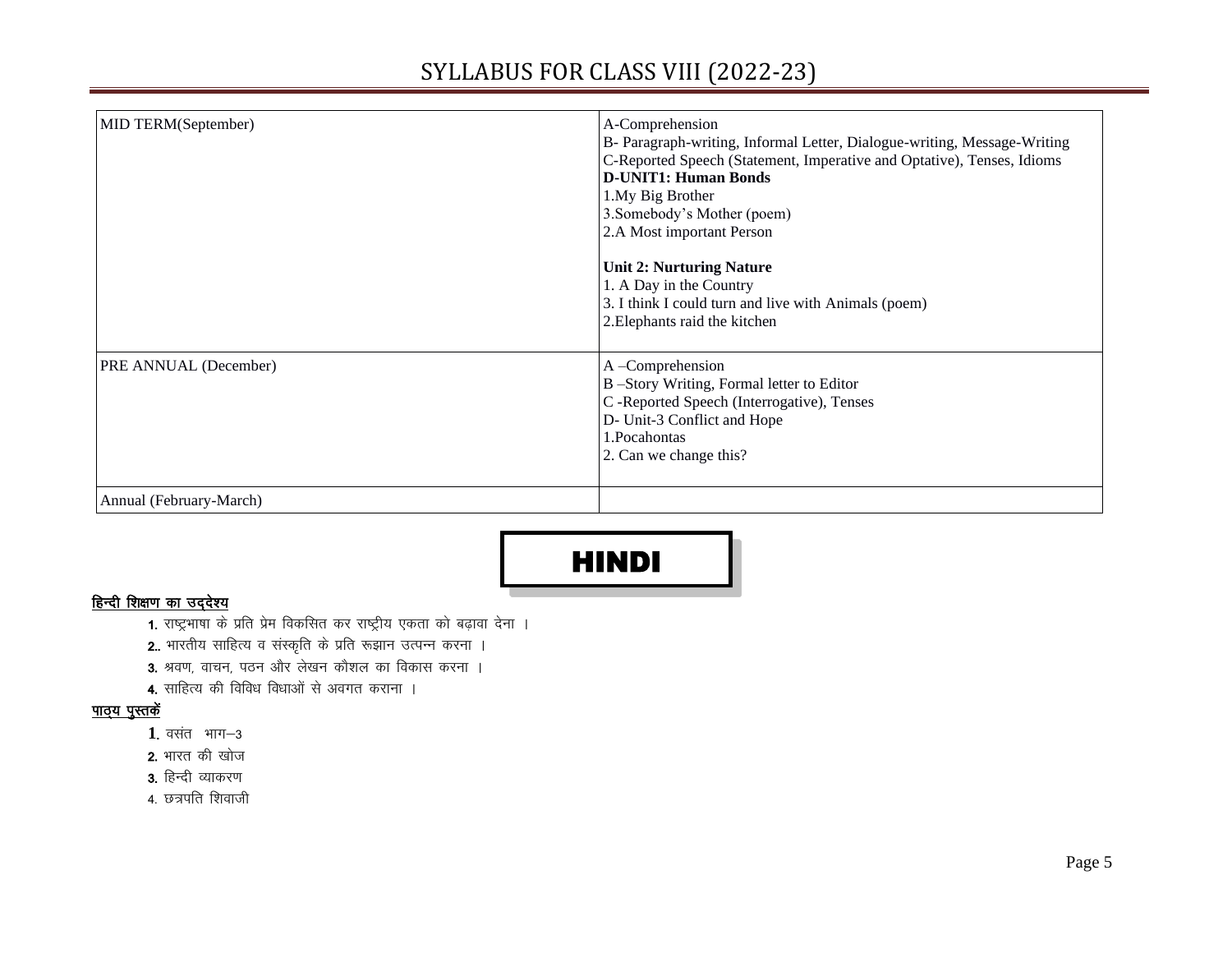| माह   | पाठ का नाम                                                                                                                                | उद्देश्य                                                                                                                                                     | व्याकरण                                              | रचनात्मक                                                                        | गतिविधि                                                    | अधिगम उद्देश्य                                                                                                                                                                                                                                                                                                                                                                                                                                                                                                                                                                                                                         |
|-------|-------------------------------------------------------------------------------------------------------------------------------------------|--------------------------------------------------------------------------------------------------------------------------------------------------------------|------------------------------------------------------|---------------------------------------------------------------------------------|------------------------------------------------------------|----------------------------------------------------------------------------------------------------------------------------------------------------------------------------------------------------------------------------------------------------------------------------------------------------------------------------------------------------------------------------------------------------------------------------------------------------------------------------------------------------------------------------------------------------------------------------------------------------------------------------------------|
| मई    | अप्रैल−   <b>वसंत−</b><br>1 लाख की चूड़ियाँ<br>2 बस की यात्रा<br>3. दीवानों की हस्ती<br>छत्रपति शिवाजी<br>(स्वाघ्याय के लिए)              | मशीन युग ने<br>'कलाकारों को किस प्रकार $\vert$ 2 पर्यायवाची (1—40)<br>प्रभावित किया है<br>विद्यार्थियों को परिवहन<br>व्यवस्था की दुर्दशा से<br>परिचित करवाना | हस्त  <b>1</b> विलोम<br>$(1 - 40)$<br><b>3.</b> कारक | अपठित गदयांश/<br>पदयांश<br>अनुच्छेद लेखन–<br>मेरी हवाई यात्रा<br>विदयार्थी जीवन | कविता लेखन<br>की प्रक्रिया को दिखाया<br>जाएगा              | • लाख से बनने वाली चीज़ों पर चर्चा करेंगे।<br> लाख की चूड़ियाँ बनाने   <sub>● लाख</sub> का काम किन—किन राज्यों में होता<br>है ।<br>छोटे शहरों , कसबों व गाँवों में परिवहन<br>समस्या से विद्यार्थी अवगत होंगे।<br>स्वार्थ लोलुप्ता के चलते कैसे लोग दूसरे की<br>जिंदगी से खिलवाड करते हैं।<br>हास्य-व्यंग्य विधा का ज्ञान होगा।<br>छात्र उचित स्वर प्रवाह तथा भावपूर्ण प्रीति से कविता<br>पाठ करने की क्षमता विकसित कर सकेंगे।<br>छात्र निद्रा मग्न युवा पीढ़ी को आशा का संदेश दे<br>सकेंगे।<br>छात्र शब्द भंडार में वृद्धि हुई।<br>अनुच्छेद लेखन के अंतर्गत छात्रों की लेखन<br>कला का विकास होगा। विचारों की<br>कमबद्ध प्रस्तुति सीखी। |
| जुलाई | वसंत—<br>5. चिटि्ठयों की अनूठी दुनिया<br><b>6.</b> भगवान के डाकिए<br>11. जब सिनेमा ने बोलना सीखा<br>छत्रपति शिवाजी<br>(स्वाघ्याय के लिए ) | पत्र लेखन के महत्व को<br>समझाना।<br>वसुदैव कुटुम्बकम भावना<br>का विकास करना<br>सिनेमा जगत के विकास का<br>दृश्य प्रस्तुत करना।                                | 1. संधि (दीर्घ, वृद्धि, गुण)<br>2 अनेकार्थक $(1-40)$ | अनौपचारिक पत्र<br>अनुच्छेद लेखन–<br>आधुनिक संचार के<br>साधन                     | .<br>अन्तर्देशीय पत्र लेखन<br>पसंदीदा फिल्म पर<br>परियोजना | पत्र लेखन के महत्व को समझने में सक्षम।<br>पत्र लेखन व आधुनिक संचार साधनों के<br>मूलभूत अंतर को जानेंगे।<br>वसुदैव कुटुम्बकम भावना का विकास होगा<br>सिनेमा जगत के विकास और उसमें<br>उतरोततर होने वाले परिवर्तन का चित्र<br>प्रस्तुत करने में सक्षम होंगे।                                                                                                                                                                                                                                                                                                                                                                               |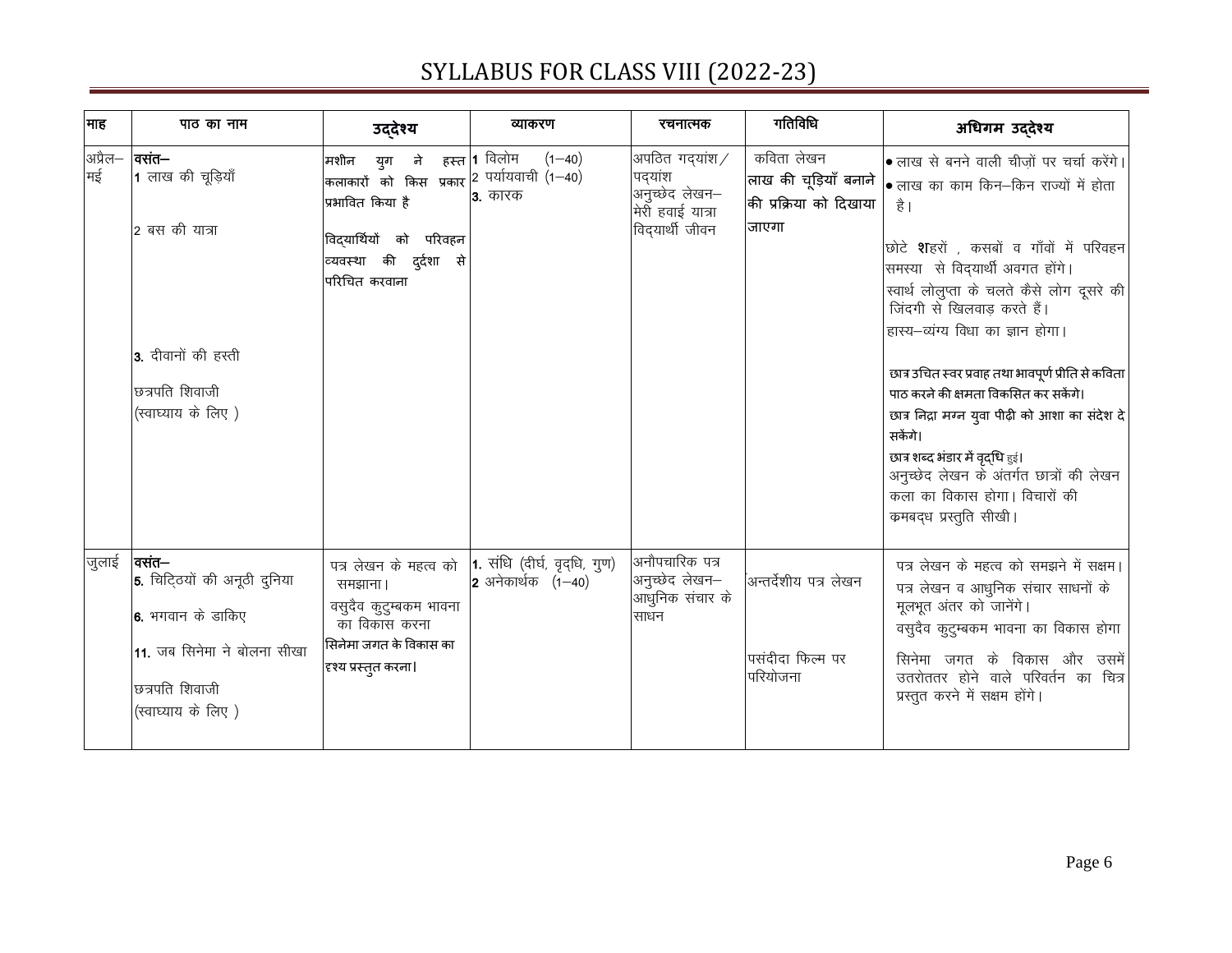| अगस्त   | $ $ वसंत—<br>9. कबीर की साखियाँ (गायन)<br><b>10.</b> कामचोर<br>17. बाज और साँप<br>छत्रपति शिवाजी<br>(स्वाघ्याय के लिए) | छात्रों को ज्ञानमार्गी<br>शाखा के संत कवि<br>कबीरदास के विषय में<br>बताना ।<br>जीवन में व्यवस्थित होने व<br>अपना कार्य स्वयं करने के<br>महत्व से अवगत कराना।<br>छात्रों को योजनाबद्ध तरीके से<br>कार्य करना सिखाना।<br>वीरता और साहस जैसे<br>भावों का ज्ञान देना। | 1 वाक्य-शुद्धि<br>$ $ 2 मुहावरे<br>$(1 - 30)$<br>3 उपसर्ग ( हिन्दी व संस्कृत                                  | अनुच्छेद लेखन–<br>जीवन में खेलों का<br>महत्व<br> कम्प्यूटर के लाभ व<br> हानियाँ<br>विज्ञपन | दोहा मंचन                    | कबीर की साखियों का लयबद्ध वाचन कर<br>सकेंगे।<br>छात्र तुकांत शब्दों से अवगत हो सकेंगे।<br>शब्द भंडार में वृद्धि कर सकेंगे<br>अपना कार्य स्वयं करने के महत्व को<br>समझेंगे।<br>मिलजुलकर का काम करना, अधिक काम<br>होने पर किस प्रकार का काम बंटवारा<br>करना है, माता-पिता के सहायक बनना<br>आदि बातों को समझ सकेंगे।<br>वीरता व कायरता दोनों भावों में अंतर<br>समझेंगे।<br>साहसी जीवन के महत्व को समझ पाएंगे।।<br>भा <b>षा</b> में लाक्षणिक प्रयोगों को समझेंगे। |
|---------|------------------------------------------------------------------------------------------------------------------------|-------------------------------------------------------------------------------------------------------------------------------------------------------------------------------------------------------------------------------------------------------------------|---------------------------------------------------------------------------------------------------------------|--------------------------------------------------------------------------------------------|------------------------------|---------------------------------------------------------------------------------------------------------------------------------------------------------------------------------------------------------------------------------------------------------------------------------------------------------------------------------------------------------------------------------------------------------------------------------------------------------------|
|         | सितंबर <b>अर्द्धवार्षिक परीक्षा</b>                                                                                    |                                                                                                                                                                                                                                                                   |                                                                                                               |                                                                                            |                              |                                                                                                                                                                                                                                                                                                                                                                                                                                                               |
| अक्टूबर | 7. क्या निराश हुआ जाए<br>8. यह सबसे कठिन समय नहीं<br>1. ध्वनि<br>भारत की खोज<br>(स्वाघ्याय के लिए)                     | .<br>श व्यापी भ्रष्टाचार की<br>समस्या के प्रति<br>विद्याथियों को<br>संवेदनशील बनाना।<br>कविता के प्रति रुचि जागृत<br>करना।<br>कल्पनाशीलता को बढ़ावा<br>देना।                                                                                                      | 1 श्रुतिसम भिन्नार्थक<br>$(1 - 40)$<br>$ 2 \rangle$ अलंकार<br>(अनुप्रास,अतिश्योक्ति,यमक,पु<br>नरूक्ति प्रकाश) | अनुच्छेद लेखन-<br>समाचार पत्रों का<br>महत्व                                                |                              | मीडिया की भूमिका को समझने में सक्षम<br>होंगे।<br>सच्चाई व इमानदारी जैसे गुणों का<br>विकास।<br>जीवन के प्रति सकारात्मक सोच को बल<br>मिलेगा।<br>जीवन में कुछ कर दिखाने की इच्छाशक्ति का<br>विकास।<br>वसंत ऋतु में मौसम में आने वाले बदलावों से<br>परिचित होगा।                                                                                                                                                                                                  |
| नवंबर   | वसंत—<br>12. सुदामा चरित                                                                                               | काव्य का व्यवहारिक $ 1\>$ समास<br>जीवन में प्रयोग करना<br>सिखाना।<br>हिंदी साहित्य के भक्ति                                                                                                                                                                       | 2 अनेक शब्दों के लिए एक<br>$(1 - 40)$<br>$\vert$ 3. लोकोक्तियाँ (1–20)                                        | अनुच्छेद लेखन–<br>मित्रता                                                                  | सुदामा चरित का नाट्य<br>मंचन | मित्रता के भाव को समझेंगे।<br>पदों के गायन के प्रति रुचि जागृत होगी ।<br>छात्र वात्सल्य रस से परिचित होंगे।                                                                                                                                                                                                                                                                                                                                                   |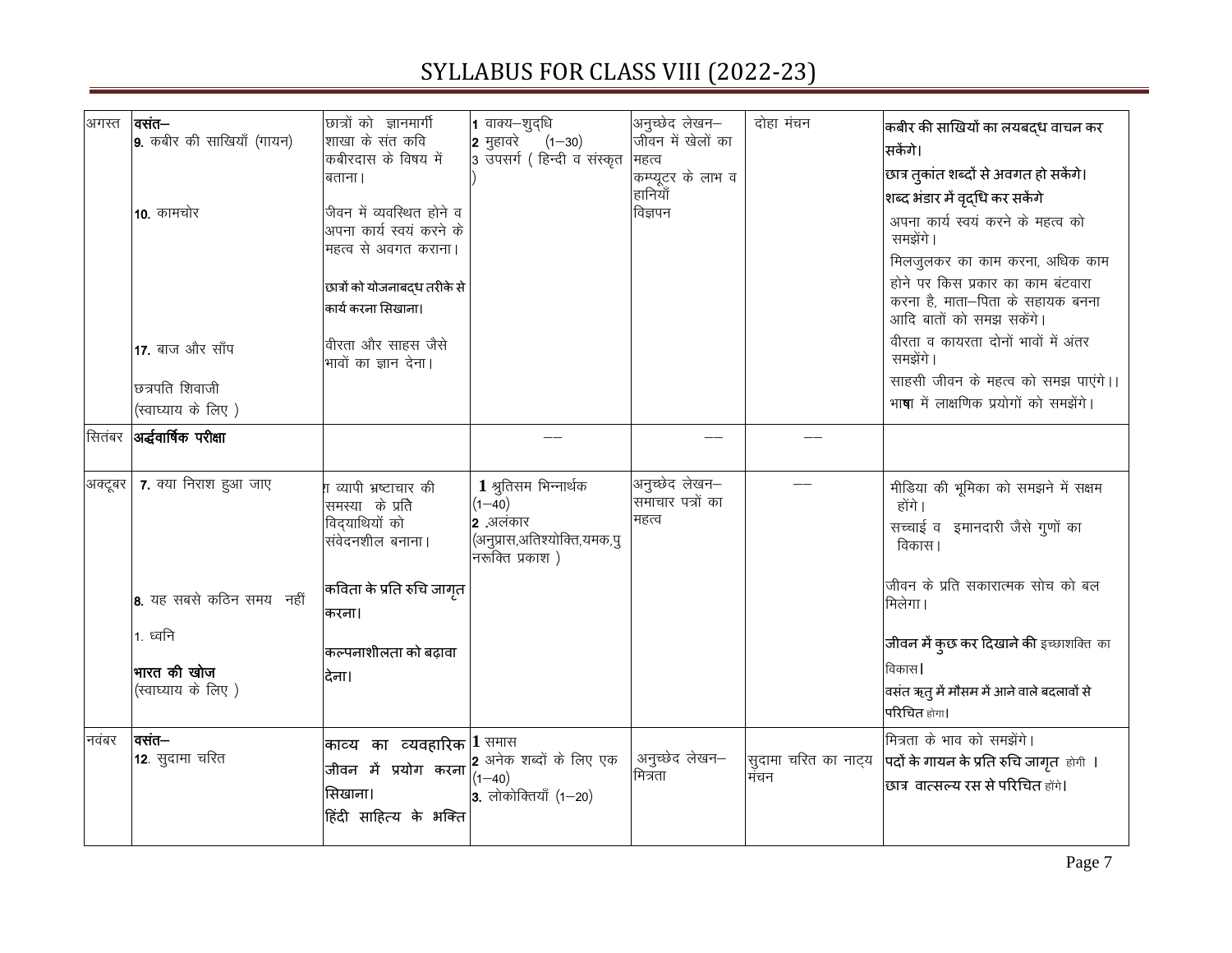|                           | $13.$ जहाँ पहिया है<br>भारत की खोज—<br>(स्वाघ्याय के लिए) | कवियों<br>की<br>कालीन<br>जानकारी देना।<br>रिपोर्ट लेखन कला का<br>विकास                                                                                         |                   |                                                                    | रिपोर्ट लेखन                                                     | महिलाओं के प्रति सम्मान की भावना का<br>विकास।<br><b>श</b> ब्द कोष में वृदिध।                                                                                                                                                                                                                                                                                                        |
|---------------------------|-----------------------------------------------------------|----------------------------------------------------------------------------------------------------------------------------------------------------------------|-------------------|--------------------------------------------------------------------|------------------------------------------------------------------|-------------------------------------------------------------------------------------------------------------------------------------------------------------------------------------------------------------------------------------------------------------------------------------------------------------------------------------------------------------------------------------|
| दिसम्बर   <b>वसत–</b>     | 14. अकबरी लोटा                                            | कठिन परिस्थिति में धैर्य बनाए $\, $ 1 वाक्य $\,$ विचार $\,$ ( रचना $\,$ के<br>रखने की क्षमता का विकास $\left  \textrm{\textdegree} \right $ आधार पर )<br>करना। | $ 2$ वाक्य शुद्धि | विज्ञापन<br>औपचारिक पत्र<br>अनुच्छेद लेखन-<br>विज्ञान के बढ़ते चरण | पानी रे पानी तेरा रूप<br>कैसा                                    | भाषा के प्रति अभिरुचि जागृत होगी।<br>शब्द भंडार में वृद्धि ।                                                                                                                                                                                                                                                                                                                        |
|                           | 15. पानी की कहानी<br>16. सूरदास के पद                     | छात्रों को पानी के विभिन्न रूपों<br>से परिचित कराना।<br>साहित्यिक ब्रजभाषा के माध्य<br>से परिचित कराना।<br>श्री कृष्ण की बाल लीलाओं का                         |                   |                                                                    |                                                                  | साहित्य की आत्मकथा विधा का ज्ञान।<br>शब्द भंडार में वृद्धि ।<br>एकीकृत सीख integrated learning के<br>अंतर्गत पाठ की विषय-वस्तु को विज्ञान के विषय<br>जल चक्र से जोड़ जाएगा।<br>छात्र जलचक को समझेंगे औह जल प्रदूषण की समस्या                                                                                                                                                        |
|                           | भारत की खोज—<br>(स्वाघ्याय के लिए)                        | स्ंदर वर्णन प्रस्तुत करना।                                                                                                                                     |                   |                                                                    |                                                                  | के प्रति संवेदनशील बनेंगे।<br>भकितकाल व भक्तिकालीन कवि सूरदास के विषय में<br>जानेंगे।                                                                                                                                                                                                                                                                                               |
| $ $ जनवरी ।तसं <b>त</b> — | <b>18.</b> टोपी<br>भारत की खोज–<br>(स्वाघ्याय के लिए)     | मजदूर वर्ग के आभाव<br>ग्रस्त जीवन के कारणों से<br>परिचित कराना।                                                                                                | 1. प्रत्यय– (कृत) | अनुच्छेद लेखन–<br>प्रदूषण की समस्या<br>अंतर्राष्ट्रीय समस्या       | पाठ में प्रयुक्त मुहावरों<br>का प्रयोग करते हुए<br>लघुकथा लिखिए। | एकीकृत सीख integrated learning के<br>अंतर्गत पाठ की विषय-वस्तु को विज्ञान के<br>विषय फाइबर टू फैबरिक से जोड़ जाएगा।<br>भाषा में लाक्षणिक प्रयोगों को समझेंगे<br>शब्द कोश में वृदिध ।उर्दू भाषा के शब्दों का<br>जान ।<br>कहानी के माध्यम से छात्र यह भी जानेंगे कि<br>मनुष्य के दृढ़ निश्चय के आगे कोई भी कार्य<br>मुश्किल नहीं।<br>किसी से अपना काम बेगार में नहीं करवाना<br>चाहिए। |
|                           | फरवरी <b>वार्षिक परीक्षा</b>                              |                                                                                                                                                                |                   |                                                                    |                                                                  |                                                                                                                                                                                                                                                                                                                                                                                     |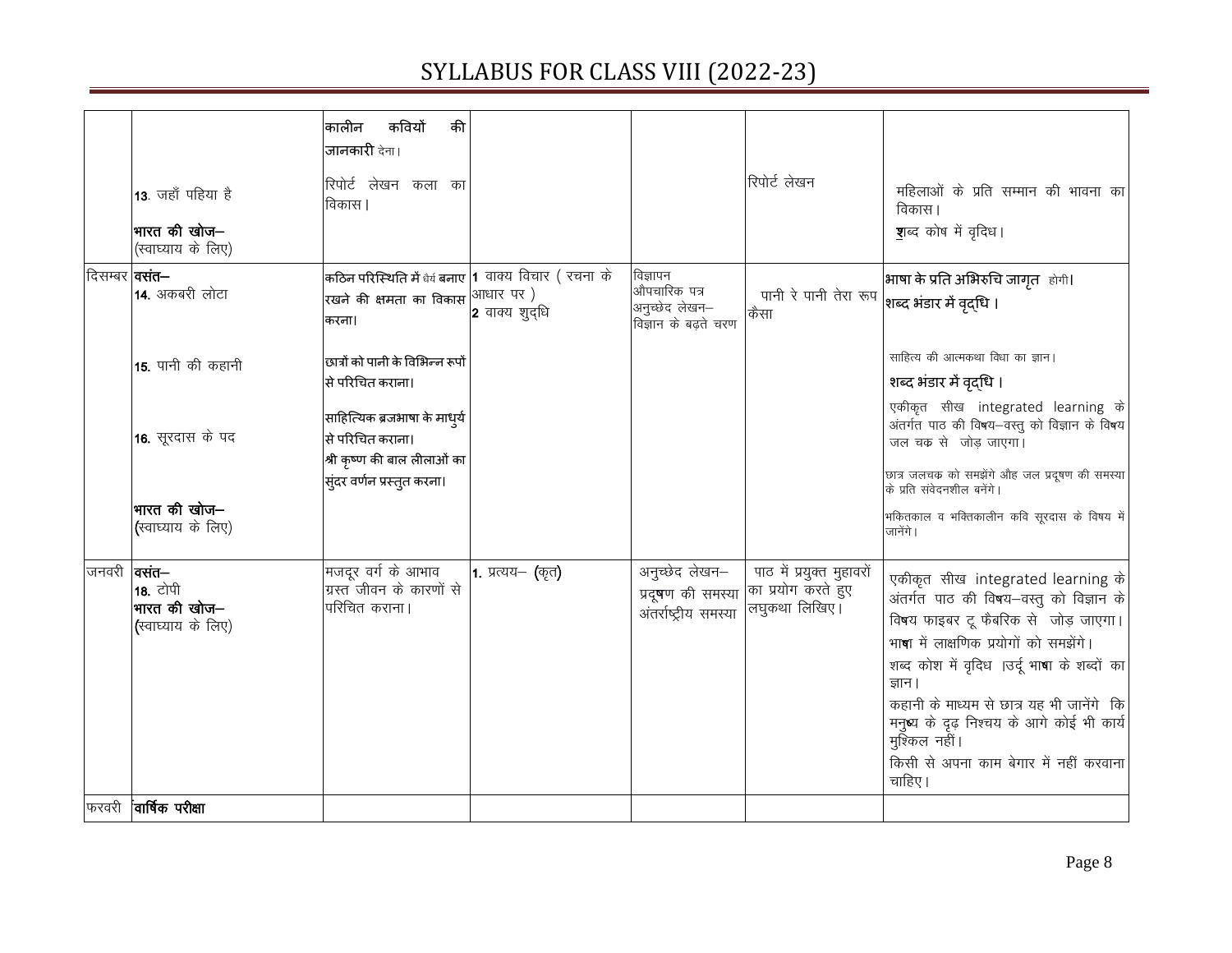#### HINDI EXAM SYLLABUS

#### पूर्व मध्यांतर परीक्षा पाठ्यक्रम

| वसंत–                             | <b>।1.</b> विलोम<br>$(1 - 40)$ | अपठित गदयाश $\angle$<br>ं पदयाश |
|-----------------------------------|--------------------------------|---------------------------------|
| 2. लाख की चूड़ियाँ                | 2 पर्यायवाची $(1-40)$          | अनुच्छेद लेखन–                  |
| $\overline{4}$ . दीवानों की हस्ती | 3 कारक                         |                                 |
|                                   |                                |                                 |

#### मध्यांतर परीक्षा पाठ्यक्रम

| वसंत—<br>2. लाख की चूड़ियाँ<br><b>3.</b> बस की यात्रा<br>4. दीवानों की हस्ती<br>5. चिटि्ठयों की अनूठी दुनिया<br>6. भगवान के डाकिए<br><b>10.</b> कामचोर<br>17. बाज और साँप<br>छत्रपति शिवाजी | 1. विलोम $(1-40)$<br>2. पर्यायवाची (1-40)<br><u>3. कारक.</u><br>$5$ अनेकार्थक (1-40)<br>6 वाक्य-शुद्धि<br>7 मुहावरे (1-40)<br>8 संधि<br>9 उपसर्ग (हिन्दी) | अपठित गद्यांश/ पद्यांश<br>अनुच्छेद लेखन–<br>अनौपचारिक पत्र |
|---------------------------------------------------------------------------------------------------------------------------------------------------------------------------------------------|-----------------------------------------------------------------------------------------------------------------------------------------------------------|------------------------------------------------------------|
| <u>पूर्व वार्षिक परीक्षा पाठ्यक्रम</u><br>वसंत–<br>7. क्या निराश हुआ जाए<br><b>12</b> . सुदामा चरित                                                                                         | $\vert 1$ श्रुतिसमभिन्नार्थक (1–40)<br>2 अनेक शब्दों के लिए एक $(1-40)$<br>3.अलंकार (अनुप्रास, अतिश्योक्ति)<br><b>4</b> समास                              | अपठित गदयांश/ पदयांश<br>औपचारिक पत्र                       |

#### SCIENCE

#### **PRES CRIBED BOOKS:**

Science NCERT Book Eureka Plus Science Science Activity Record (Lab Manual) BMA Book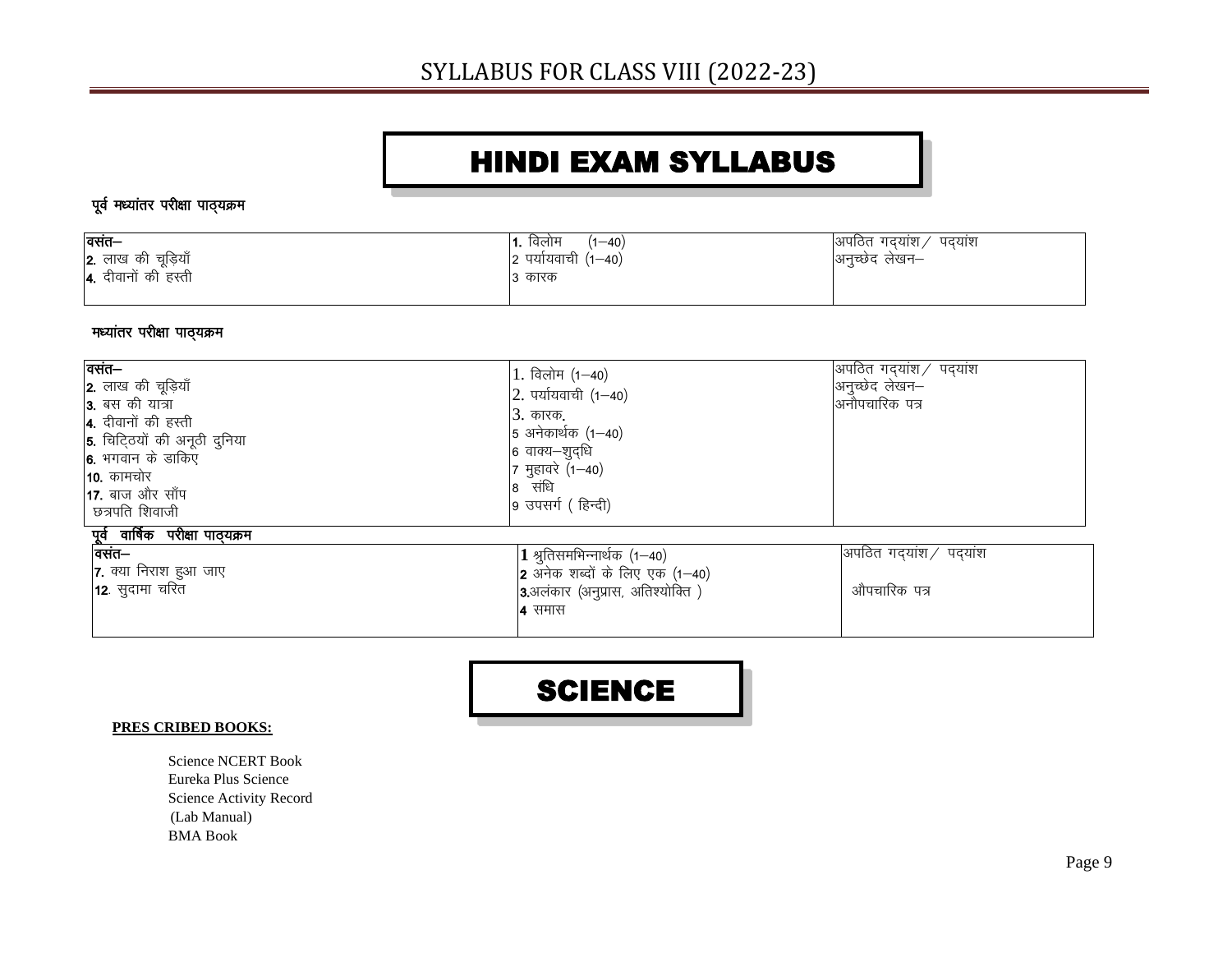| <b>MONTH</b> | <b>CHAPTER</b>                                        | <b>LEARNING OBJECTIVES</b>                                                                       | <b>ACTIVITIES</b>                                                                           | <b>LEARNING OUTCOMES</b>                                                                                                       |
|--------------|-------------------------------------------------------|--------------------------------------------------------------------------------------------------|---------------------------------------------------------------------------------------------|--------------------------------------------------------------------------------------------------------------------------------|
| April & May  | <b>PHY:</b> L-11 Force and<br>pressure                | • To encourage scientific aptitude in children so<br>that they can perform activities themselves | To show that liquid pressure<br>increases with depth.<br>Material required: Plastic bottles | <b>Demonstrate</b> how a force can change the<br>shape, direction, or speed of an object to<br>summarize the effects of force. |
|              |                                                       |                                                                                                  |                                                                                             | <b>Debate</b> the advantages and disadvantages of<br>atmospheric pressure to comprehend its<br>importance.                     |
|              | <b>CHEM</b> : L-5 Coal and<br>petroleum               | • To create awareness about renewable sources<br>of energy                                       | To show destructive distillation of<br>coal                                                 | <b>Describe</b> the process of formation of coal and<br>petroleum to explain the processes involved.                           |
|              |                                                       |                                                                                                  |                                                                                             | Predicting the necessity of the alternative<br>sources of energy to reduce the level of pollution.                             |
|              | $BIO: L-8 Cell:$<br>Structure and<br><b>Functions</b> | • To study the role of microbes in daily life.                                                   | • Exp: To study various<br>Microbes using permanent slides                                  | <b>Recognize</b> different shapes and sizes cells to<br>correlate with their location and function.                            |
|              |                                                       |                                                                                                  |                                                                                             | Compare and contrast Plant cell and animal cell<br>in order to find out the differences and similarities<br>between them.      |
| June         | Holiday Homework                                      | Projects/Activities/Assignment                                                                   |                                                                                             |                                                                                                                                |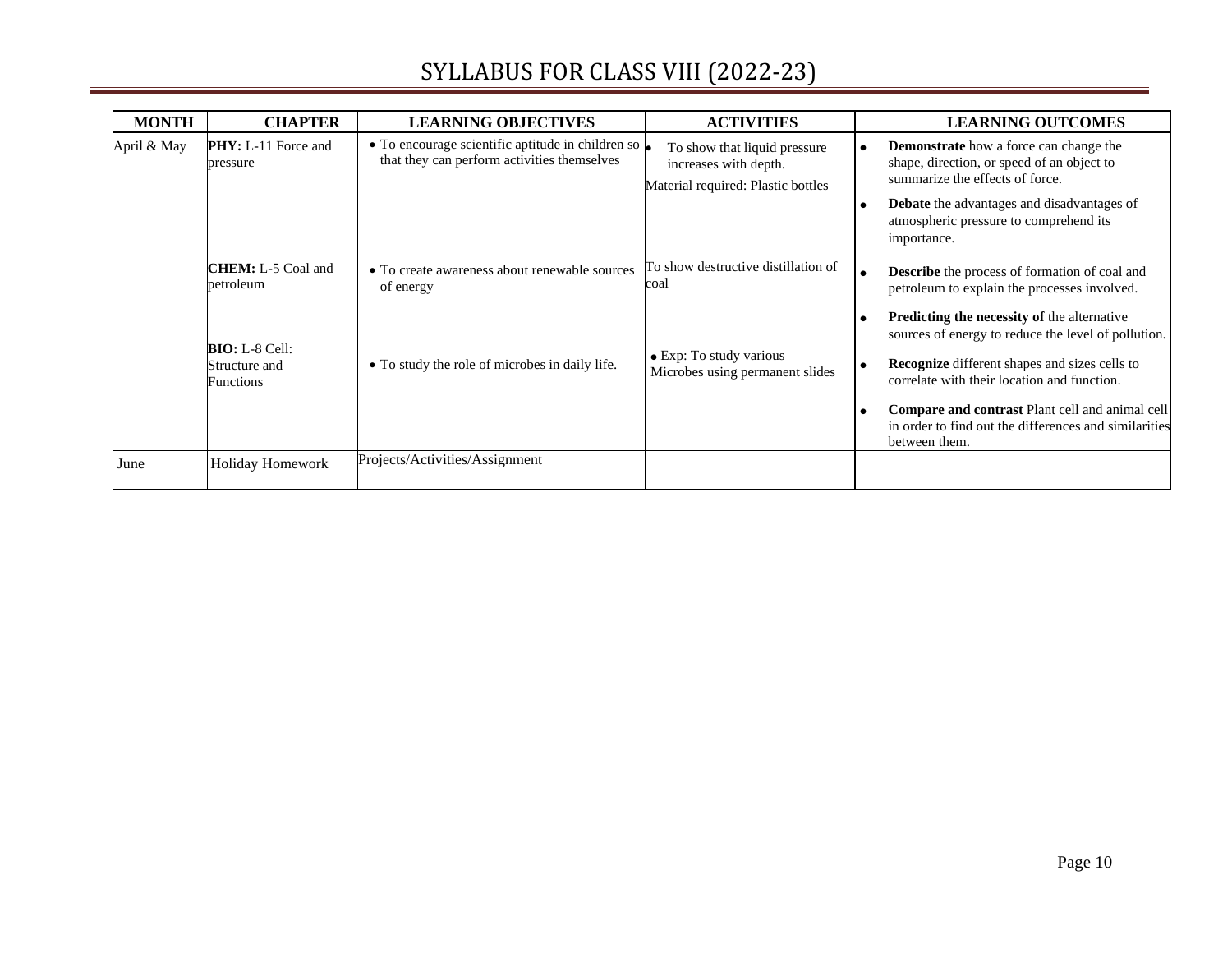| July | <b>PHY:</b> L-12 Friction                                          | • identify and describe the effects of friction,<br>• explain ways in which friction is useful,<br>• explain ways in which friction is not useful                                                                                                                                                                                                                                                                                                                                                                          | Exp: To observe that sliding<br>friction depends on the nature of<br>surfaces in contact. | Illustrate examples from daily life where friction<br>helps us in order to enlist the advantages of friction.<br><b>Reflect</b> the ill effects of friction in order to deduce<br>the disadvantages of friction.                          |
|------|--------------------------------------------------------------------|----------------------------------------------------------------------------------------------------------------------------------------------------------------------------------------------------------------------------------------------------------------------------------------------------------------------------------------------------------------------------------------------------------------------------------------------------------------------------------------------------------------------------|-------------------------------------------------------------------------------------------|-------------------------------------------------------------------------------------------------------------------------------------------------------------------------------------------------------------------------------------------|
|      | CHEM: L-6<br>Combustion and<br>flame                               | • describe the chemical reaction of combustion,<br>• list the necessary components for combustion to of a candle flame<br>occur.<br>• use word and simple symbol equations to explain<br>combustion reactions,<br>• explain the difference between complete and<br>incomplete combustion,<br>• give examples of fuels and explain their purposes,<br>• compare renewable and nonrenewable fuels,<br>• discuss the use of hydrogen as a potential future<br>fuel,<br>explain combustion reactions in terms of<br>oxidation. | Exp : To study the various zones                                                          | <b>Use</b> the necessary conditions required for the<br>combustion process in order to provide them.<br><b>Distill</b> the structure of the flame in order to compare<br>the complete and incomplete combustion of fuels of<br>the flame. |
|      | <b>BIO:</b> L-7 Conservation<br>of Plants and Animals<br>PA I Exam | • define <i>extinction</i> as the dying out of all the<br>living members of a species,<br>• recall reasons a species may go extinct,<br>including natural disasters and man-made<br>causes,                                                                                                                                                                                                                                                                                                                                | Activity: To make a collage on<br><b>Endangered plants and Animal</b><br><b>Species</b>   | <b>Understand</b> the impact of extinction on decreasing<br>biodiversity,<br><b>Outline</b> methods that can be used to prevent<br>extinction of species, including having protected<br>areas, conservation legislation, and gene banks.  |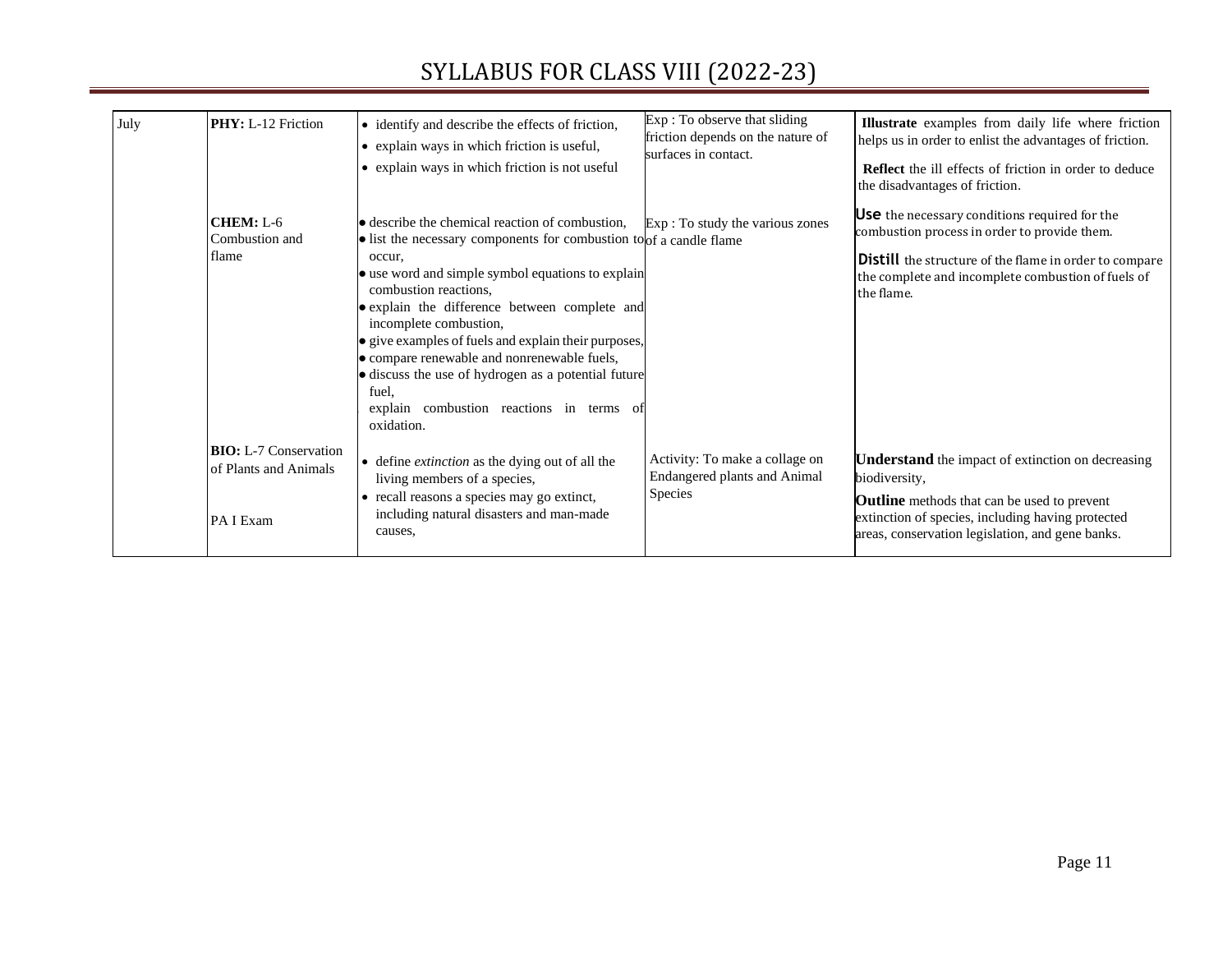| August    | PHY: L-17 Stars and                               | • identify the Sun as the star in our solar                                                                                                                                                                                                                                                             | Research the details of                                              | Compare the day sky to the night sky,                                                                                                                                                                                                    |
|-----------|---------------------------------------------------|---------------------------------------------------------------------------------------------------------------------------------------------------------------------------------------------------------------------------------------------------------------------------------------------------------|----------------------------------------------------------------------|------------------------------------------------------------------------------------------------------------------------------------------------------------------------------------------------------------------------------------------|
|           | the solar system                                  | system,<br>• describe the Sun's properties,                                                                                                                                                                                                                                                             | astronomy                                                            | define planetarium,                                                                                                                                                                                                                      |
|           |                                                   | • identify the Sun's position in our solar<br>system.                                                                                                                                                                                                                                                   |                                                                      | Compare the brightness of different stars in the night<br>sky,                                                                                                                                                                           |
|           |                                                   |                                                                                                                                                                                                                                                                                                         |                                                                      | Draw the position of stars in various constellations in<br>order to explain their pattern of stars.                                                                                                                                      |
|           |                                                   |                                                                                                                                                                                                                                                                                                         |                                                                      | Explain the use of artificial satellites in space<br>exploration in order to justify the launching of<br>satellites.                                                                                                                     |
|           | <b>CHEM:</b> L-3 Synthetic                        | Explain the process of polymerization to                                                                                                                                                                                                                                                                | to study the properties of                                           | <b>Discuss</b> how some plastics are biodegradable and the other<br>benefits and disadvantages of plastic disposal,                                                                                                                      |
|           | fibers and plastics                               | show how monomers can combine in<br>polymers,<br>• List uses of polymers to recognize the<br>importance of these substances to modern<br>society. List items made from plastic to                                                                                                                       | fabric-<br>flammability, absorbency, tensi<br>le strength and weight | Evaluate the advantages and disadvantages of recycling<br>polymers in order to explain the economic implications and<br>environmental impact.                                                                                            |
|           |                                                   | explain why modern life is crucially<br>dependent upon plastic made from<br>hydrocarbons,<br>Explain in general terms the production                                                                                                                                                                    |                                                                      |                                                                                                                                                                                                                                          |
|           |                                                   | process for plastics from crude oil,<br>Compare and contrast thermosetting and<br>thermosoftening plastics,                                                                                                                                                                                             |                                                                      |                                                                                                                                                                                                                                          |
|           | <b>BIO:</b> L-2Microorganisms:<br>Friends and Foe | • State that unicellular organisms are made<br>up of only one cell that carries out all life<br>processes,<br>· Describe prokaryotes and unicellular<br>organisms (yeast and fungi),<br>• illustrate<br>diseases<br>caused<br>by<br>microorganisms and the different routes<br>pathogens are spread by, | to study the multiplication of<br>yeast                              | <b>Describe</b> the practical aspects of microbiological culture<br><b>Describe</b> the nitrogen fixation cycle in order to compute the<br>role of nitrogen for living organisms<br>Predict different ways of food preservation in order |
| September | Revision (Mid term Exam.)                         | • Connect the use of antibiotics to kill<br>bacteria.                                                                                                                                                                                                                                                   |                                                                      |                                                                                                                                                                                                                                          |
|           |                                                   |                                                                                                                                                                                                                                                                                                         |                                                                      |                                                                                                                                                                                                                                          |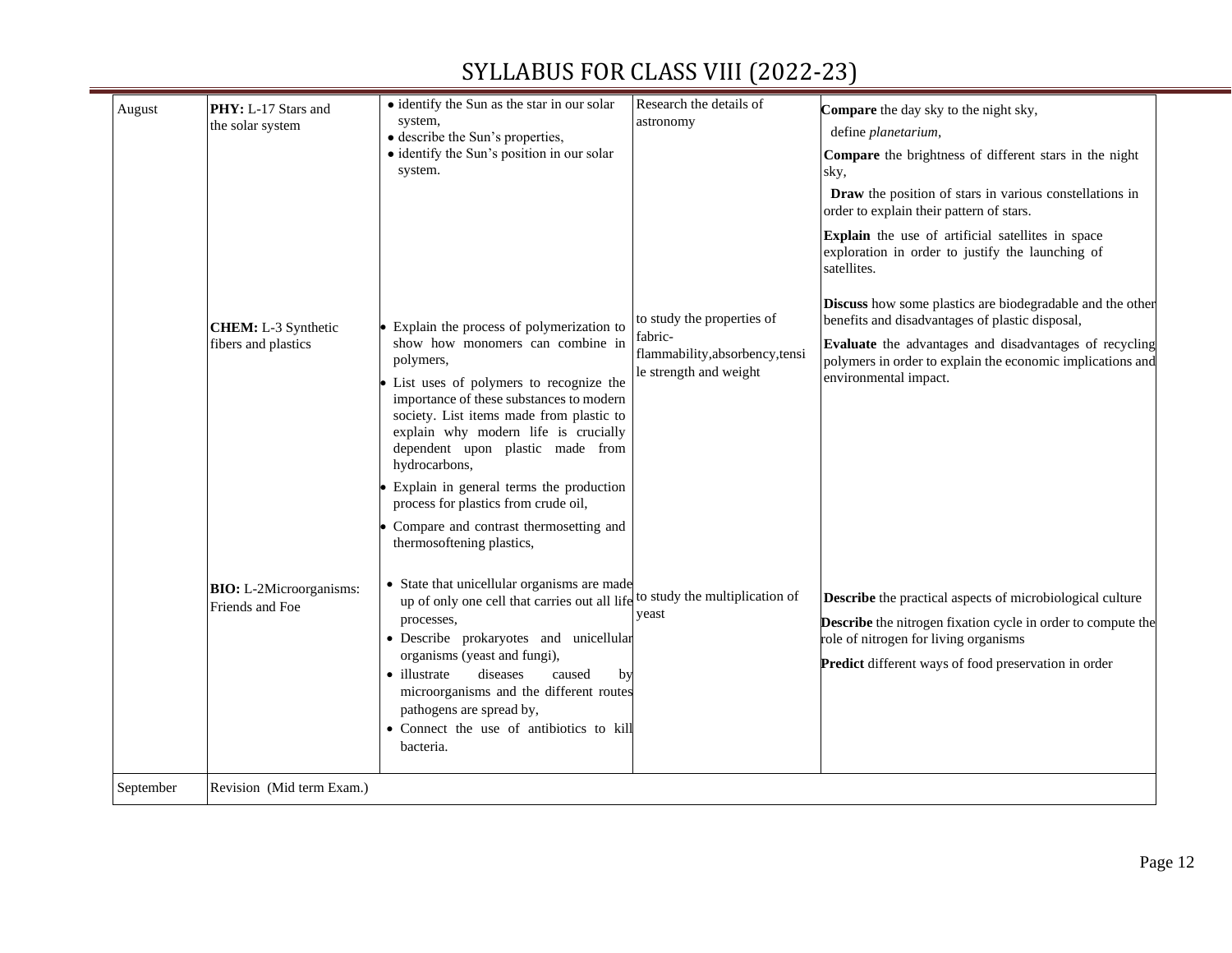| PHY: L-13 Sound<br>October                        |                                                                                                                                                                                                                                                                                                                                                                                                                                                                                                                                                                                                                                                                                                                                                                                                                                                                                                                                                                                                                                                                  |                                                                                    |                                                                                                                                                                                                                                                                                                                                       |
|---------------------------------------------------|------------------------------------------------------------------------------------------------------------------------------------------------------------------------------------------------------------------------------------------------------------------------------------------------------------------------------------------------------------------------------------------------------------------------------------------------------------------------------------------------------------------------------------------------------------------------------------------------------------------------------------------------------------------------------------------------------------------------------------------------------------------------------------------------------------------------------------------------------------------------------------------------------------------------------------------------------------------------------------------------------------------------------------------------------------------|------------------------------------------------------------------------------------|---------------------------------------------------------------------------------------------------------------------------------------------------------------------------------------------------------------------------------------------------------------------------------------------------------------------------------------|
|                                                   | recall that sound is transmitted by waves,<br>recall that a sound wave is an oscillatory movement of<br>particles in the air,                                                                                                                                                                                                                                                                                                                                                                                                                                                                                                                                                                                                                                                                                                                                                                                                                                                                                                                                    | Exp: To produce<br>sounds of different<br>frequencies                              | Articulate the nature of sound waves in<br>order to demonstrate how<br>sound is<br>produced and propagated.                                                                                                                                                                                                                           |
| <b>CHEM:</b> L-18 Pollution of<br>air and water   | recall that sound waves cannot travel in a vacuum,<br>recall what is meant by the terms rarefaction and<br>compression,<br>relate compression and rarefaction to the density of a<br>medium at different points,<br>recall the speed of sound waves in the air,<br>recall that sound is a longitudinal wave,<br>recognize that the speed of sound in the air is affected by<br>the properties of air uch as temperature and humidity.<br>list common atmospheric pollutants and their sources,<br>explain the adverse effects of common pollutants on<br>buildings, on the atmosphere, and on health,<br>describe the formation of acid rain and its effects on the<br>environment,<br>describe methods to reduce air pollution.<br>categorize different types of environmental pollutants<br>into natural and artificial sources,<br>list different types of water pollution,<br>$\bullet$<br>give examples of sources of different types of water<br>pollution,<br>explain how different behaviors and actions in society<br>can protect water from pollution. | to make an air pollution<br>monitor and study universal<br>solvent nature of water | Identify the vibrating part of musical<br>instruments in order to classify them as<br>string, wind, membrane or percussion<br>instruments.<br><b>Compile</b> consequences of air and water<br>pollution in the environment in order to<br>identify the effects.<br><b>Accept</b> responsibility towards protection<br>of environment. |
| <b>BIO:</b> L-1 Crop production<br>and management | study farming practices<br>Describe various activities involved in agricultural practices                                                                                                                                                                                                                                                                                                                                                                                                                                                                                                                                                                                                                                                                                                                                                                                                                                                                                                                                                                        | To study the benefits of<br>organic manure/ Green<br>manure in crop plantation.    | Identify various implements used in<br>agricultural practices<br>Explore about animal husbandary                                                                                                                                                                                                                                      |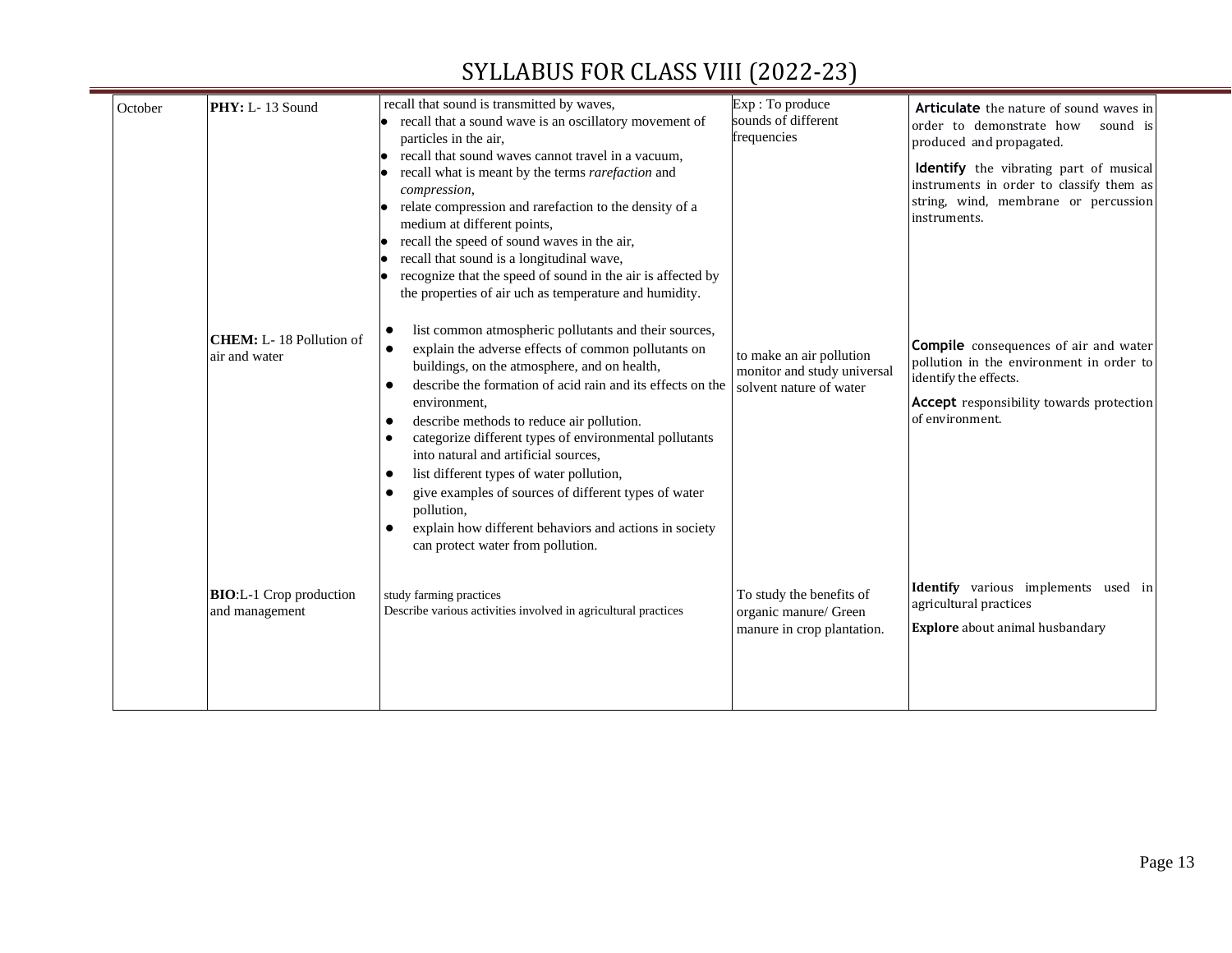═

| November | PHY: L-16 Light                                            | define reflection,<br>identify surfaces that cause regular reflection,<br>describe the link between the angle of an incoming<br>light ray and the angle of the reflected light ray<br>during regular reflection from smooth surfaces,<br>explain how we see objects that give out and reflect<br>light,<br>describe how our eyes respond to variations in the<br>amount of light,<br>describe ways in which we use mirrors, including in<br>periscopes | to study multiple<br>reflection<br>to locate your blindspot                                      | <b>State</b> the characteristics of image formed<br>by a plane mirror.<br>Draw labelled diagram of human eye to<br>explain the functioning of eye.                                                                         |
|----------|------------------------------------------------------------|--------------------------------------------------------------------------------------------------------------------------------------------------------------------------------------------------------------------------------------------------------------------------------------------------------------------------------------------------------------------------------------------------------------------------------------------------------|--------------------------------------------------------------------------------------------------|----------------------------------------------------------------------------------------------------------------------------------------------------------------------------------------------------------------------------|
|          | <b>CHEM</b> : L-14 Chemical<br>effects of Electric current | describe the electrolytic purification of copper,<br>describe the process of electroplating using a dc<br>current.<br>explain the reasons for electroplating.                                                                                                                                                                                                                                                                                          | Exp: To test conduction<br>of current in various<br>liquids.                                     | Illustrate circuit diagram for an electric<br>circuit in order to recognise the role of<br>each component.<br>Assess the process of electrolysis of water<br>in order to show the chemical breakdown<br>of water molecule. |
|          | <b>BIO:</b> L-10 Reaching the<br>age of Adolescence        | To study the functioning of human body                                                                                                                                                                                                                                                                                                                                                                                                                 | $Exp -: To show in a tabular$<br>form the various Hormones<br>and their functions in the<br>body | Assess the effects of hormones on<br>human behaviour                                                                                                                                                                       |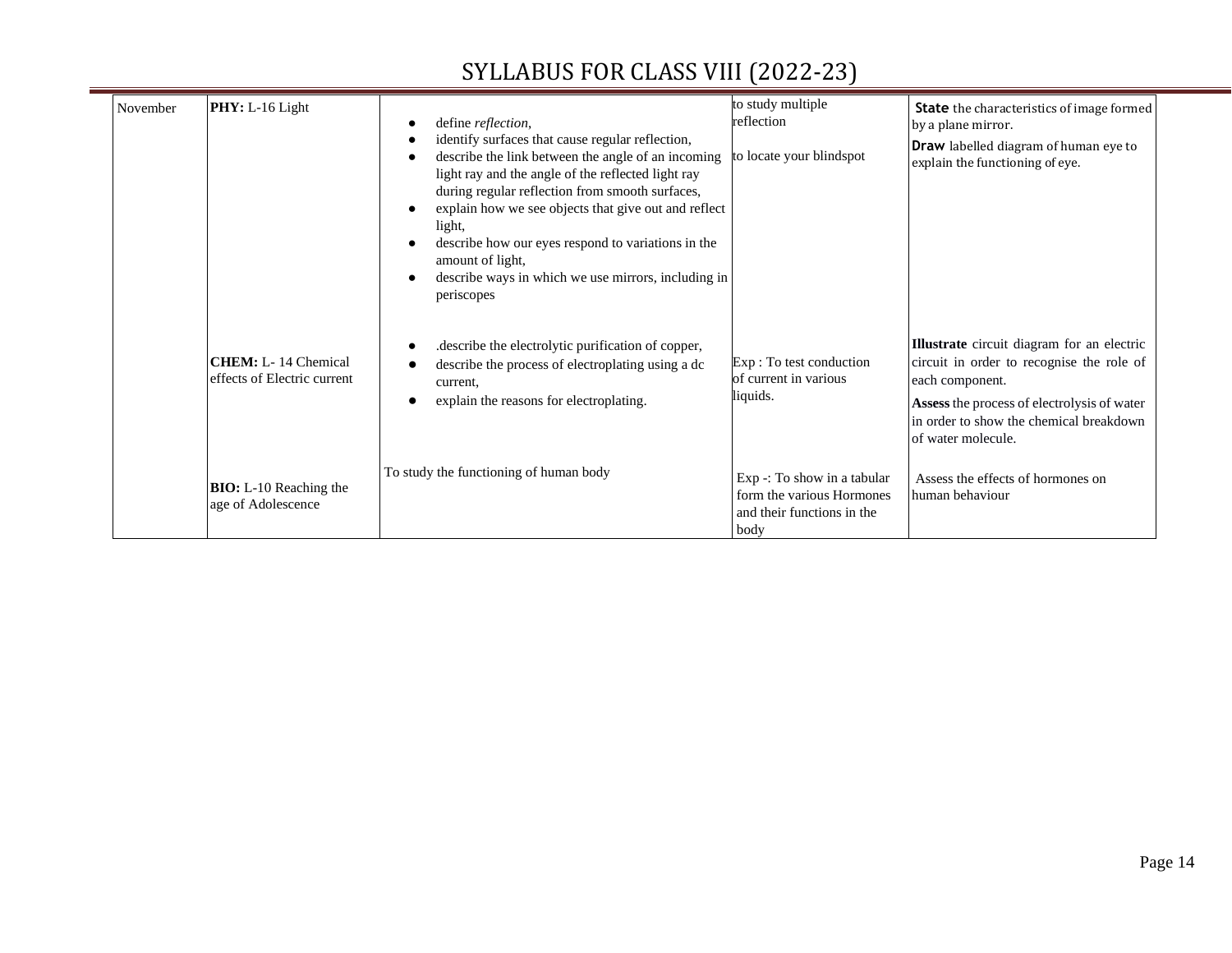═

| December &<br>January | <b>PHY:</b> L-15 Some Natural<br>Phenomena       | • explain how earthquake occur<br>• explain thattsunamis/volcanic actions are linkedwith<br>earthquakes                                                                                                                                                                                                                                                                                                                                                                                                                                                                                                                                                                | to find more about relief<br>efforts-both immediate and<br>long term | <b>Comprehend</b> the cause of earthquakes<br>in order to take precautions to prevent<br>damage due to it.                                                                                                                                                                       |
|-----------------------|--------------------------------------------------|------------------------------------------------------------------------------------------------------------------------------------------------------------------------------------------------------------------------------------------------------------------------------------------------------------------------------------------------------------------------------------------------------------------------------------------------------------------------------------------------------------------------------------------------------------------------------------------------------------------------------------------------------------------------|----------------------------------------------------------------------|----------------------------------------------------------------------------------------------------------------------------------------------------------------------------------------------------------------------------------------------------------------------------------|
|                       |                                                  | • to practice safety measuresto be taken during and after<br>such natural disasters<br>• to point out linkages between such disasters and man's<br>activities                                                                                                                                                                                                                                                                                                                                                                                                                                                                                                          |                                                                      | <b>Accumulation</b> of charges in clouds in<br>order to understand the occurrence of<br>lightning.                                                                                                                                                                               |
|                       | CHEM:L-4<br>Materails: Metals and non-<br>metals | · describe the location of the three classes of elements in the the displacement reaction<br>periodic table in order to illustrate a stepped line that divides<br>metals from nonmetals,<br>· list the general properties of metals and nonmetals and<br>acknowledging common exceptions,<br>• link the properties of metals and nonmetals to their uses,<br>• use the particle model of solids to illustrate the properties of<br>ductility and malleability in metals,<br>• recall the positions of the metalloids on the periodic table,<br>• compare the properties of metalloids to neighboring metals<br>and nonmetals in order to understand the application of | Exp: To study                                                        | Demonstrate and perform various<br>chemical<br>reactions in order to show chemical<br>reactions of metals and nonmetals with<br>different compounds or substances.<br><b>Identify</b> various applications of<br>metals and nonmetals in order to<br>relate with the daily life. |
|                       | <b>BIO:</b> L-9 Reproduction in<br>Animals       | metalloids for their uses.<br>differentiate sexual and nonsexual reproduction<br>describe human reproductive system and<br>steps in human equality<br>reproduction system<br>list causes of population explosion measures needed to<br>check it                                                                                                                                                                                                                                                                                                                                                                                                                        | to role play for gender                                              | Illustrate Male reproductive system and<br>female reproductive system in order to<br>discuss functions of each.<br>Compare and contrast external<br>fertilization and<br>linternal fertilization in order to<br>differentiate the two processes                                  |
| February-<br>March    | Revision                                         | Final Exam                                                                                                                                                                                                                                                                                                                                                                                                                                                                                                                                                                                                                                                             |                                                                      |                                                                                                                                                                                                                                                                                  |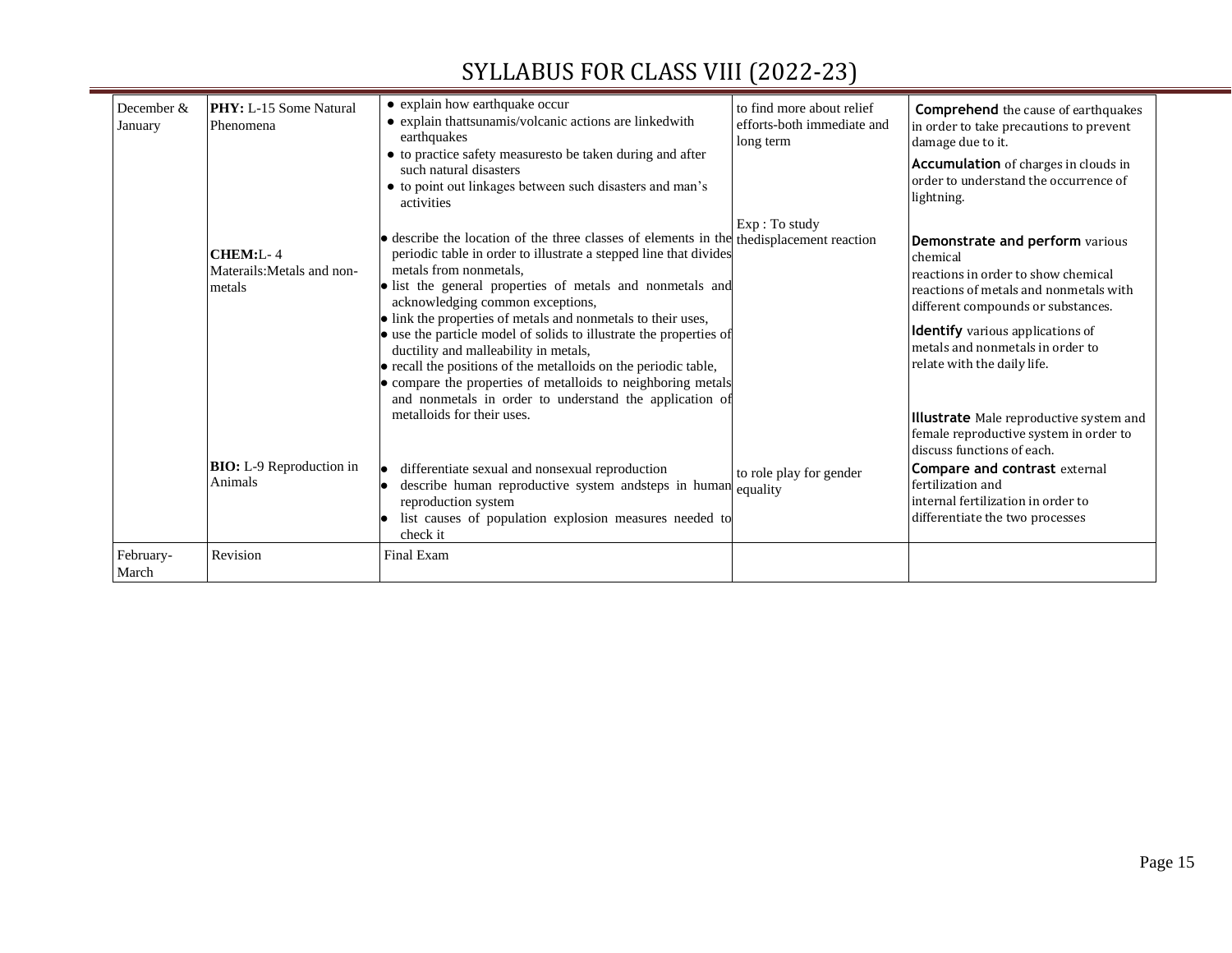# SCIENCE EXAM SYLLABUS

| <b>EXAM</b>           | <b>SYLLAB US</b>                                   |
|-----------------------|----------------------------------------------------|
| Pre Mid exam (July)   | <b>PHY:</b> L-11 Force and pressure                |
|                       | <b>CHEM:</b> L-5 Coal and petroleum                |
|                       | <b>BIO:</b> L-8 Cell: Structure and Functions      |
| MID TERM (September)  | <b>PHY:</b> L-11 Force and pressure                |
|                       | <b>PHY:</b> L-12 Friction                          |
|                       | <b>PHY:</b> L-17 Stars and the solar system        |
|                       | <b>CHEM:</b> L-6 Combustion and flame              |
|                       | <b>CHEM:</b> L-5 Coal and petroleum                |
|                       | <b>CHEM:</b> L-3 Synthetic fibres and plastics     |
|                       | <b>BIO:</b> L-7 Conservation of Plants and Animals |
|                       | <b>BIO:</b> L-2 Microorganisms: Friends and Foe    |
|                       | <b>BIO:</b> L-8 Cell: Structure and Functions      |
| Pre Annual (December) | $PHY: L-16$ Light                                  |
|                       | <b>CHEM</b> : L-14 Chemical effects of current     |
|                       | <b>BIO:</b> L-1 Crop Production and Management     |

Final e xa m (February-March)



#### **Learning Objectives:**

1. To develop patience and persistence when solving problems

2. To develop mathematical curiosity and use inductive and deductive reasoning in school and real life.

3. To develop abstract, logical and critical thinking.

4. To develop the knowledge, skills and attitudes and necessary to pursue further studies in maths.

**TEXTBOOK :**MATHEMATICS (NCERT)

#### **Books for reference:**

1. Enjoying Mathematics by Oxford

2. Maths Time by Orient Black Swan.

**Sites for reference :**

1. [www.in.ixl.com](http://www.in.ixl.com/)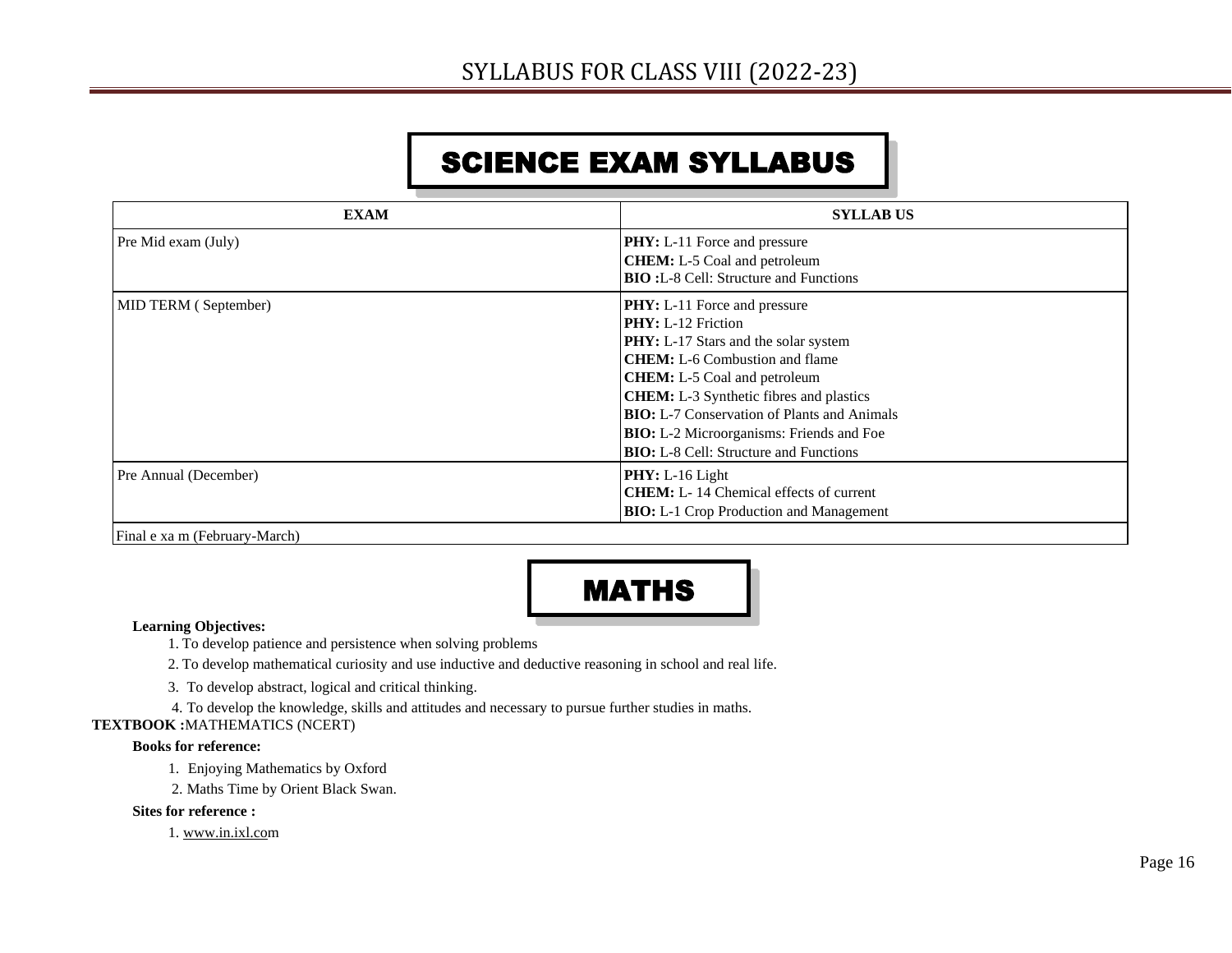| <b>MONTH</b> | <b>CHAPTER</b>                       | <b>LEARNING OBJECTIVES</b>                                                                                                                                     | <b>ACTIVITIES</b>                                                                                                                                       | <b>LEARNING OUTCOMESSWBAT</b>                                                                                                                                                                                                                  |
|--------------|--------------------------------------|----------------------------------------------------------------------------------------------------------------------------------------------------------------|---------------------------------------------------------------------------------------------------------------------------------------------------------|------------------------------------------------------------------------------------------------------------------------------------------------------------------------------------------------------------------------------------------------|
| April        | <b>Ch-1 Rational Numbers</b>         | them understand<br>To make<br>the<br>concept of rational numbers and their<br>properties.<br>To generate rational numbers<br>between any two rational numbers. | • Crazy Three<br>Material Required : Sketch pens and<br>Ruler                                                                                           | examples of rational numbers<br>$\bullet$ Explore<br>with all the operations and explore patterns<br>in these operations.<br>• Generalises<br>addition,<br>subtraction,<br>multiplication and division of rational<br>numbers through patterns |
| May          | Ch-5 Data Handling                   | To interpret the information from<br>bar graph, histogram and pie charts.<br>To find the probability of an event.<br>To generate the Pythagorean Triplet.      | $\bullet$ Pend – pie activity (Design a paper<br>pendant displaying a message)<br>Material Required : Coloured sheet,<br>Sketch pens, Ruler and Compass | Collect data, organise it into groups and<br>represent it into histograms or pie charts.                                                                                                                                                       |
|              | Ch-6 Square and Square<br>roots      | Compute the questions related to<br>squares and square roots using<br>factorization and long division<br>methos                                                | • Crab activity.<br>Material Required : Sketch pens and<br>Compass                                                                                      | <b>• Explore</b> patterns in square numbers,<br>square roots of numbers and form rules for<br>exponents as integers.<br>• Find squares and square roots of numbers<br>using different methods.                                                 |
|              |                                      |                                                                                                                                                                |                                                                                                                                                         |                                                                                                                                                                                                                                                |
| July         | Ch-2 Linear Equation                 | To apply the concept of simple<br>equation in real life.<br>To integrate linear equation with<br>other mathematical concepts                                   | <b>RADICAL MAZE</b><br>Material Required: Pen and paper                                                                                                 | ● Solves puzzles and<br>daily life<br>problems using variables.                                                                                                                                                                                |
|              | Ch-7 Cube and cube<br>roots          | To compute questions related to<br>cube and cube roots<br>To Relate cube of number with                                                                        | <b>MURAL CUBE</b><br>Material Required: Cardboard, Sketch<br>Pen, Scissors and fevicol                                                                  | • Calculate cubes and cube roots of the<br>numbers using different methods.                                                                                                                                                                    |
|              | Ch-16 Playing With<br><b>Numbers</b> | volume.<br>To think logically.                                                                                                                                 | <b>SUDOKU</b><br>Material Required: Pen and paper                                                                                                       | ● Use a generalized form of numbers up to<br>three digits and use his/her understanding<br>of algebra to derive formula<br>$\bullet$ the divisibility rules for 2,3,4, done<br>earlier by observing patterns on them                           |

2. http://www.downd[uwc](http://www.in.ixl.com/)k.com/tutorials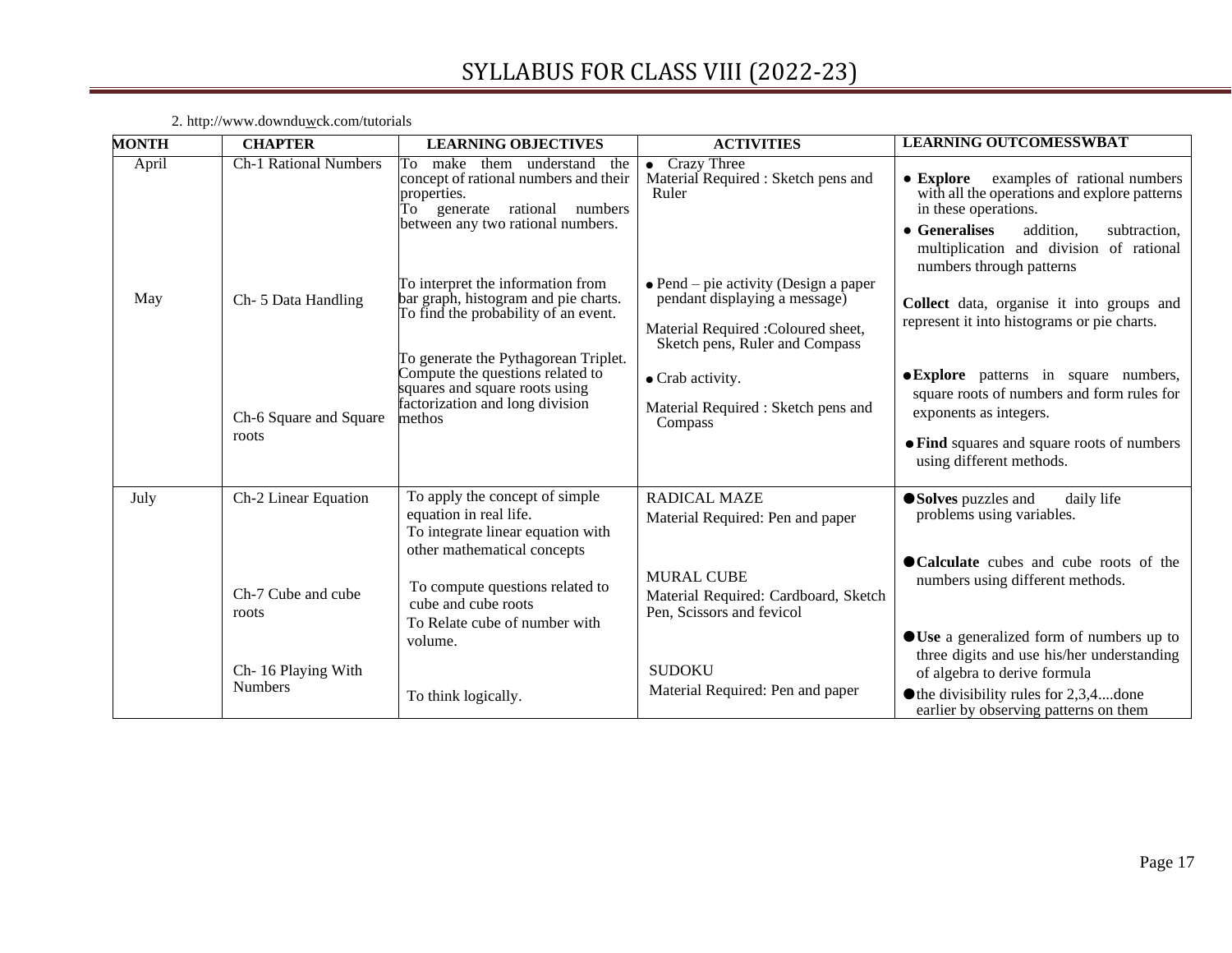| August    | Ch-8 Comparing<br>Quantities                                                                                 | To understand the importance of<br>profit and loss, discount and<br>compound interest in real life.                                                                                                                                          | Design a meal                                                                                                                                                                                                                                                                                                                                      | <b>Observing</b> contexts that involve the<br>use of percentages like discount, profit and<br>loss, VAT, simple and<br>compound interest etc.                                                                                                                                                                                                                                                                                                                                                                                                                                               |
|-----------|--------------------------------------------------------------------------------------------------------------|----------------------------------------------------------------------------------------------------------------------------------------------------------------------------------------------------------------------------------------------|----------------------------------------------------------------------------------------------------------------------------------------------------------------------------------------------------------------------------------------------------------------------------------------------------------------------------------------------------|---------------------------------------------------------------------------------------------------------------------------------------------------------------------------------------------------------------------------------------------------------------------------------------------------------------------------------------------------------------------------------------------------------------------------------------------------------------------------------------------------------------------------------------------------------------------------------------------|
|           | Ch-11 Mensuration                                                                                            | To Compute the formula related<br>to surface area and volume.<br>To understand the importance of<br>surface area and volume in real<br>life.                                                                                                 | <b>Aquarium Building</b><br>Material Required: Glass sheet,<br>fishes, plants and M seal<br>Fun with volume<br>Material Required: empty match<br>boxes and a carton                                                                                                                                                                                | Generalize the farmula of compound<br>interest through repeated use of simple<br>interest.                                                                                                                                                                                                                                                                                                                                                                                                                                                                                                  |
| September | REVISION FOR MID-TERMEXAMINATIONS                                                                            |                                                                                                                                                                                                                                              |                                                                                                                                                                                                                                                                                                                                                    |                                                                                                                                                                                                                                                                                                                                                                                                                                                                                                                                                                                             |
| October   | Ch-15 Introduction to<br>graph<br>Ch-12 Exponents<br>andPowers.                                              | To read the graph accurately<br>To apply the concept of location<br>in real life                                                                                                                                                             | Plan a wedding venue/ Durga Pooja<br>Pandal<br>Material Required: graph sheet, pen<br>and ruler                                                                                                                                                                                                                                                    | Collect data and organise it to represent in a<br>graphical manner.<br>Solve problems<br>with integral<br>Exponents.                                                                                                                                                                                                                                                                                                                                                                                                                                                                        |
| November  | Ch-3 Understanding<br>Quadrilateral;<br>Ch-4 Practical<br>Geometry<br>Ch-13 Direct and Inverse<br>Proportion | To explain various types of<br>polygons to understand angle sum<br>property and property of polygons<br>To give logical arguments to prove<br>and apply property of quadrilateral.<br>To Relate direct and inverse<br>variation to real life | <b>Quadrilateral jewelry</b><br>Verification of ASP of quadrilateral<br>Material Required: origami sheets,<br>scissors, markers and fevicol<br>Verification of exterior angle<br>property of quadrilateral<br>Material Required: origami sheets,<br>scissors, markers and fevicol<br><b>Gulab jamun Activity</b><br>Material Required: Gulab jamun | Measure angles<br>and sides of<br>different quadrilaterals and identify<br>patterns in the relationship amongthem,<br>make hypotheses on the basis of<br>generalisation of the patterns and later on<br>verify through examples.<br>Verify the properties of parallelograms and<br>apply reasoning by doing activities such as<br>constructing parallelograms, drawing their<br>diagonals and measuring their sides and<br>angles.<br><b>Demonstrate</b> the construction of various<br>Quadrilaterals using geometric kits.<br>Solves problems based on direct and inverse<br>proportions. |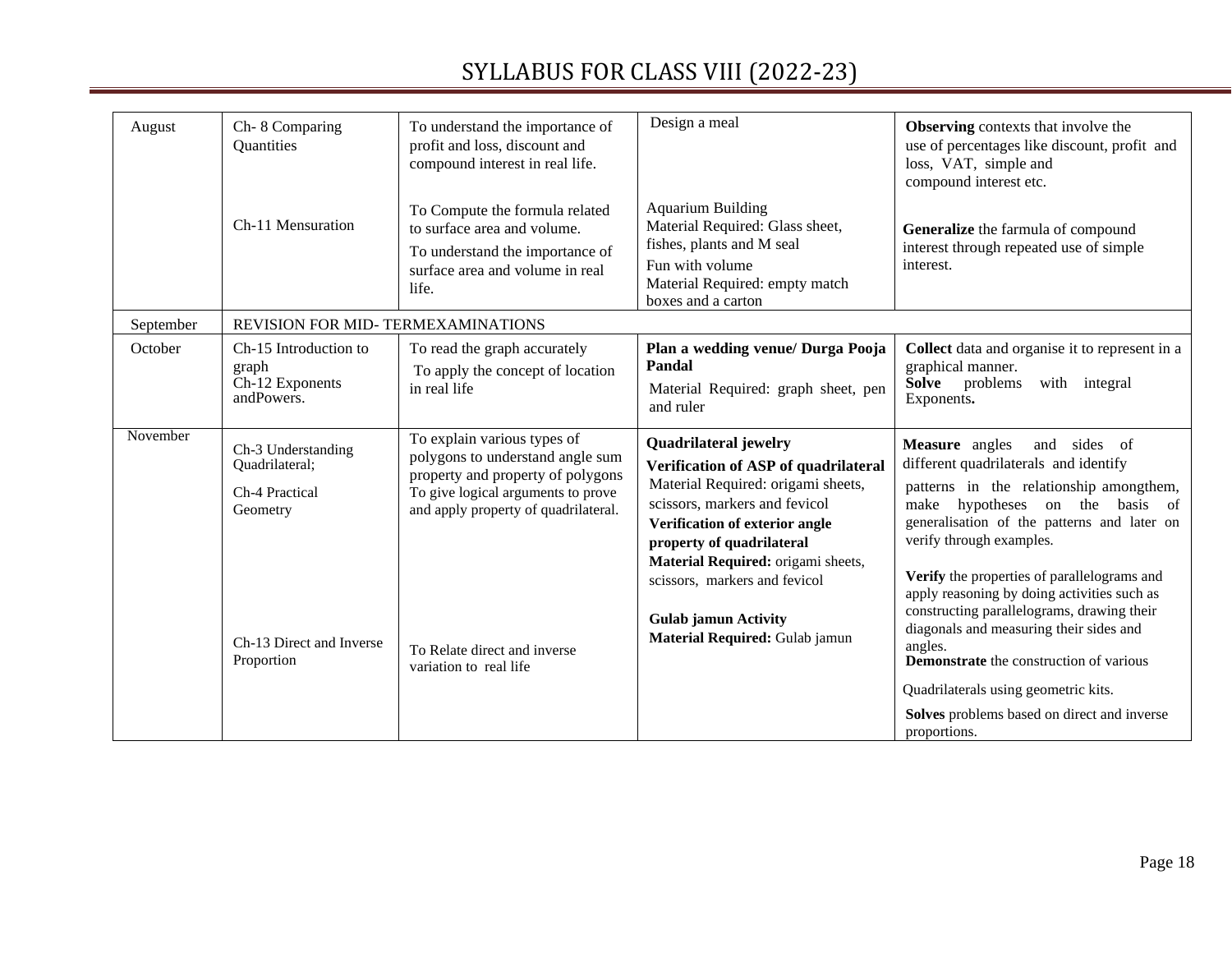| December | Ch-9 Algebraic<br>Expression and<br>identities<br>Ch-14 Factorisation | To differentiate between constant<br>and variable<br>To know the relationship between<br>algebra, arithmetic and geometry.<br>To use Algebraic expression in daily<br>life. | To verify the algebraic identity by<br>paper<br>cutting and pasting<br>$(a + b)^2 = a^2 + b^2 + 2ab$<br>Material Required: origami sheets,<br>scissors markers and fevicol | Solves<br>life<br>puzzles in daily<br>problems using variables.<br>Multiply two algebraic e xpressions and<br>different polynomials based on previous<br>knowledge of distributive<br>property of numbers and generalise<br>Factorisealgebraic e xpressions<br>using relevant activities based on previous<br>knowledge of factoring two numbers. |
|----------|-----------------------------------------------------------------------|-----------------------------------------------------------------------------------------------------------------------------------------------------------------------------|----------------------------------------------------------------------------------------------------------------------------------------------------------------------------|---------------------------------------------------------------------------------------------------------------------------------------------------------------------------------------------------------------------------------------------------------------------------------------------------------------------------------------------------|
| January  | Ch-10 Visualising solid<br>shape                                      | To develop concept clarity to<br>explore everyday space.                                                                                                                    | Design a building<br><b>Material Required: pastel sheets</b><br>scissors, markers and fevicol                                                                              | <b>Represent</b> 3D shapes on a plane surface such<br>as sheets of paper, blackboard etc.                                                                                                                                                                                                                                                         |
| February | <b>REVISION FOR ANNUAL EXAMINATIONS</b>                               |                                                                                                                                                                             |                                                                                                                                                                            |                                                                                                                                                                                                                                                                                                                                                   |

# MATHS EXAM SLLABUS

| <b>EXAM</b>                      | <b>SYLLABUS</b>                          |
|----------------------------------|------------------------------------------|
| PRE MID EXAM (July)              | Ch 1- Rational Numbers                   |
|                                  | Ch 5- Data handling                      |
| MID-TERM EXAMINATION (September) | Ch 1- Rational Numbers                   |
|                                  | $Ch 2 - Linear Equation$ in one variable |
|                                  | Ch 5- Data handling                      |
|                                  | Ch 6- Square and Square roots            |
|                                  | Ch <sub>7</sub> - Cube and cube roots    |
|                                  | $Ch 8 - Comparing Quantities$            |
|                                  | Ch 11 - Mensuration                      |
|                                  | $Ch 16 - Playing with numbers$           |
|                                  | $Ch 15$ – Introduction to Graph          |
|                                  | Ch 12 - Exponents and Powers             |
| <b>PRE ANNUAL</b>                | Ch-3 Understanding Quadrilateral         |
|                                  | $Ch 15$ – Introduction to Graph          |
|                                  | Ch 12 - Exponents and Powers             |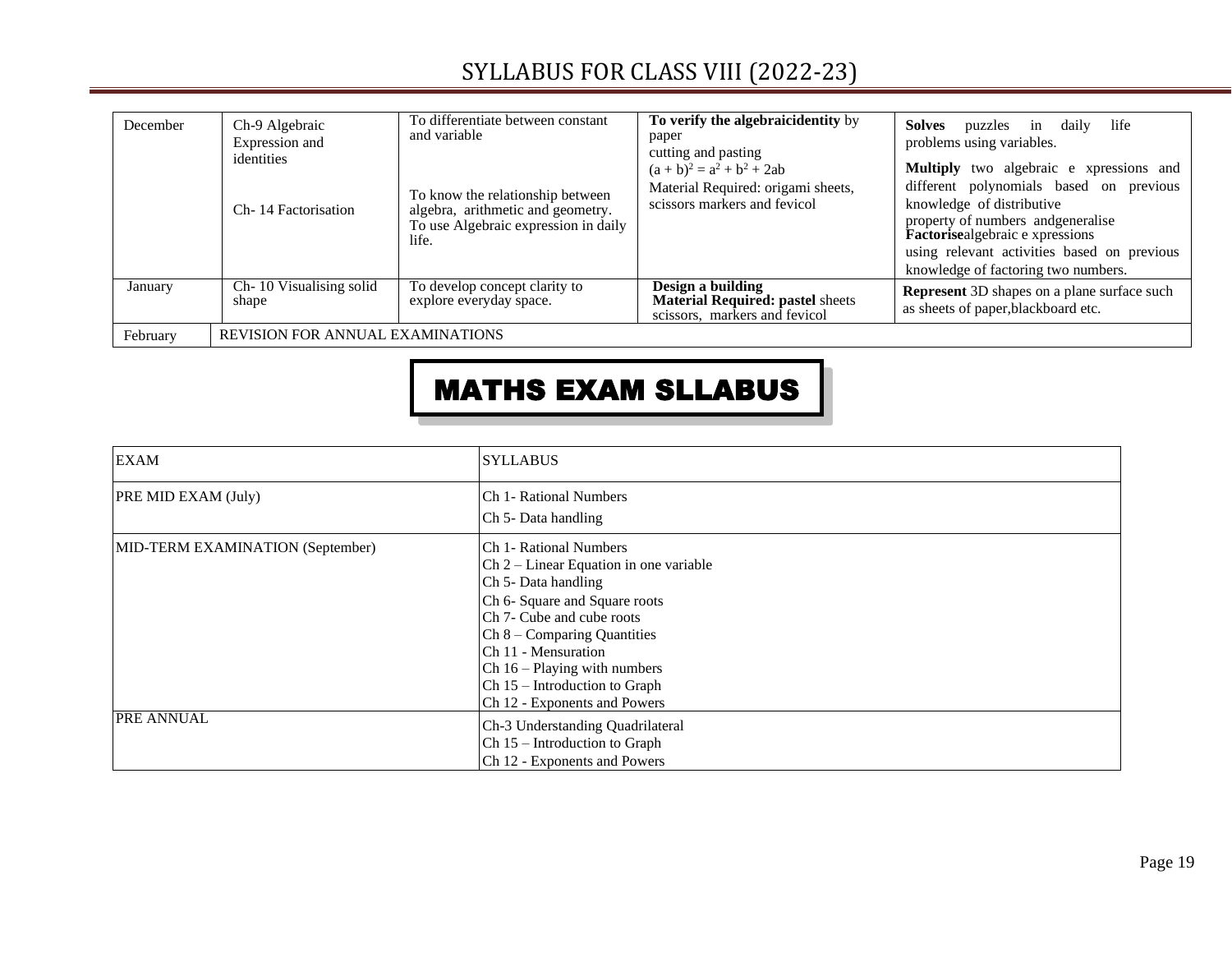# SOCIAL SCIENCE

#### **Learning Objectives:**

- 1. To give knowledge of the history to the students to make them understand the present and to develop their sense of reasoning and judgement.
- 2. To introduce different types of sources and encourage to reflect them critically.
- 3. To create a sense of historical diversity.
- 4. To introduce the child with timelines and historical maps.
- 5. To promote the understanding of interdependence of various regions and countries.

#### **Prescribe Books:**

- 1. Our Past III
- 2. Social and Political Life
- 3. Resource and Development

| <b>MONTH</b> | <b>CHAPTER</b>                                      | <b>LEARNING OBJECTIVE</b>                                                                                                                  | <b>ACTIVITY</b>                                                                                                                                                                                                     | <b>LEARNING OUTCOMES</b>                                                                                                                                                                                             |
|--------------|-----------------------------------------------------|--------------------------------------------------------------------------------------------------------------------------------------------|---------------------------------------------------------------------------------------------------------------------------------------------------------------------------------------------------------------------|----------------------------------------------------------------------------------------------------------------------------------------------------------------------------------------------------------------------|
| <b>MAY</b>   | APRIL & CHAPTER 01- How,<br>When Where              | To delineate major developments<br>within the time frame.<br>To introduce the changing<br>nomenclature of the subcontinent<br>and regions. | Ch 1- Timeline (On birthday,<br>special achievements etc.): A4<br>size paper , colour pens, photos<br>etc.(Notebook activity)                                                                                       | <b>SWBAT</b><br>$Ch-01$<br>1. Differentiate the changing terminology of the<br>subcontinent and regions.<br>2. Outline major developments within the time<br>frame.                                                  |
|              | <b>CHAPTER 02-From</b><br><b>Trade to Territory</b> | To learn about the rise of British<br>dominance in India.<br>To learn about the arrival of<br>European trading companies in India          | Make a folder filled with pictures, Ch-02<br>stories, poems, and information<br>about any one of the following $-$<br>Ali, Maharaja Ranjit<br>Haidar<br>Singh, Lord Dalhousie, Tipu<br>Sultan: folder, photos, pens | Unravel the story of a trading company becoming a<br>1.<br>political power.<br>2.<br>Show how the consolidation of British power was<br>linked to the formation of colonial armies and<br>administrative structures. |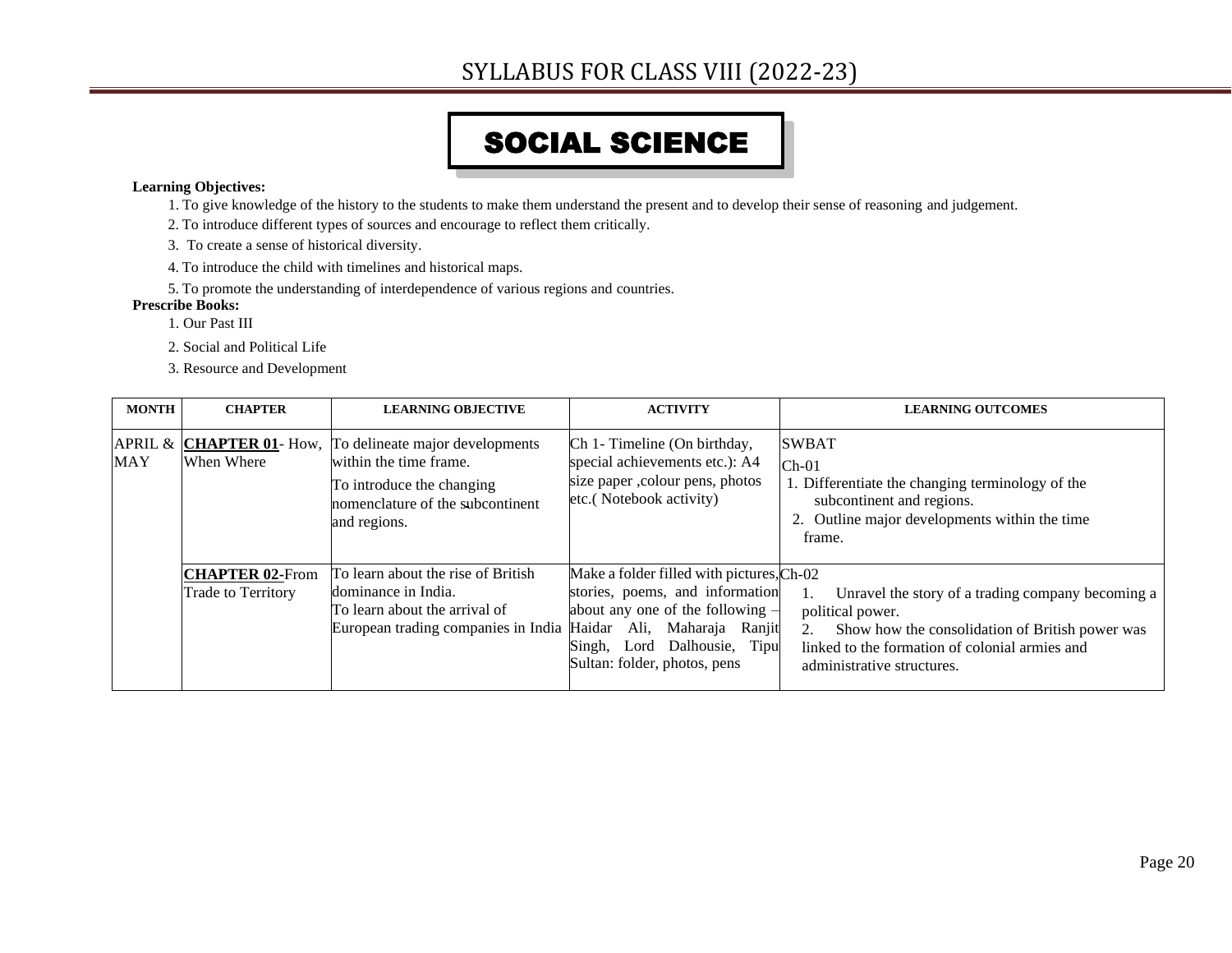|             | <b>CHAPTER 01-The</b><br><b>Indian Constitution</b><br><b>CHAPTER 02-</b><br>Understanding<br>Secularism | To learn about the need for laws to<br>govern a nation.<br>To learn about the role of the<br>Constitution and the rule of law<br>To learn about the making of the<br>Constitution of India | 3D chart on Indian Constitution:<br>A4 size paper, pen, pencil etc.<br>Make a poster on Indian<br>Secularism.: note book, pencil<br>and colour | $Ch-01$<br>Develop an understanding of the rule of law and our<br>involvement with the law.<br>Understand the Constitution as the primary source of all<br>our laws<br>$Ch-02$<br>Understand that India is a secular country.<br>Grasp that one should be discriminated against on<br>grounds of their religious practices and beliefs. |
|-------------|----------------------------------------------------------------------------------------------------------|--------------------------------------------------------------------------------------------------------------------------------------------------------------------------------------------|------------------------------------------------------------------------------------------------------------------------------------------------|-----------------------------------------------------------------------------------------------------------------------------------------------------------------------------------------------------------------------------------------------------------------------------------------------------------------------------------------|
|             | <b>CHAPTER 01-</b><br>Resources                                                                          | To learn about various types of<br>resources.<br>To learn about sustainable<br>development.                                                                                                | Collage on different<br>type of resources.                                                                                                     | $Ch-01$<br>resources to meet the demand of growing<br>population.<br>Understand the concept of sustainable development<br>to find ways to explore more renewable resources.<br>Estimate the need of conserving nonrenewable                                                                                                             |
| <b>JUNE</b> |                                                                                                          | Activities, Assignments, Workbook and Projects                                                                                                                                             | <b>Activities</b>                                                                                                                              |                                                                                                                                                                                                                                                                                                                                         |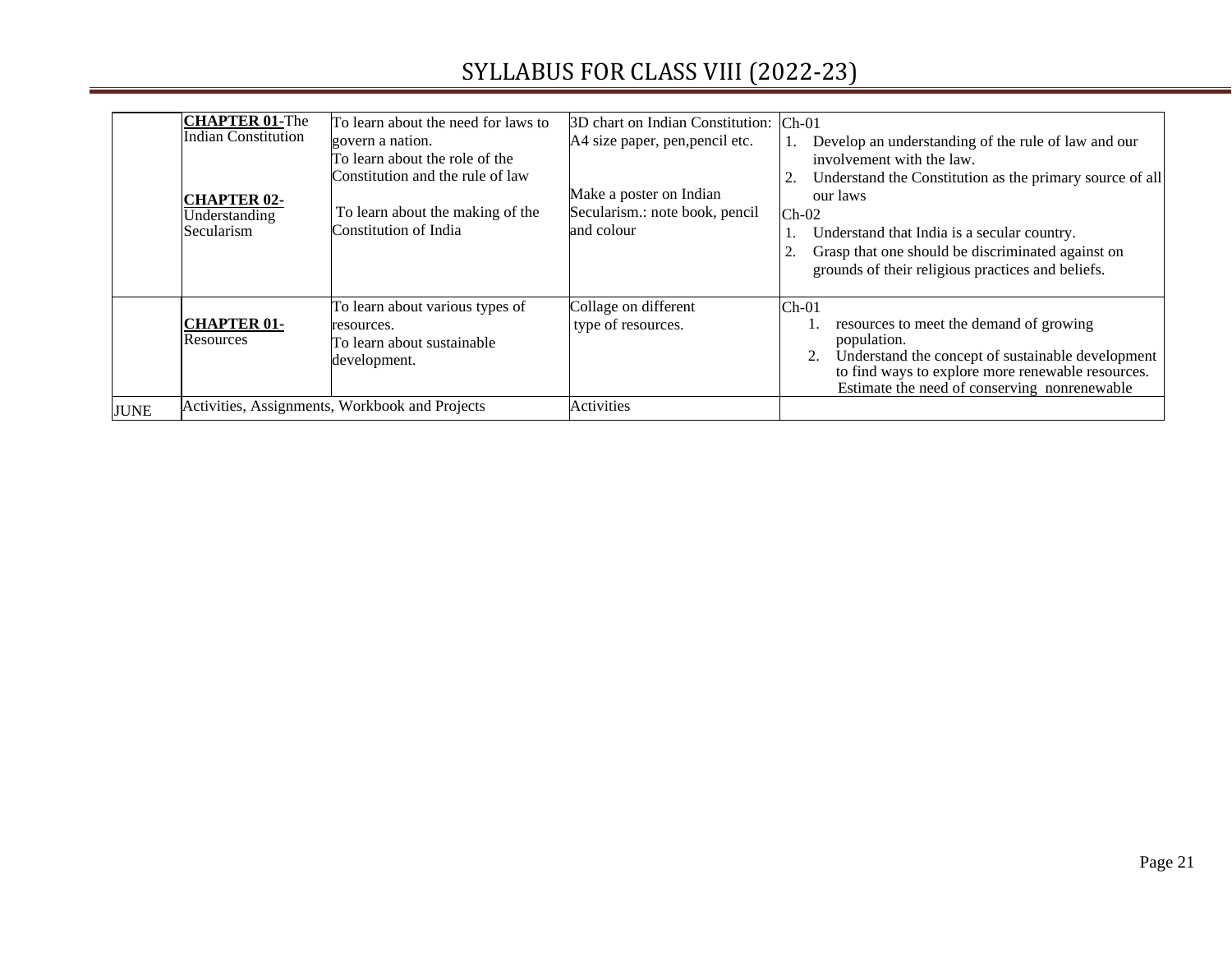| <b>JULY</b> | the Countryside                                                               | <b>CHAPTER 03-Ruling</b> To learn about new land revenue<br>settlement introduced by the<br>British.<br>To learn about peasant rebellions in<br>different parts of India. | Make flashcards on different<br>types of land settlements.                                                                                           | <b>SWBAT</b><br>$Ch-03$<br>Analyze the new land revenue settlement<br>introduced to have better administration.                                                                                                                                                    |
|-------------|-------------------------------------------------------------------------------|---------------------------------------------------------------------------------------------------------------------------------------------------------------------------|------------------------------------------------------------------------------------------------------------------------------------------------------|--------------------------------------------------------------------------------------------------------------------------------------------------------------------------------------------------------------------------------------------------------------------|
|             | <b>CHAPTER 04-</b><br>Tribals, Dikus and<br>The Vision of<br>Golden Age       | To know about changes in tribal<br>life under colonial rule.                                                                                                              | Map Work on Tribal;<br>Communities                                                                                                                   | $Ch-04$<br>Discuss different forms of tribal societies.<br>Analyze the contribution made by tribal people<br>during<br>British period.                                                                                                                             |
|             | <b>CHAPTER 03-Why</b><br>Do We Need a<br>Parliament?                          | To know about the federal system of<br>the government.<br>To know about the basic structure,<br>features, functions of the two houses,                                    | <b>Group Activity: Mock</b><br>Parliament                                                                                                            | $Ch-03$<br>View the basic features, functions, and powers of two<br>1.<br>houses of Parliament.<br>2 Understand why India chooses a parliamentary form of<br>government.<br>$Ch-02$                                                                                |
|             | <b>CHAPTER 02-Land,</b><br>Soil, Water, Natural<br>Vegetation and<br>Wildlife | To sensitize students about the over<br>exploitation of natural resources.<br>To understand the importance of                                                             | PPT on:<br>a) Causes of Land degradation.<br>b) Methods of soil conservation.<br>c) Poster on save soil.<br>Map Presentation on Mineral<br>Resources | Identify different natural resources around them to<br>understand their importance.<br>Explore new innovative ways for conservation of<br>natural resources.<br>$Ch-03$<br>Identify the rocks and the Ores to understand<br>the difference between ores and rocks. |
|             | <b>CHAPTER 03-</b><br>Minerals and Power<br>resources.                        | mineral resources.                                                                                                                                                        |                                                                                                                                                      | Identify the different Minerals around<br>2.<br>them to understand their importance.                                                                                                                                                                               |
| <b>JULY</b> | <b>PRE-MID TERM EXAM</b>                                                      |                                                                                                                                                                           |                                                                                                                                                      |                                                                                                                                                                                                                                                                    |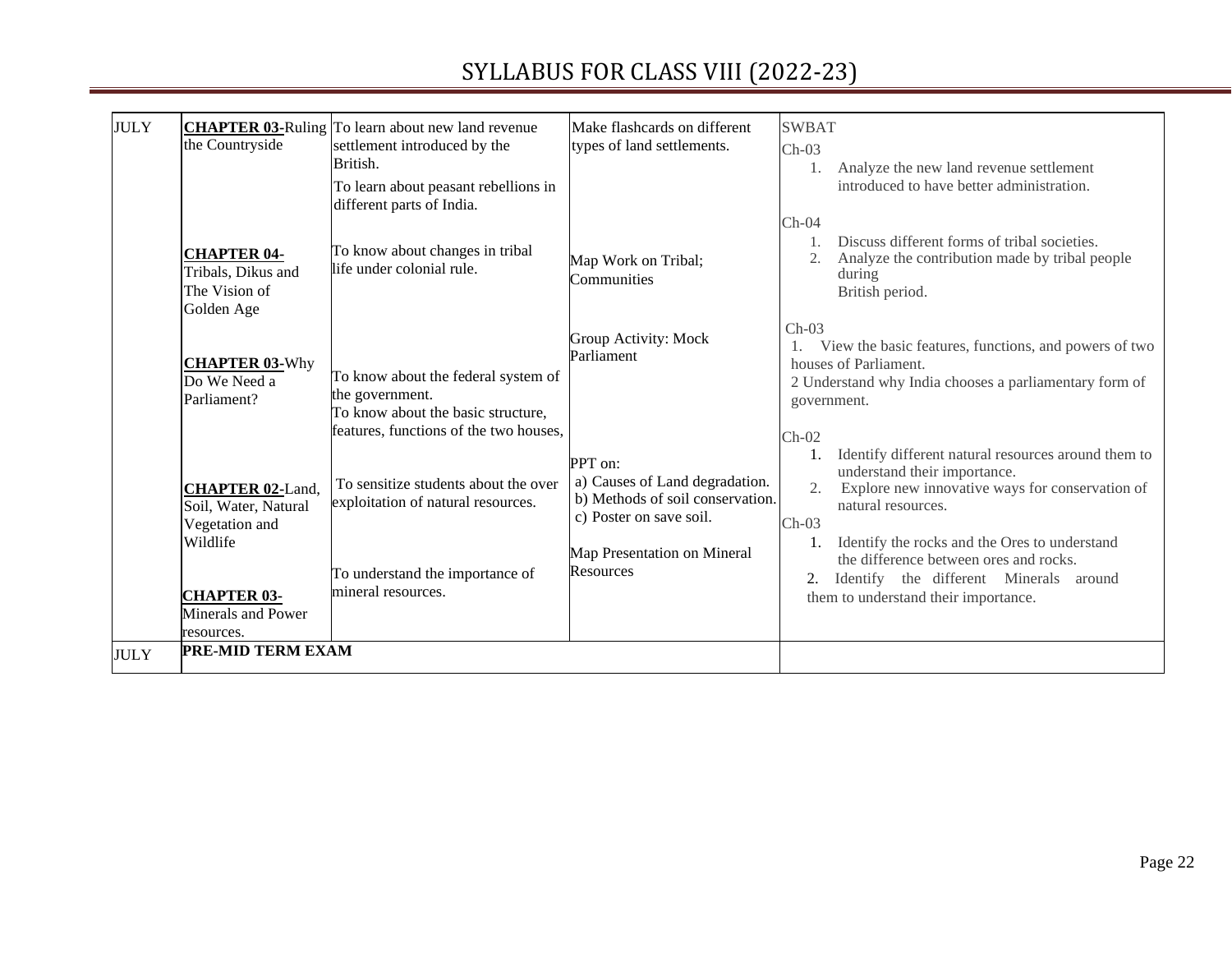| <b>AUGUST</b> | <b>CHAPTER 05-When</b><br>People Rebel                      | To know about the reasons of revolt of Map Work<br>1857<br>To know about the spread and failure of Revolt<br>revolt of 1857                 | Role Play on Leader Of 1857                                                                  | <b>SWBAT</b><br>$Ch-05$<br>Analyze the causes of revolt of 1857 to analyze the<br>1.<br>reasons responsible for revolt.                                                                                                                                                              |
|---------------|-------------------------------------------------------------|---------------------------------------------------------------------------------------------------------------------------------------------|----------------------------------------------------------------------------------------------|--------------------------------------------------------------------------------------------------------------------------------------------------------------------------------------------------------------------------------------------------------------------------------------|
|               | <b>CHAPTER 04-</b><br>Understanding Law                     |                                                                                                                                             | <b>Skit Presentation On</b><br>Any Civil Case                                                | Locate important centers of the revolt of 1857 to<br>2.<br>identify various centers.<br>$Ch-04$<br>Understand the ways in which the government and<br>1.<br>other groups respond to such issues.<br>Analyze the role of people's agency in placing<br>2.<br>demands for legislation. |
|               | <b>CHAPTER 05-</b><br>Judiciary                             | To know about the structure and working<br>of the Indian Judiciary<br>To know about the functions and working<br>of various levels of court | Collect information about Structure Ch-05<br>of Courts in Delhi.                             | Visualize the structure and working of the Indian<br>1.<br>Judiciary.<br>Understand the main elements of our judicial<br>2.<br>system.                                                                                                                                               |
|               | <b>CHAPTER 03-</b><br><b>Mineral and Power</b><br>Resources | To find ways for sustainable ways of<br>energy production.<br>To estimate the consumption of non-<br>renewable resources.                   | Model making on<br>1.Solar Cooker<br>2. Hydro electricity production.<br>Sustainable cities; | $Ch-03$<br>1. Understand the importance of power resources.<br>2. Think sustainable ways of conserving natural resources.<br>3. Assess the impact of the use of non renewable energy<br>resources.                                                                                   |
| ER            | <b>SEPTEMBREVIS ION</b>                                     |                                                                                                                                             | <b>MID TERM EXAM</b>                                                                         | Revision sheets AssessmentofMap File                                                                                                                                                                                                                                                 |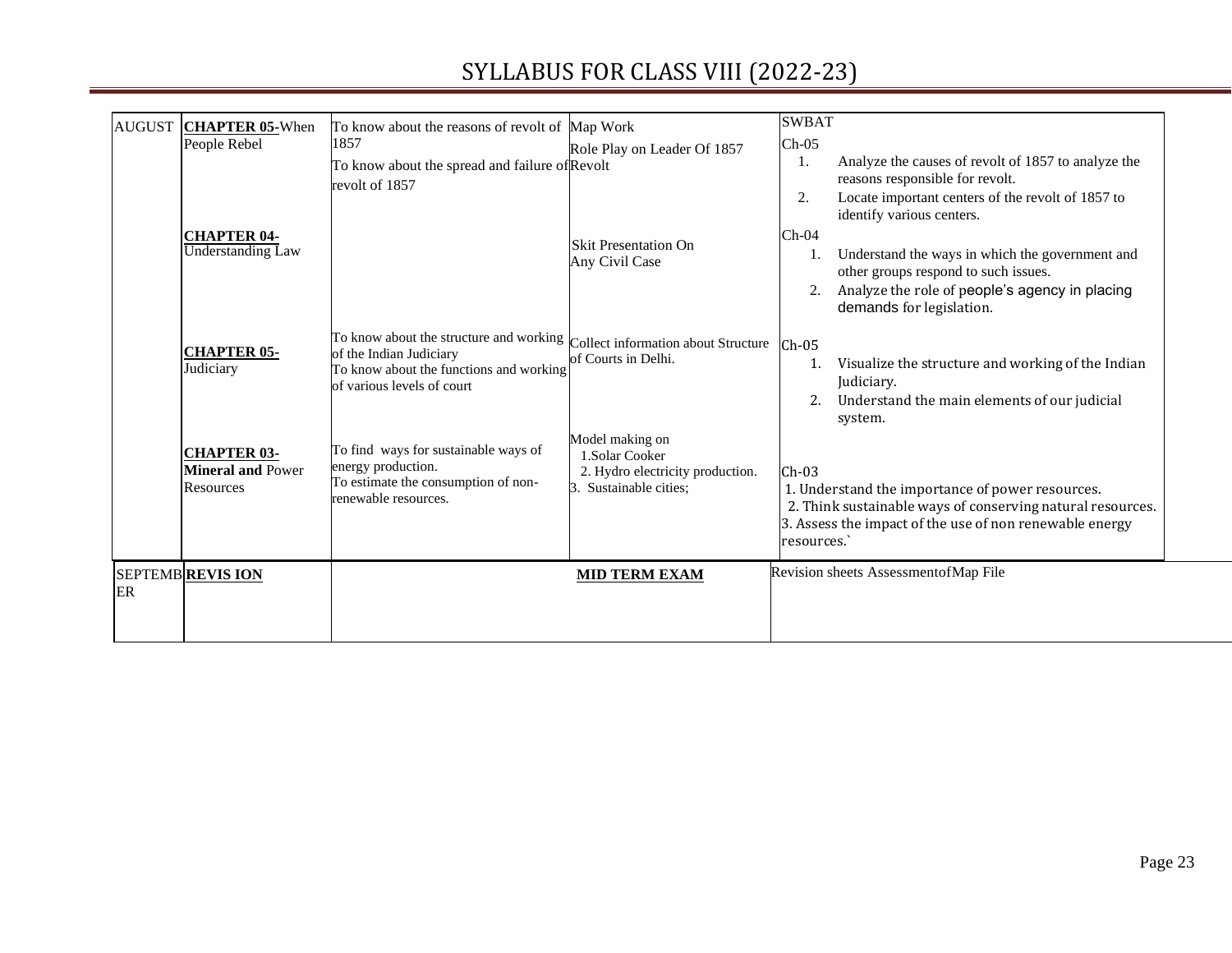| OCTOBER CHAPTER 06-Weavers, Iron                                           | To learn about the                                                                             | Hands on craft: Tie and Dye/ Block Print                                                                                              | <b>SWBAT</b>                                                                                                                                                     |
|----------------------------------------------------------------------------|------------------------------------------------------------------------------------------------|---------------------------------------------------------------------------------------------------------------------------------------|------------------------------------------------------------------------------------------------------------------------------------------------------------------|
| Smelters, and Factory Owners                                               | process of<br>deindustrialization<br>To learn about growth<br>of modern industries in<br>India |                                                                                                                                       | $Ch-06$<br>Judge the British policies of educationin<br>1.<br>India.<br>Show how the educational system that is<br>2.<br>seen as universal and normal todayhas a |
| <b>CHAPTER 07-Civilizing the</b><br>Native Educating the Nation            | To learn about the<br>indigenous system of<br>education.                                       | Learning by doing: A colorful comparative study on<br>way of Mahatma Gandhi and approach of<br>Rabindranath Tagore towards education. | history.<br>Discuss how the politics of education is<br>3.<br>linkedto<br>questions of power and cultural identity.<br>$Ch-07$                                   |
|                                                                            | To learn about the<br>British of education in<br>India                                         | Role Play to understand difference between Fair and<br>Unfair Trial.                                                                  | 1. Judge the British policies of educationin<br>India.<br>2. Show how the educational system that is<br>seen as universal and normal todayhas a                  |
| <b>CHAPTER 06-</b><br><b>Understanding Our</b><br>Criminal Justice System. | To learn about the role of<br>courts and the police in<br>maintaining law & order.             | Prepare a project report on the condition of farmers in<br>the recent times and give suggestions to improve it<br>further.            | history.<br>$Ch-06$                                                                                                                                              |
|                                                                            | To learn about the<br>procedure for lodging a FIR                                              |                                                                                                                                       | 1. Differentiatetheroleofcourtsandthepolicein<br>maintaining law andorder.<br>2. Knowabouttheprocedureforlodging an FIR                                          |
| <b>CHAPTER 04-Agriculture</b>                                              | • Students will know<br>about different types of<br>farming                                    |                                                                                                                                       | Ch <sub>4</sub>                                                                                                                                                  |
|                                                                            | • About the agricultural<br>development                                                        |                                                                                                                                       | 1. Classify different types of farming to<br>understand their features.                                                                                          |
|                                                                            | • Able to compare the<br>agricultural practices in<br>India & USA                              |                                                                                                                                       | 2. Differentiate between different types of<br>farming in order to understand the regions<br>where they are practiced and the way they are<br>practiced.         |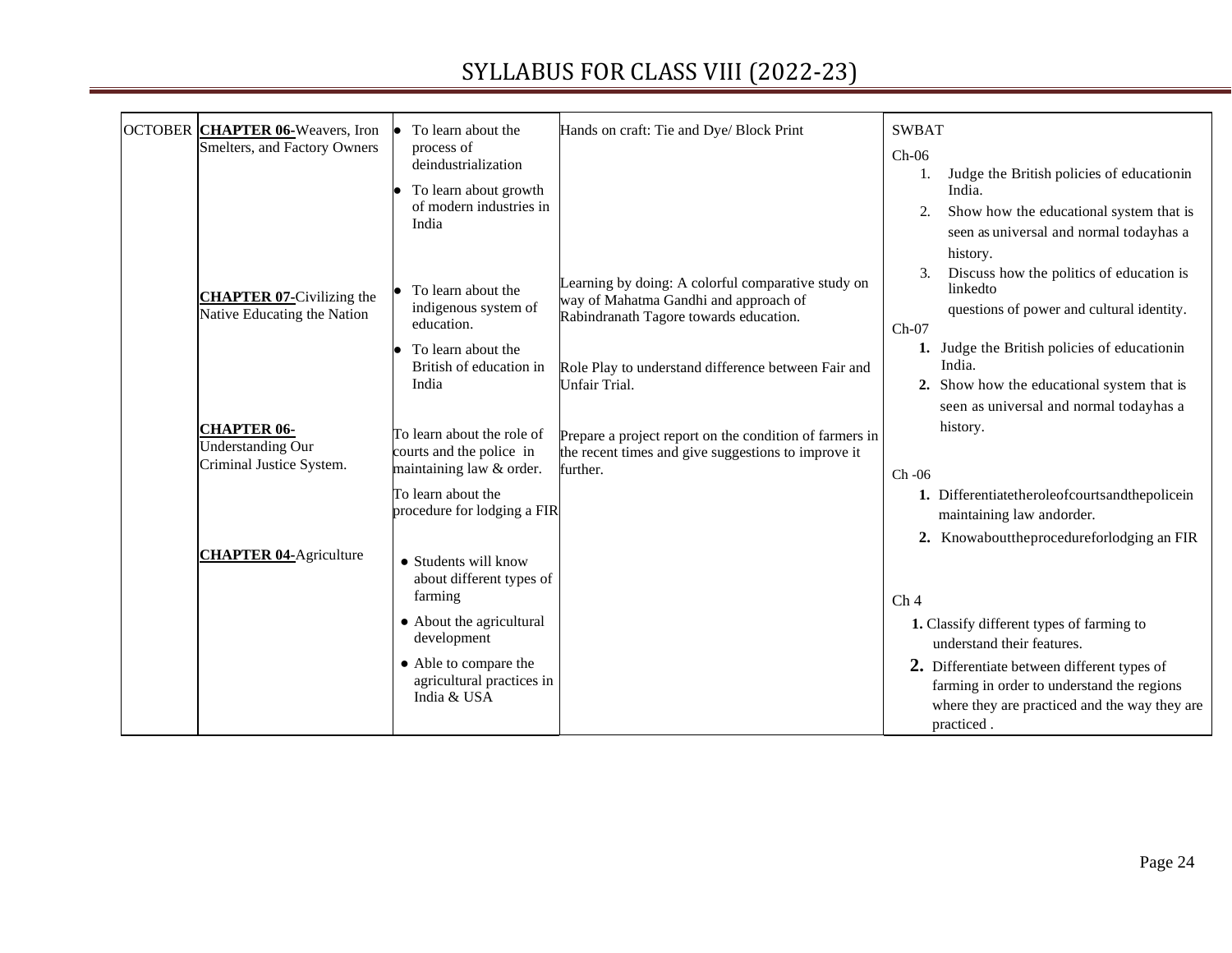| ER | NOVEMB CHAPTER 08-<br>Women, Caste,<br>and Reform      | To know about the struggle against<br>the caste system.<br>To know about caste<br>movements, contributions of<br>various reformers                      | Comparative Study on Any Two<br>Reformers Of 19th Century                                             | <b>SWBAT</b><br>Ch 8<br>1. Outline the history of new laws that affect women's lives.<br>2. Illustrate how autobiographies, biographies and other<br>literature can be used to reconstruct the histories of<br>women. |
|----|--------------------------------------------------------|---------------------------------------------------------------------------------------------------------------------------------------------------------|-------------------------------------------------------------------------------------------------------|-----------------------------------------------------------------------------------------------------------------------------------------------------------------------------------------------------------------------|
|    | <b>CHAPTER 07-</b><br>Understanding<br>Marginalization | To know about the process of<br>marginalization                                                                                                         | Can you name some Adivasi<br>communities that live in your<br>state? What languages do they<br>speak? | Ch 7<br>1. Understand what is meant by marginalized<br>2. Identify the factors that contribute to marginalization as<br>well as be able to recognize and empathize with the<br>marginalized                           |
|    | <b>CHAPTER 08-</b><br>Confronting<br>Marginalization   | To know about the steps taken by<br>Government<br>Indian<br>the<br>to<br>eradicalte discrimination.                                                     | Collect more information on<br>Social Activist C.K Janu                                               | Ch8<br>1. Understand what is meant by marginalized<br>2. Gain a critical understanding of social and<br>economic injustices                                                                                           |
|    | <b>CHAPTER 05-</b><br><b>Industries</b>                | To understand the importance of<br>different types of industries.<br>To evaluate the impact of any<br>industrial disaster on the life of<br>the people. | <b>PPT</b> On Industrial Disaster                                                                     | Ch <sub>5</sub><br>1. Understand the factors that affect the location of industries.<br>2. Critically examine the location of industries in different parts<br>of the world                                           |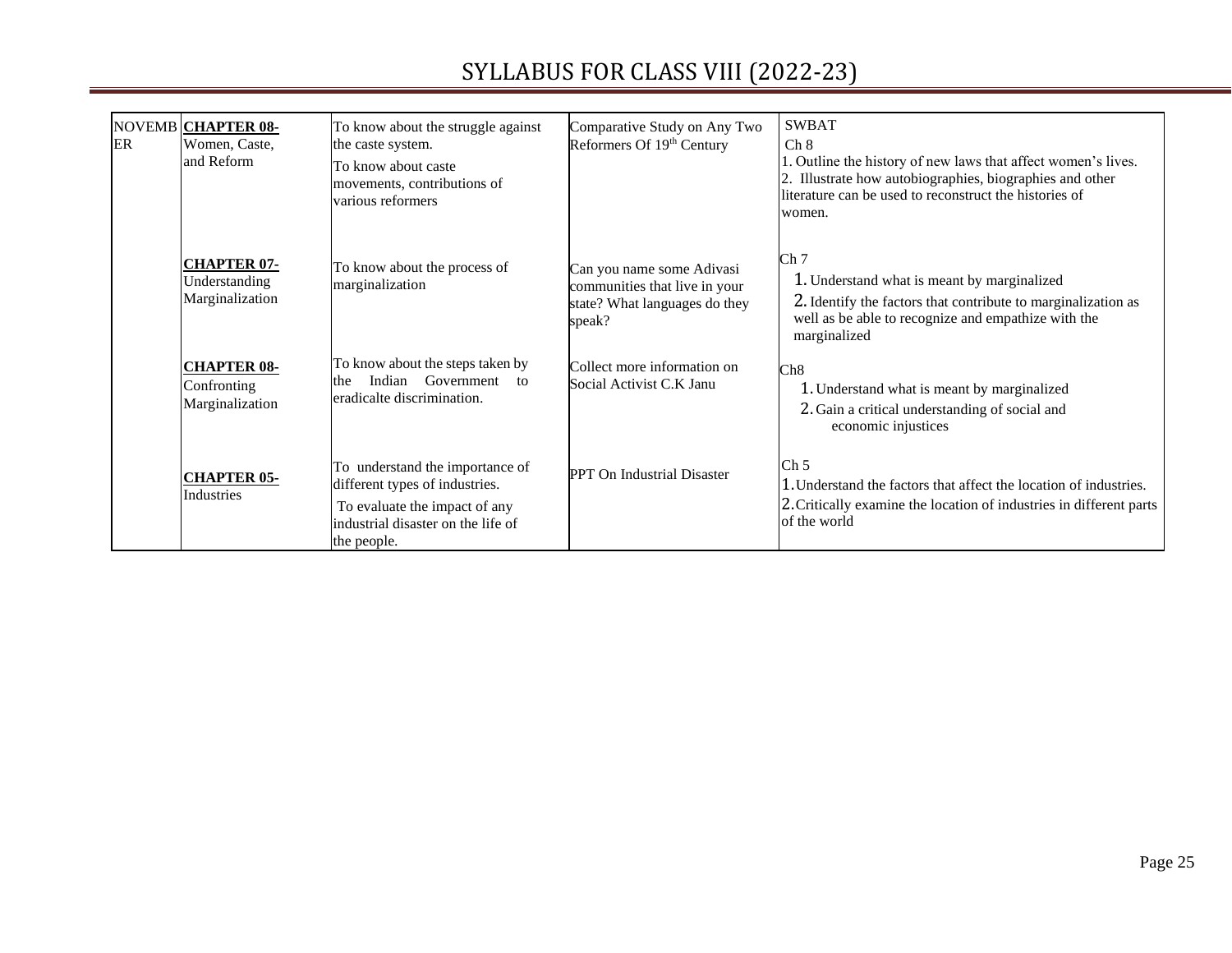| <b>DECEMB</b><br>ER        | <b>CHAPTER 09-The</b><br><b>Making of National</b><br>Movement: 1870-1974                     | To know about Mahatama Gandhi and<br>the non violent mass movements led<br>by him.<br>To know various movements and the<br>the finally attained freedom | Find out more about the life and<br>work of any two participants of<br>the National Leaders.                                                                                                                                | <b>SWBAT</b><br>$Ch-9$<br>1. Outline the major developments within the national<br>movement and focuses on a detailed study of one major event.<br>2. Show how contemporary writings and documents can be<br>used to reconstruct the histories of political movements.                                                                                                                                                         |
|----------------------------|-----------------------------------------------------------------------------------------------|---------------------------------------------------------------------------------------------------------------------------------------------------------|-----------------------------------------------------------------------------------------------------------------------------------------------------------------------------------------------------------------------------|--------------------------------------------------------------------------------------------------------------------------------------------------------------------------------------------------------------------------------------------------------------------------------------------------------------------------------------------------------------------------------------------------------------------------------|
|                            | <b>CHAPTER 09-Public</b><br>Facilities (Activity)<br><b>CHAPTER 06-</b><br>Human<br>Resources | To estimate the super powers of<br>a human as a resource.                                                                                               | Group Discussion on Water as A<br>Fundamental Right.<br>Debate on: Human resource a<br>"Blessing or Curse"<br>PPT on .differentschemes of<br>government for skill enhancement.<br>PPT on Aatmnirbhar Bharat (6-7<br>slides) | Ch <sub>9</sub><br>1. Understand the ways in which role of government is linked<br>to our fundamental rights.<br>Know what is meant by the idea of public facilities.<br>2.<br>Ch <sub>6</sub><br>1. Estimate their power of being a resource to gain self-<br>respect.<br>2. Initiate to think of contributing more to the society to<br>understand their value<br>3. Estimate the contribution of humans in Nation building. |
| <b>JANUAR</b><br>Y         | <b>CHAPTER 10-India</b><br>After Independence                                                 | To know about the challengesfaced by<br>the new and divided nation                                                                                      | Discuss in your class one<br>advantage and one disadvantage<br>today of the decision to keep<br>English as a language of India.                                                                                             | $Ch$ 10<br>1. Recall the reforms implemented by the government since<br>independence.<br>2. Illustrate how newspapers and recent writings can be used<br>to understand contemporary history.<br>Ch 10                                                                                                                                                                                                                          |
|                            | <b>CHAPTER 10-Law</b><br>and Social Justice                                                   | To know about safety rules and laws<br>made by government                                                                                               | Ppt On Bhopal Gas Tragedy                                                                                                                                                                                                   | 1. Understand central government through issue of<br>minimum wages or other struggles.<br>2. Know about the present status of Bhopal gas tragedy<br>victims.                                                                                                                                                                                                                                                                   |
| <b>FEBRUA</b><br><b>RY</b> | <b>REVIS ION FINAL</b><br><b>EXAM</b><br><b>Final Term EXAM.</b>                              |                                                                                                                                                         |                                                                                                                                                                                                                             |                                                                                                                                                                                                                                                                                                                                                                                                                                |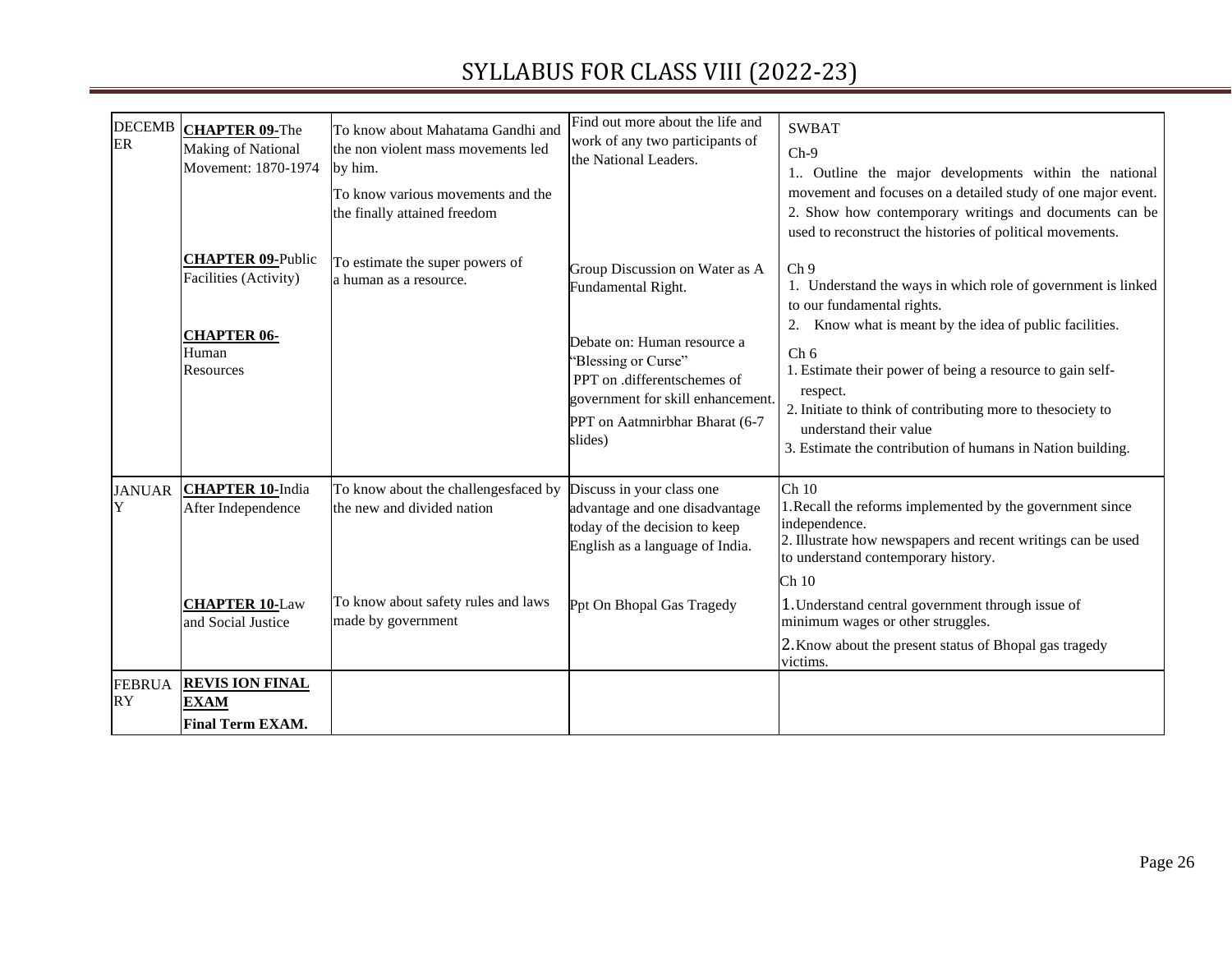# SOCIAL SCIENCE EXAM

| <b>EXAM</b>       | <b>MONTH</b>     | <b>SYLLAB US</b>                                                                                                                                                                                                                                                                                                                                                                                                                             |
|-------------------|------------------|----------------------------------------------------------------------------------------------------------------------------------------------------------------------------------------------------------------------------------------------------------------------------------------------------------------------------------------------------------------------------------------------------------------------------------------------|
| PRE-MID           | <b>JULY</b>      | <b>HISTORY</b><br><b>CHAPTER 01-</b> How, When, Where <b>CHAPTER 02-</b><br>From Trade to Territory CIVICS<br><b>CHAPTER 01-The Indian Constitution CHAPTER</b><br>02-Understanding Secularism GEOGRAPHY<br><b>CHAPTER 01-Resources</b>                                                                                                                                                                                                      |
| <b>MID-TERM</b>   | <b>SEPTEMBER</b> | <b>HISTORY</b><br><b>CHAPTER 03-Ruling the Countryside</b><br><b>CHAPTER 04-Tribals, Dikus and The Vision of Golden Age</b><br><b>CHAPTER 05-When People Rebel</b><br><b>CIVICS</b><br><b>CHAPTER 03-Why Do We Need Parliament?</b><br><b>CHAPTER 04-Understanding Law</b><br><b>CHAPTER 05-Judiciary GEOGRAPHY</b><br><b>CHAPTER 02-Land, Soil, Water, Natural Vegetation and Wildlife</b><br><b>CHAPTER 03-Mineral and power Resources</b> |
| PRE-ANNUAL        | <b>DECEMBER</b>  | <b>HISTORY</b><br><b>CHAPTER 06-</b> Weavers, Iron Smelters and Factory Owners<br><b>CHAPTER 07-Civilizing the Native Educating The Nation CIVICS</b><br><b>CHAPTER 06-Understanding Our Criminal Justice System.</b><br><b>CHAPTER 07-Understanding Marginalization GEOGRAPHY</b><br><b>CHAPTER 04-Agriculture</b><br><b>CHAPTER 05-Industries (Till Classification of Industries)</b>                                                      |
| <b>FINAL EXAM</b> |                  |                                                                                                                                                                                                                                                                                                                                                                                                                                              |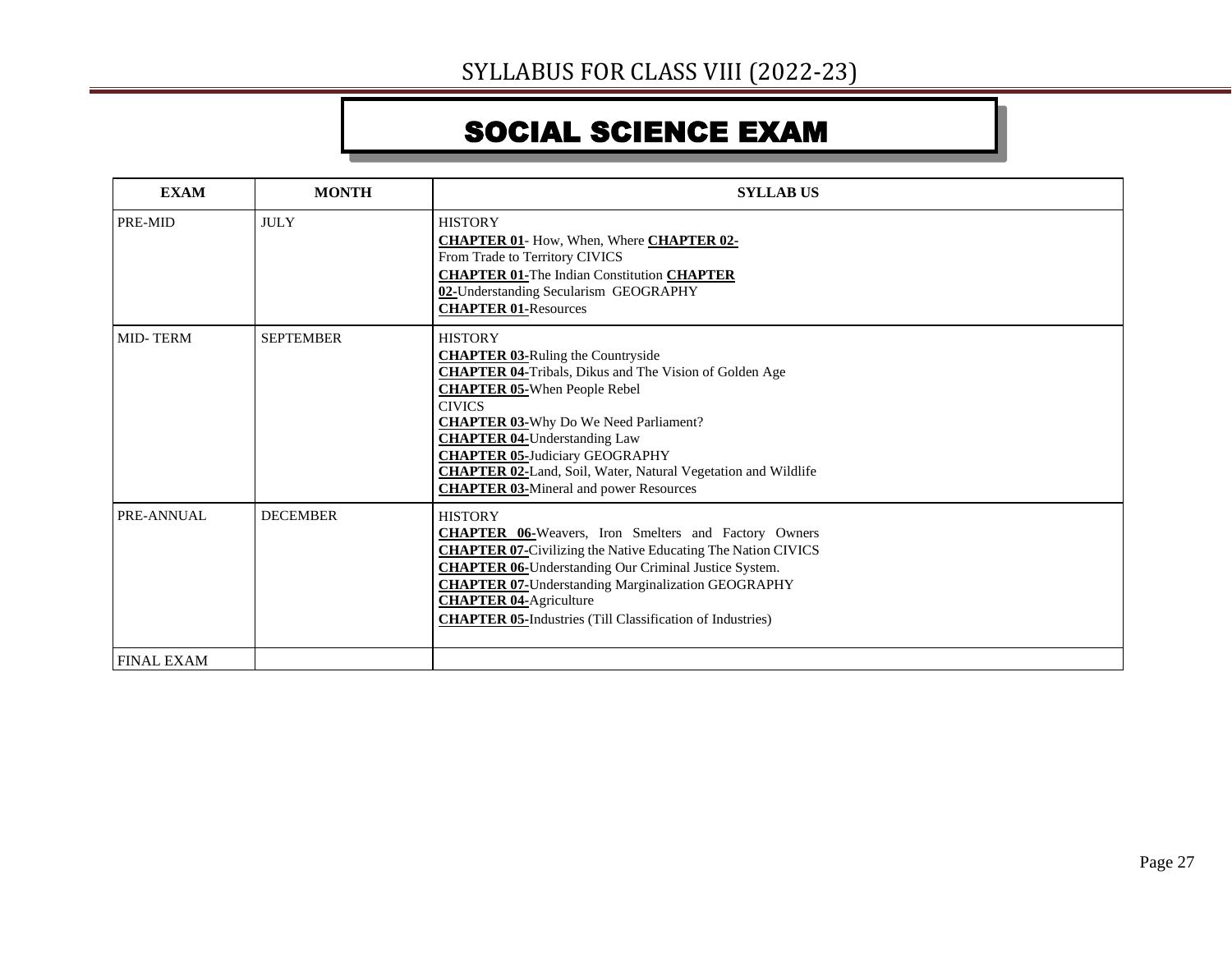# FRENCH

#### **Learning Objectives in French:**

- 1.To hone the four Language skills-Listening, Speaking, Reading and Writing in the learner.
- 2.To effectively develop the Basic Concepts of the foreign Language.
- 3.To facilitate e experiential l value-based learning.
- 4.To provide a platform for active participation of learners.

#### **PRESCRIBED BOOKS :**

- 1. Mon passeport -3 (méthode de français)
- 2. Mon passeport -3 (cahier d'exercice)

| <b>MONTH</b> | <b>CHAPTER</b>                                                                                                   | <b>LEARNING OBJECTIVES</b>                                                                          | <b>ACTIVITY</b>                                                                                                                                                        | <b>LEARNINGOUTCOMES</b>                                                                                                        |
|--------------|------------------------------------------------------------------------------------------------------------------|-----------------------------------------------------------------------------------------------------|------------------------------------------------------------------------------------------------------------------------------------------------------------------------|--------------------------------------------------------------------------------------------------------------------------------|
| April        | Leçon 1<br>Les monuments et les                                                                                  | To learn about the popular<br>museums and monuments of                                              | <b>DIFFERENTIATE FRENCH</b><br>AND INDIAN MONUMENTS.                                                                                                                   | <b>SWBAT:</b><br>Grasp a sound knowledge about<br>1.<br>the various museums and                                                |
|              | musées parisien<br><b>GRAMMAR</b><br>Les Articles<br>Les Verbes en er, ir re et<br>irrégulière<br>La négation    | Paris<br>Learn about its capital and<br>famous cities.                                              | Find out the information about<br>world heritage site of France and<br>India, Paste pictures in your<br>notebook.<br>Material required :-<br>pictures, scissors, glue, | monuments of Paris.<br>Enrich their vocabulary.                                                                                |
| May          | Leçon 2<br>Les vraisamis<br>La féminine et le pluriel des<br>noms et des adjectifs.<br>La position des adjectifs | Learn adjectives and their<br>placements<br>Description of a person using<br>descriptive adjectives | <b>Classroom object Think</b><br>about any object from your<br>classroom and describe them<br>using appropriate adjectives.<br>(material notebook and pen)             | Learn about adjectives and<br>their placements<br>use the descriptive adjectives<br>2.<br>learned to describe their<br>friends |
| July         | Leçon 3<br>La vie au collège                                                                                     | To learn about adverbs of quantity.<br><b>To</b> understand how to form<br>interrogative            | Dialogue conversation                                                                                                                                                  | Learn to reply questions using 'si'<br>ou 'non                                                                                 |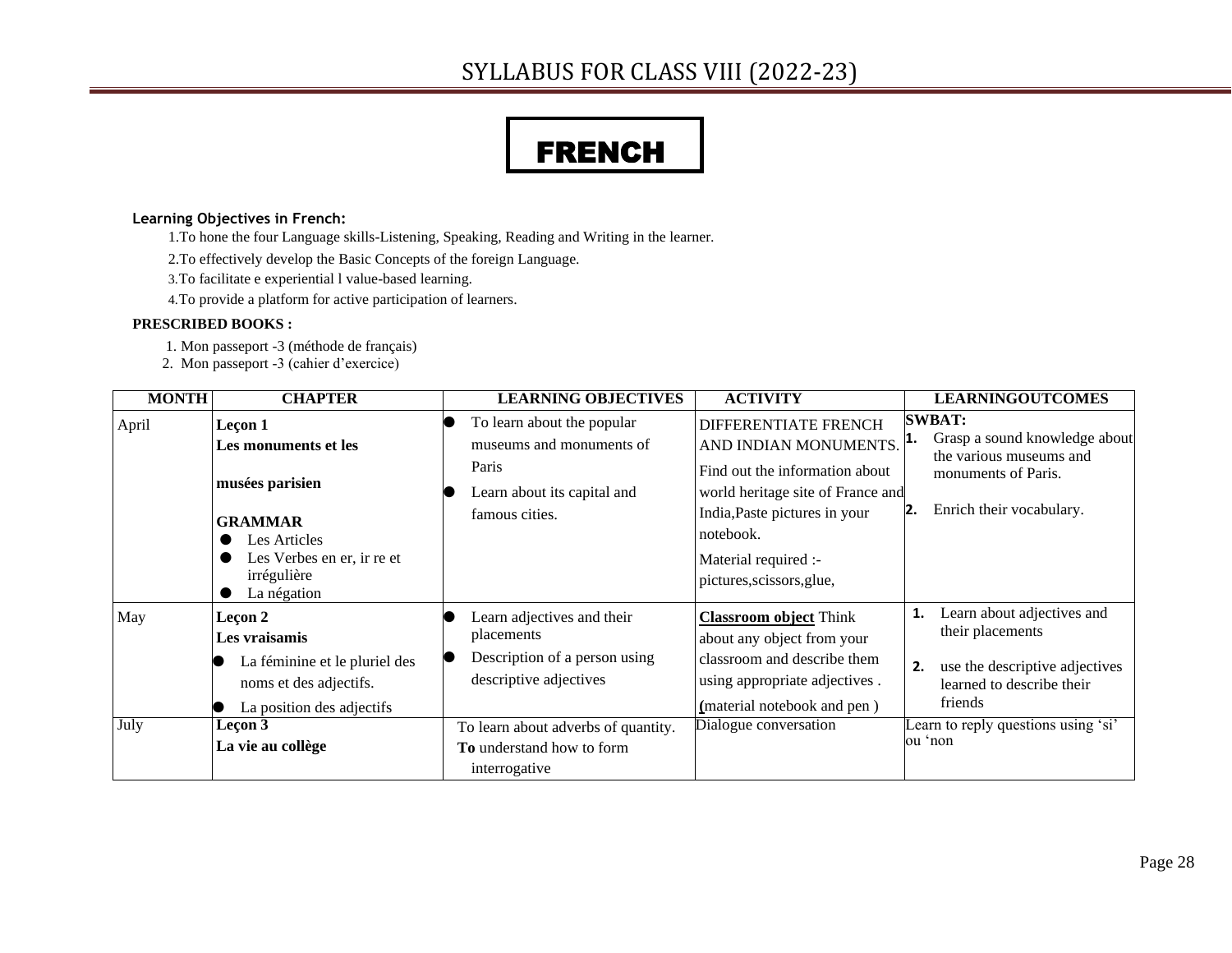| August    | Leçon 4                                  |                                                                                                                                           | Dire a l'heure.                                         | Fell time in french to further describe                                                                             |
|-----------|------------------------------------------|-------------------------------------------------------------------------------------------------------------------------------------------|---------------------------------------------------------|---------------------------------------------------------------------------------------------------------------------|
|           | La journée d'Elena                       | Learn how to tell time in French                                                                                                          |                                                         | their daily routine with precision.                                                                                 |
|           | Leçon 5 c'est par ou la gare             | <b>To</b> understand how and where to use<br>prepositions<br>To learn how to find your way around                                         | Décrivez une image                                      | Describe the placement of things<br>and places using prepositions.                                                  |
|           |                                          | the city                                                                                                                                  |                                                         |                                                                                                                     |
| September | <b>MID TERM EXAM</b>                     |                                                                                                                                           |                                                         |                                                                                                                     |
| October   | Leçon 6<br>Les fêtes françaises          | French festivals<br>Conjugation of verb                                                                                                   | Parler de fêtes indiennes.                              | Learn about various french festivals.                                                                               |
| November  | Leçon 7<br>La fête de la<br>francophonie | To learn about the francophone world<br>To learn about prepositions of places<br><b>To</b> understand how and where to use<br>imperatives | famous city.<br>Recipe of any dish using<br>imperative. | Describe the touriste attraction of Learn about francophone countries<br>Learn to use the preposition of<br>places. |
|           | Leçon 8<br>La nouvelle génération        |                                                                                                                                           |                                                         | Convert<br>in<br>sentence<br>imperative                                                                             |
| January   | <b>REVISIONS</b>                         | <b>REVISONS</b>                                                                                                                           | ASL <sub>2</sub>                                        |                                                                                                                     |
| February  | <b>Annual Exam</b>                       |                                                                                                                                           |                                                         |                                                                                                                     |

# FRENCH EXAM SYLLABUS

| <b>EXAM</b>                | <b>SYLLAB US</b>                                                                                                                                                           |
|----------------------------|----------------------------------------------------------------------------------------------------------------------------------------------------------------------------|
| <b>PRE MID EXAM (July)</b> | A-Compréhension<br>B- Décrivez quel qu'un<br> C- Les articles, Les verbes en 'er, ir et re', négatif, Les adjectives<br>la féminine et pluriel des noms<br>D- leçon $1, 2$ |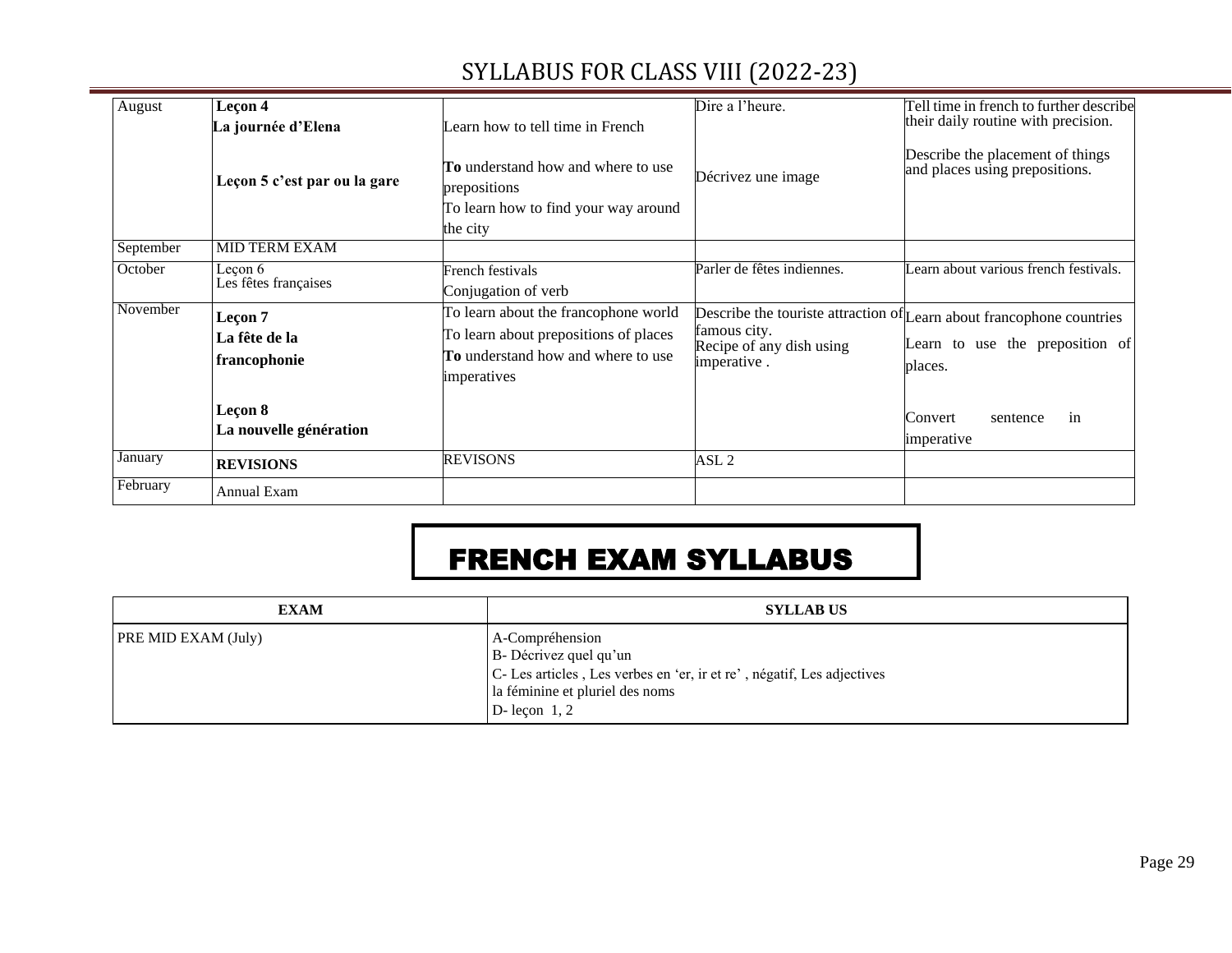| MID EXAM (September)          | A. Compréhension<br>B. décrivez votrejournée.<br>C. Les articles, les adverbes interrogatifs, les expressions d'avoir, les verbes pronominaux et<br>ordinaux, La position des adjectifs, la négation, les conjugaisons.<br>D. leçon 1, 2, 3,4,5 |
|-------------------------------|-------------------------------------------------------------------------------------------------------------------------------------------------------------------------------------------------------------------------------------------------|
| <b>PRE ANNUAL</b> (décembre)  | A-Compréhension<br>B – Ecrivez une fête française, décrivez la ville française<br>$C$ – les préposition de lieu, Les adjectifs. L'impératif D – leçon 6,7, 8                                                                                    |
| <b>ANNUAL Exam(Feb-March)</b> |                                                                                                                                                                                                                                                 |

#### SANSKRIT

- 1. संस्कृत दिव्यम् (भाग -3)
- 2. दिव्यम् संस्कृत व्याकरणम्(भाग —3)

| मास       | पाठ                                                                                                                                               | व्याकरण                                                                                                                                          | रचनाात्मक                                | गतिविधि                         | उद्देश्यानि                                                                                                              |
|-----------|---------------------------------------------------------------------------------------------------------------------------------------------------|--------------------------------------------------------------------------------------------------------------------------------------------------|------------------------------------------|---------------------------------|--------------------------------------------------------------------------------------------------------------------------|
| अप्रैल—मई | सिंस्कृत दिव्यम् पाठ १–स्वास्थ्यैव धनम्   प्रत्यय– क्त्वा, तुमुन्, ल्यप्<br>पाठ 2–पूनर्मूषको भव<br>पाठ ३–अपूर्वः त्यागः<br>पाठ ४– तुलस्याः महत्ता | 2 धातुरूप– चारों लकार (रक्ष, दृश्,<br>नम्, पठ्)<br>शब्दरूप– देव, लता, मति,<br>कवि, नदी किम्<br>लिंग)<br>(तीनों<br>4 संधि -दीर्घ, गुण, वृद्धि, यण | $\ldots$                                 | श्रवण कौशल ।<br>(पाठ पर आधारित) | छात्राणां बौद्धिकविकासं भवतु । वाचनकौशलयोः<br>विकासः ।<br>छात्राणां ज्ञानस्य विकासः।<br>छात्राणां पठनकौशलस्य<br>विकासः । |
| जुलाई     | पाठ 5- पीयूष- बिन्दव:                                                                                                                             | समयलेखनम्                                                                                                                                        | अपठित<br>गद्यांश                         | ग्रीष्मावकाश कार्य              | श्लोकानां वाचन,गायनं –<br>प्रस्तुतिकरणं च।<br>कविताम् प्रति अनुरागः                                                      |
| अगस्त     | पाठ 6– चाणक्यः चन्द्रगुप्तः<br>पाठ 7-वासुदेवस्य दूतकर्म<br>पाठ 8– अमूल्यः समयः                                                                    | 1 संख्या 1 से 50<br>2 अव्यय (कुत्र से अद्य तक)शब्दार्थ 2 वार्तालाप (1से4)  <br>एवं वाक्य                                                         | (1से3)<br>पत्र<br>चित्र रचना(1से4)<br>ß. |                                 | संस्कृतसाहित्यं प्रति सजगाः<br>स्यः । छात्राणां अभिनयकौशलस्य विकासः ।<br>छात्राणां बुद्धिकौशलस्य विकासः                  |
| सितम्बर   | अर्द्धवार्षिक परीक्षा                                                                                                                             |                                                                                                                                                  |                                          |                                 |                                                                                                                          |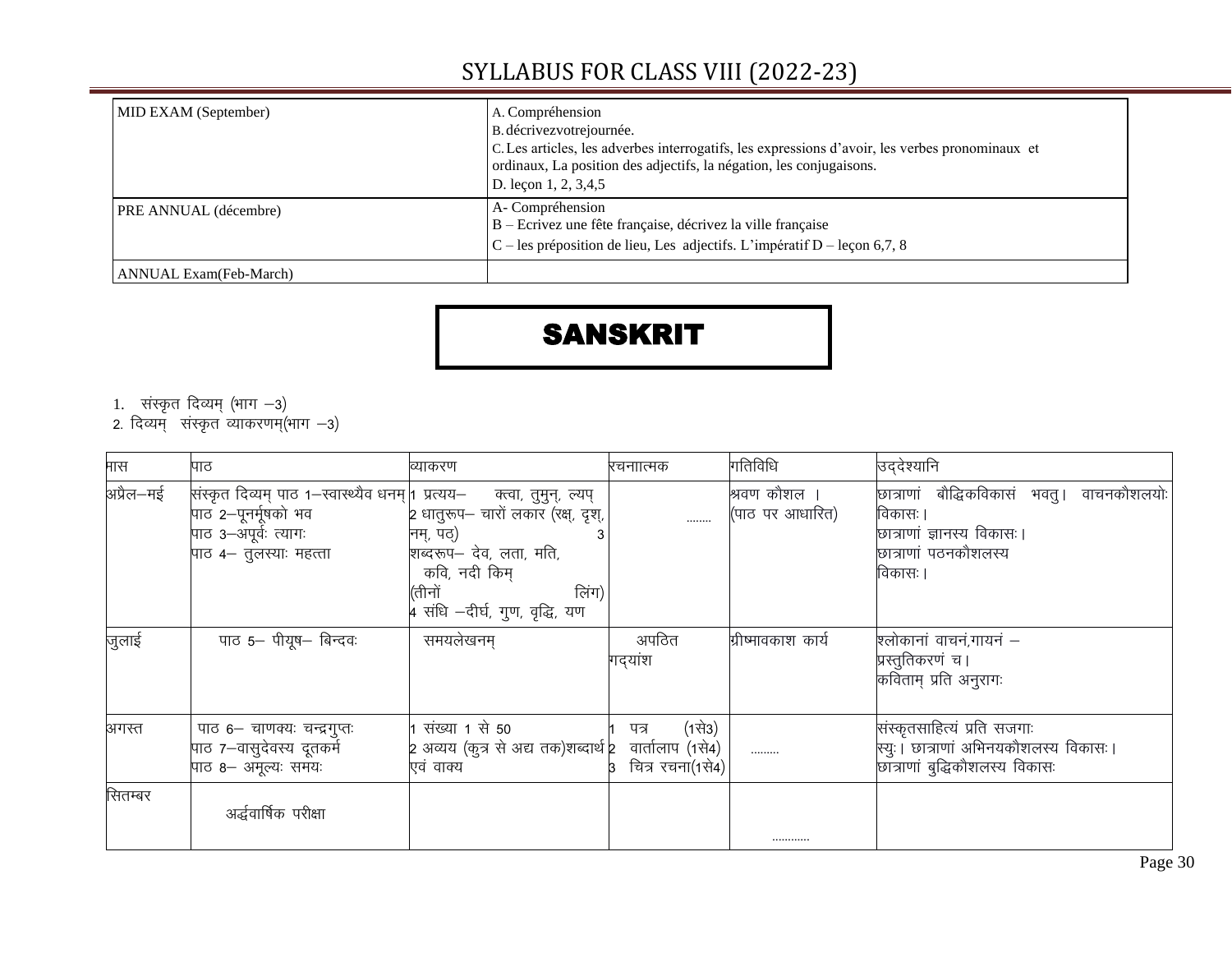#### अक्तूबर पाठ 9-पर्यावरणरक्षकाः पाठ 10-लोभः पापस्य कारणम्  $\frac{1}{\ln 2}$  11–भारतीया: नार्य: शब्दरूप– अस्मद्, युष्मद्, मातृ, पितृ 2 संधि–अयादि तथा पर्वरूप 3 प्रत्यय— क्त, क्तवतु 4 अशुद्धिशोधन– कर्ता, क्रिया, वचन विशेषण संबन्धि 'मम प्रियम् मित्रम् पर' कर्तव्यबोधस्य विकासः । छात्राणां श्रवणकौशलस्य इस विषय पर संस्कृत में $\mathbin\Vert$ पाँच पंक्तियाँ अपनी| |<br>|संचिका में लिखिए। विकास छात्राणां ज्ञानस्य विकासः। नवम्बर पाठ 12 $-$ गीतायाः माहात्म्यः  $\overline{u}$ ाठ 13-सन्मित्रम् पाठ 14 $-$ राजाभोजः धातुरूप–सेव्, याच्, मुद् (आत्मनेपदी लट्, लूट् लंकार) 2 धातुरूप— गम्, भू, पा, स्था, स्मृ $\ket{8}$ (पाँचों लकार) 1 पत्र (5 से 7) किन्ही 2 वार्तालाप (5 से|समाजसेविकाओं के चित्र| किन्हीं तीन प्रसिद्व|श्लोकानां उच्चारणस्य विद्या ज्ञातुम् समर्थाः| लगाकर उन पर संस्कृत|विकासः। छात्राणां ज्ञानस्य विकासः। में तीन तीन पंक्तियाँ|छात्राणां पठनकौशलस्य विकासः अपनी संचिका लिखिए। बौद्धिकविकासस्य योग्यतायाः fnlEcj e/;k arj ijh{kk ikB~;Øe ---- ----- ^----- जनवरी पाठ(15) अविस्मरणीया—यात्रा पाठ(16) समशीलेषु  $-$ विभाति मैत्री संख्या– 51 से 100 2 समास– द्वन्द्व, कर्मधारय .<br>3 वाच्य– (कर्तृवाच्य से भाववाच्य) चित्र रचना $-(5 \text{ R} \cdot \text{B})$  | पर्यटनस्य लाभाः | कथाम् प्रति अनुरागः।  $\sigma$ र्तव्यंबोधस्य विकासः । फरवरी वार्षिक परीक्षा

#### SYLLABUS FOR CLASS VIII (2022-23)

#### SANSKRIT EXAM SYLLABUS

#### पूर्व मध्यांतर परीक्षा पाठ्यक्रम

| सिंस्कृत दिव्यम् (भाग –3) | दिव्यम् संस्कृत व्याकरणम्(भाग –3)              |
|---------------------------|------------------------------------------------|
| संस्कृत दिव्यम् (भाग -3)  | 1 प्रत्यय— क्त्वा, तुमुन्, ल्यप्               |
| पाठ 1-स्वास्थ्यैव धनम्    | 2 धातुरूप– (रक्ष्, दृश्, नम्, पठ्)) चारों लकार |
| पाठ 2-पूनर्मूषको भव       | 3 देव, लता, मति, किम्(तीनों लिंग)              |
| पाठ ३–अपूर्वः त्यागः      | 4 संधि – दीर्घ तथा गुण                         |
| पाठ ४– तुलस्याः महत्ता    | 5 समयलेखनम्                                    |
|                           | 6 अपठित गदयांश                                 |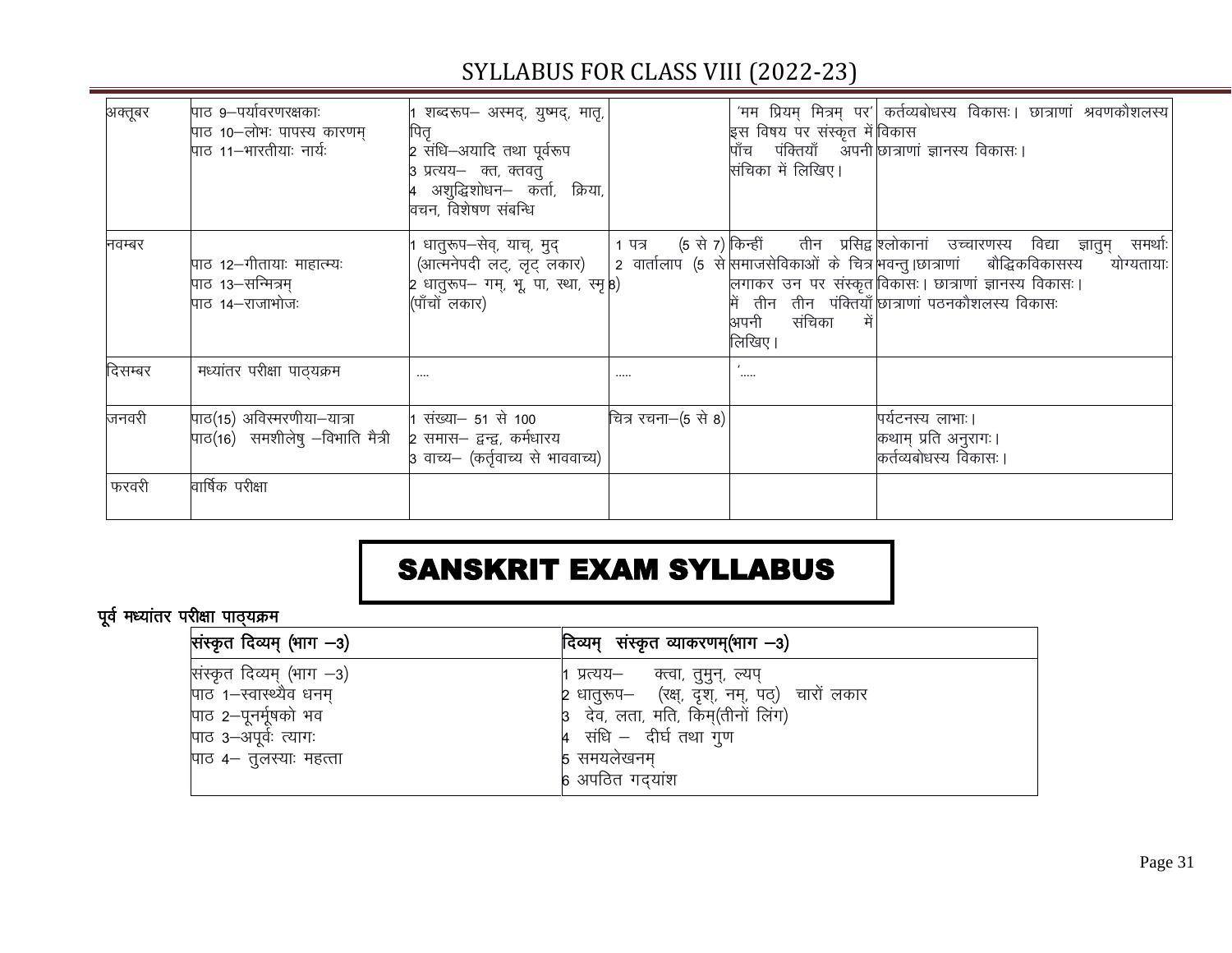#### w)<br>अर्द्धवार्षिक परीक्षा पाठ्यक्रम

| सिंस्कृत दिव्यम् (भाग –3)   | दिव्यम् संस्कृत व्याकरणम्(भाग –3)                            |
|-----------------------------|--------------------------------------------------------------|
| पाठ 1-स्वास्थ्यैव धनम्      | 1 प्रत्यय– व्ह्वा, तुमुन्, ल्यप्                             |
| पाठ 2-पूनर्मूषको भव         | 2 धातुरूप– (रक्ष्, दृश्, नम्, पठ्) लट्, लृट्, लंग, लोट् लकार |
| पाठ ३–अपूर्वः त्यागः        | 3 शब्दरूप देव, लता, मति, किम् (तीनों लिंग) कवि तथा नदी       |
| पाठ ४– तुलस्याः महत्ता      | $\mu$ संधि – दीर्घ तथा गुण, वृद्धि, यण                       |
| पाठ 5- पीयूष- बिन्दवः       | 5 समयलेखनम्                                                  |
| पाठ ६– चाणक्यः चन्द्रगुप्तः | 6 संख्या 1 से 50                                             |
| पाठ 7- वासुदेवस्य दूतकर्म   | 7 अव्यय (कुत्र से अद्य तक)शब्द–अर्थ एवं वाक्य                |
| पाठ 8– अमूल्यः समयः         | 8 चित्र रचना-(1 से 4)                                        |
|                             | 9 पत्र (1 से 3)                                              |
|                             | 10 वार्तालाप $(1 \text{ }\hat{t})$                           |
|                             | $11$ अपठित गद्यांश                                           |

#### मध्यांतर परीक्षा पाठ्*यक्र*म

| सिंस्कृत दिव्यम् (भाग –3)                                                                                                 | दिव्यम् संस्कृत व्याकरणम्(भाग —3)                                                                                                                      |
|---------------------------------------------------------------------------------------------------------------------------|--------------------------------------------------------------------------------------------------------------------------------------------------------|
| पाठ ९– पर्यावरणरक्षकाः<br>पाठ 10 पाठ 10- लोभः पापस्य कारणम<br>पाठ 11 पाठ 11– भारतीयाः नार्यः<br>पाठ १२–गीतायाः माहात्म्यः | 1 प्रत्यय– क्त, क्तवतु<br>2 अशुद्धि शोधन– कर्ता, क्रिया, वचन, विशेषण संबन्धि<br>3 शब्दरूप –मातृ, पितृ<br>4 संधि - अयादि तथा पूर्वरूप<br>5 अपठित गदयांश |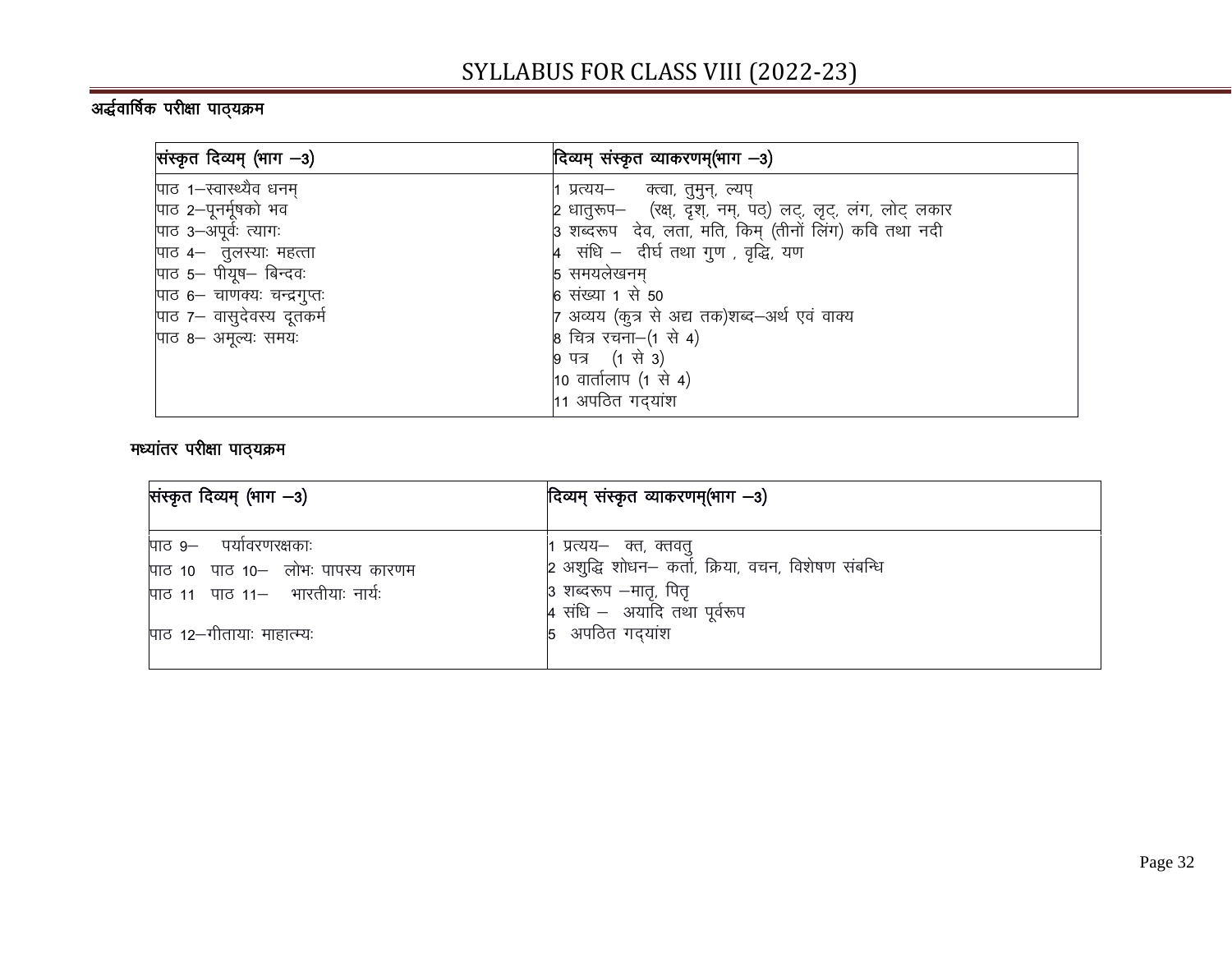# KOREAN

#### **Learning Objectives of Korean:**

1.To hone the four dimensionalskills: Listening,Speaking,Reading and Writing.

2.To effectively develop the Basic Concepts of the foreign Language.

3.To facilitate the exposure to Korean Culture.

4.To provide a platform for active Participation of learners.

5. To encourage the deep and clear understanding of Korean language and culture in an easy way.

| <b>MONTH</b>         | <b>CHAPTER NAME</b>                               | <b>GRAMMAR</b>           | <b>LISTENING/</b><br><b>READING/</b><br><b>WRITING</b> | <b>ACTIVITY</b>                        | <b>Learning objectives</b>                                                                         |
|----------------------|---------------------------------------------------|--------------------------|--------------------------------------------------------|----------------------------------------|----------------------------------------------------------------------------------------------------|
| April                | - Lesson 6<br>어제일과/Past activities                | -았/었, 에서                 | - Weekend activities,<br>past activities.              | Korean currency                        | To press actions/ activities in past<br>tense.<br>To express the location of activity<br>/ action. |
| May                  | - Lesson 7<br>날씨/Weather                          | 그리고, -안                  | Expressing seasons<br>and weather.                     |                                        | Expressing seasons and weather.                                                                    |
| July                 | - Lesson 7<br>날씨/Weather<br>- Pre Mid Exam (July) | 그리고, -안                  | Expressing seasons and<br>weather.                     |                                        | Expressing seasons and weather.                                                                    |
| August               | - Lesson 8<br>시간 / time                           | -에, 시분                   | - Date, weekdays,<br>time expressions.                 | - Telling time                         | Date, weekdays,<br>time expressions.                                                               |
| <b>September</b>     | - Revision<br>- Mid Term Exam                     |                          | <b>Revision Lesson 1~3</b><br>복습제3~8과                  | - Speaking<br>practice.                |                                                                                                    |
| October&Novem<br>ber | - Lesson 9<br>약속 / appointment                    | - $($ 으)ㄹ까요, -<br>아요/어요. | - Appointments<br>and future<br>actions.               | Make appointment.<br>Seasons of Korea. | - Make appointment.                                                                                |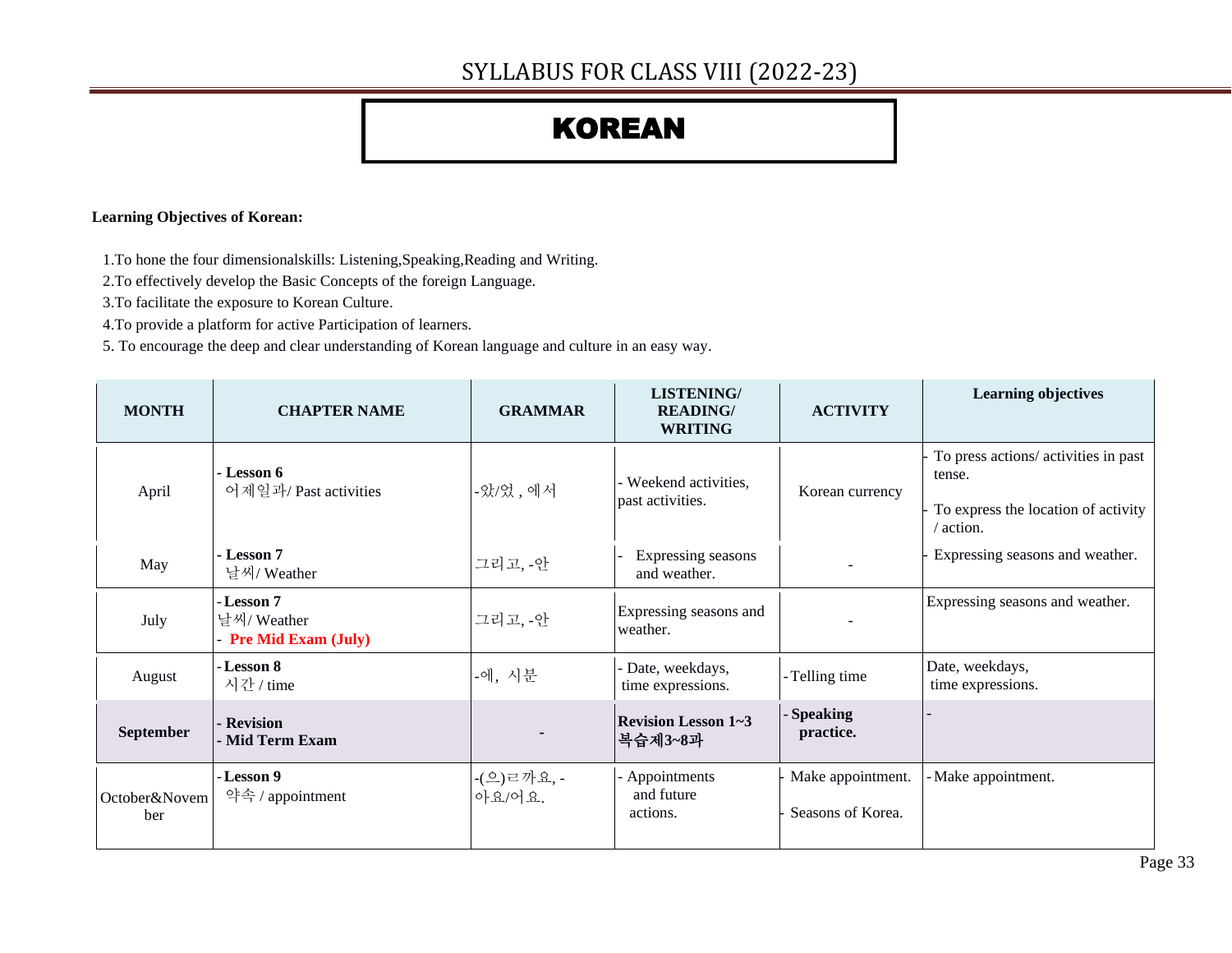|                              | - Lesson 10<br>주말활동/weekend activities                                   | 그래서,<br>(으) 르거예요 | Places and weekend<br>activities.                  |                                                       | - Expressing weekend activities.                   |
|------------------------------|--------------------------------------------------------------------------|------------------|----------------------------------------------------|-------------------------------------------------------|----------------------------------------------------|
| December                     | - Lesson 11<br>한국어공부/Korean language<br>learning<br>$-Pre - Annual Exam$ | $\sim$           | - Talking about<br>Korean<br>language<br>learning. | - Talking<br>about<br>Korean<br>language<br>learning. | - Talking about<br>Korean<br>language<br>learning. |
| January                      | - Lesson 12<br>계획/ planning                                              | $\overline{a}$   | - To talk about<br>self-plan                       | - Weekend activities<br>of Koreans                    | - To talk about<br>self-plan                       |
| $February -$<br><b>March</b> | - Revision<br>- Final Exam                                               |                  | <b>Revision Lesson 1~5</b><br>제4~과복습               |                                                       |                                                    |

# KOREAN EXAM SYLLABUS-VIII

| <b>EXAM</b>                 | <b>SYLLABUS</b>                                                                                                          |
|-----------------------------|--------------------------------------------------------------------------------------------------------------------------|
| Pre Mid Exam (July)         | Lesson 6 to 7<br>제 6~7과<br>어제일과/Past activities, 날씨/Weather                                                              |
| Mid Term(September)         | Lesson 6 to 8<br>제6~8과<br>어제일과/Past activities, 날씨/Weather, 시간 / time                                                    |
| Pre Annual (January)        | Lesson 9 to 11<br>제9~11과<br>약속 / appointment,주말활동 /weekend activities,한국어공부/ Korean<br>language learning                 |
| Final exam (February-March) | Lesson 9 to $12$<br>제9~12과<br>약속 / appointment,주말활동 /weekend activities,한국어공부/ Korean<br>language learning, 계획/ planning |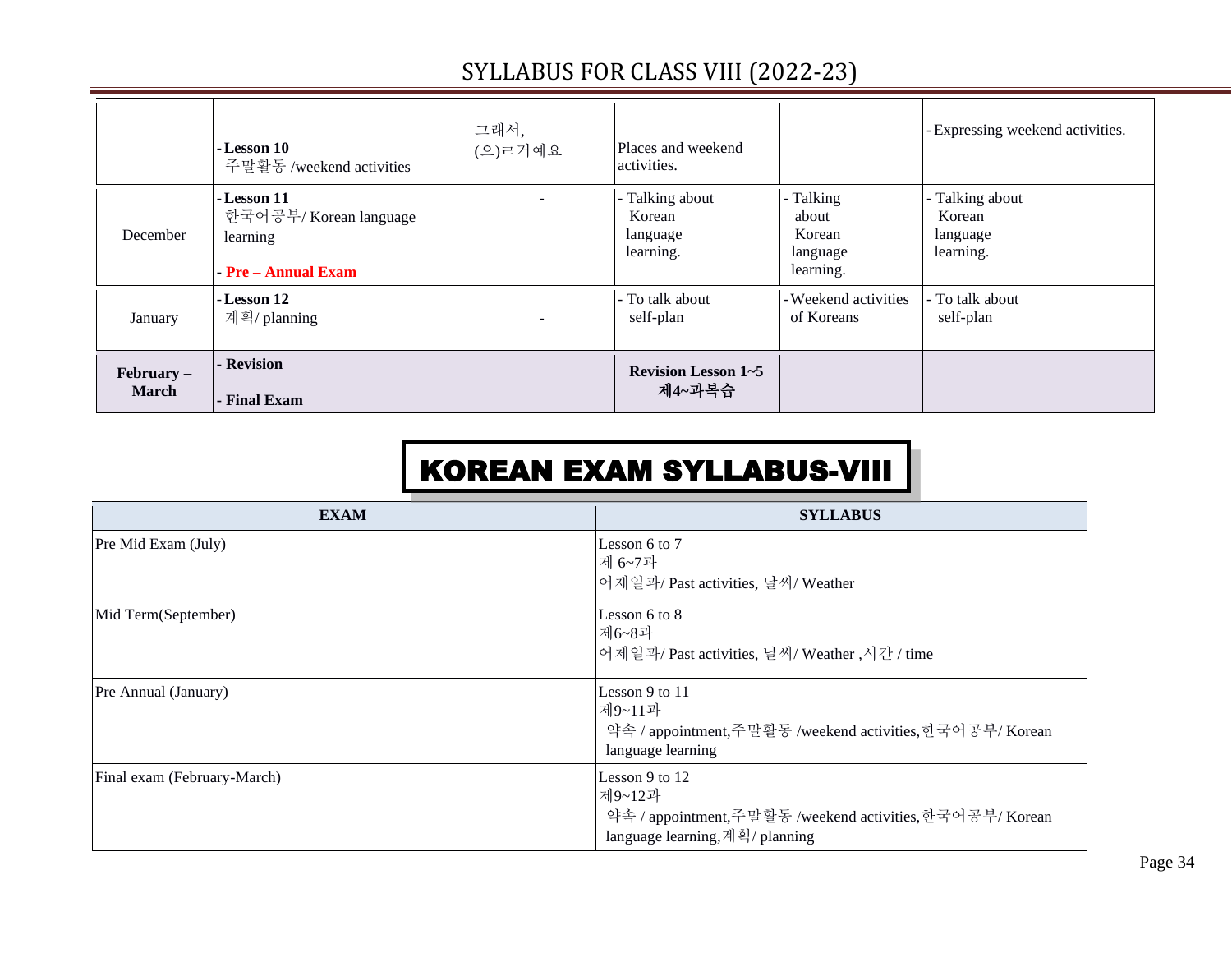#### GENERAL KNOWLEDGE

#### **PRESCRIBED BOOKS:**

- 1. Know for Sure-VIII (Indiannica Learning)
- 2. BMA's reasoning Trainer-VIII (Brain Mapping Academy)

| Month | <b>Topic</b>                                                                                                                                                                                                                                                                                                                                                                                                                                                                                                                                         | <b>Activity</b> | <b>Assignment</b>               |
|-------|------------------------------------------------------------------------------------------------------------------------------------------------------------------------------------------------------------------------------------------------------------------------------------------------------------------------------------------------------------------------------------------------------------------------------------------------------------------------------------------------------------------------------------------------------|-----------------|---------------------------------|
| April | The World Around Us<br>Out of this world (1)<br>Things around me<br>Word Game: Towards a greener earth (2-3)<br><b>Science and Technology</b><br>Awesome body part. (4-5)<br><b>Art and Culture</b><br>and the Oscar goes to $(6)$<br><b>Sports</b><br>Sports legends (7)<br><b>Numbers and Logical Skills</b><br>Time to be logical $(8)$<br><b>Language and Literature</b><br>Story Time: The dog and the Wolf (9)<br><b>The Natural World</b><br>The mighty dinosaurs $(10-11)$<br><b>BMA's Reasoning Trainer-VIII</b><br>Which one is different? |                 | *COLLECTING CURRENT<br>AFFAIRS. |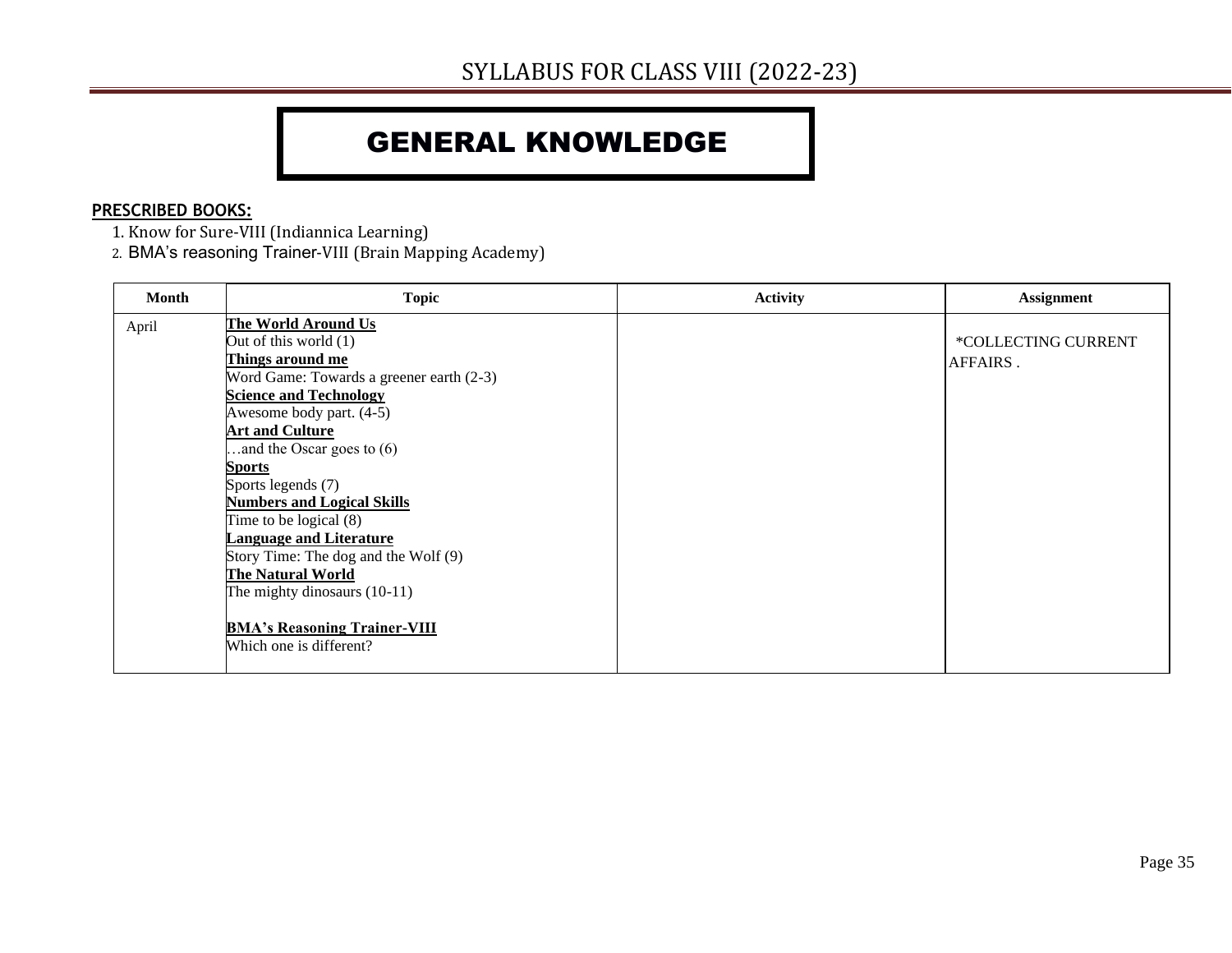═

| May  | The World Around Us<br>In the $20th$ century (12-13)<br><b>Language and Literature</b><br>Word Game: Talking about the money (14-15)<br>Time to expand your vocabulary (18)<br><b>Science and Technology</b><br>On a science track (16-17)<br><b>Numbers and Logical Skills</b><br>Logical reasoning $1(19)$                                                                                 | NEWS PAPER ACTIVITY                       | <b>CURRENT AFFAIRS</b>  |
|------|----------------------------------------------------------------------------------------------------------------------------------------------------------------------------------------------------------------------------------------------------------------------------------------------------------------------------------------------------------------------------------------------|-------------------------------------------|-------------------------|
|      | <b>BMA's Reasoning Trainer-VIII</b><br>Analogy                                                                                                                                                                                                                                                                                                                                               |                                           |                         |
| July | <b>Know for Sure-VIII</b><br>The Natural World<br>Life in the desert $(20-21)$<br>The World Around Us<br>Currency wise (22-23)<br>Flora and fauna of Indian states (24)<br><b>Art and Culture</b><br>Greatest villains (25)<br><b>Sports</b><br>Ultimate basics (26)<br><b>Language and Literature</b><br>More than just stories (27)<br><b>Science and Technology</b><br>In Space $(28-29)$ | NEWS PAPER ACTIVITY NATURE<br><b>WALK</b> | <b>CURRENT AFFAIRS.</b> |
|      | <b>Mixed Bag</b><br>Quiz Yourself 1 (30)<br><b>BMA's Reasoning Trainer-VIII</b><br>What<br>comes<br>next?                                                                                                                                                                                                                                                                                    |                                           |                         |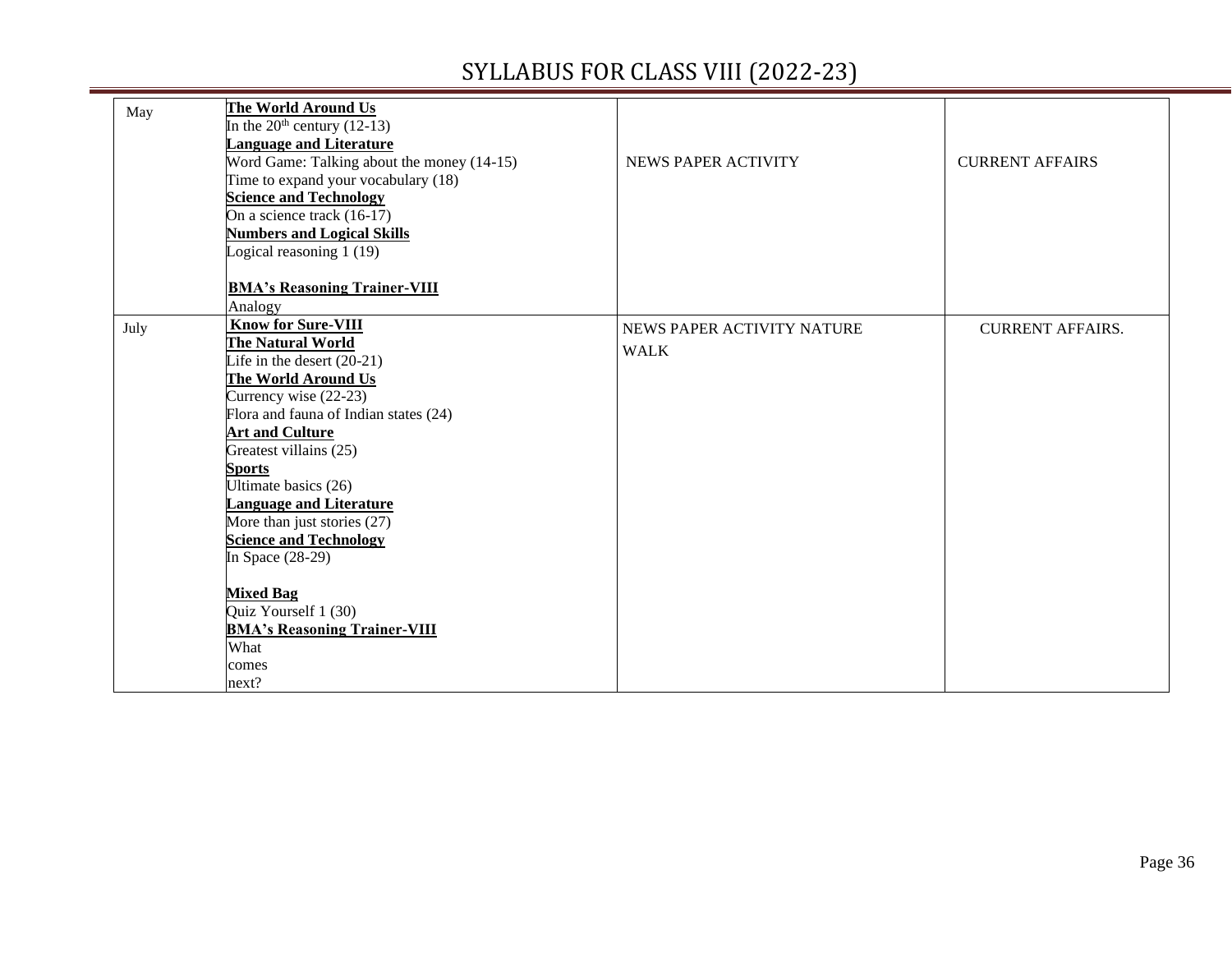| August    | <b>Things Around Me</b>             | NEWS PAPER ACTIVITY SAVE | <b>CURRENT AFFAIRS.</b> |
|-----------|-------------------------------------|--------------------------|-------------------------|
|           | Rivers and lakes that can kill (31) | <b>ENVIRONMENT</b>       |                         |
|           | The Natural World                   |                          |                         |
|           | Unique Trees (33)                   |                          |                         |
|           | Mountains of smoke and fire (44-45) |                          |                         |
|           | <b>The World Around us</b>          |                          |                         |
|           | The country's shield (34)           |                          |                         |
|           | Architectural feats (42)            |                          |                         |
|           | <b>Science and Technology</b>       |                          |                         |
|           | Recognising common diseases (35)    |                          |                         |
|           | <b>Art and Culture</b>              |                          |                         |
|           | Artists and their art (36-37)       |                          |                         |
|           | <b>Sports</b>                       |                          |                         |
|           | Basketball drills (38-39)           |                          |                         |
|           | <b>Numbers and Logical Skills</b>   |                          |                         |
|           | Mind-bogglers (40)                  |                          |                         |
|           | <b>Language and Literature</b>      |                          |                         |
|           | Travelling tales (41)               |                          |                         |
|           | Model Test paper 1 (91)             |                          |                         |
|           | <b>BMA's Reasoning Trainer-VIII</b> |                          |                         |
|           | <b>Mathematical Reasoning</b>       |                          |                         |
| September | <b>MID TERM EXAMINATION</b>         |                          |                         |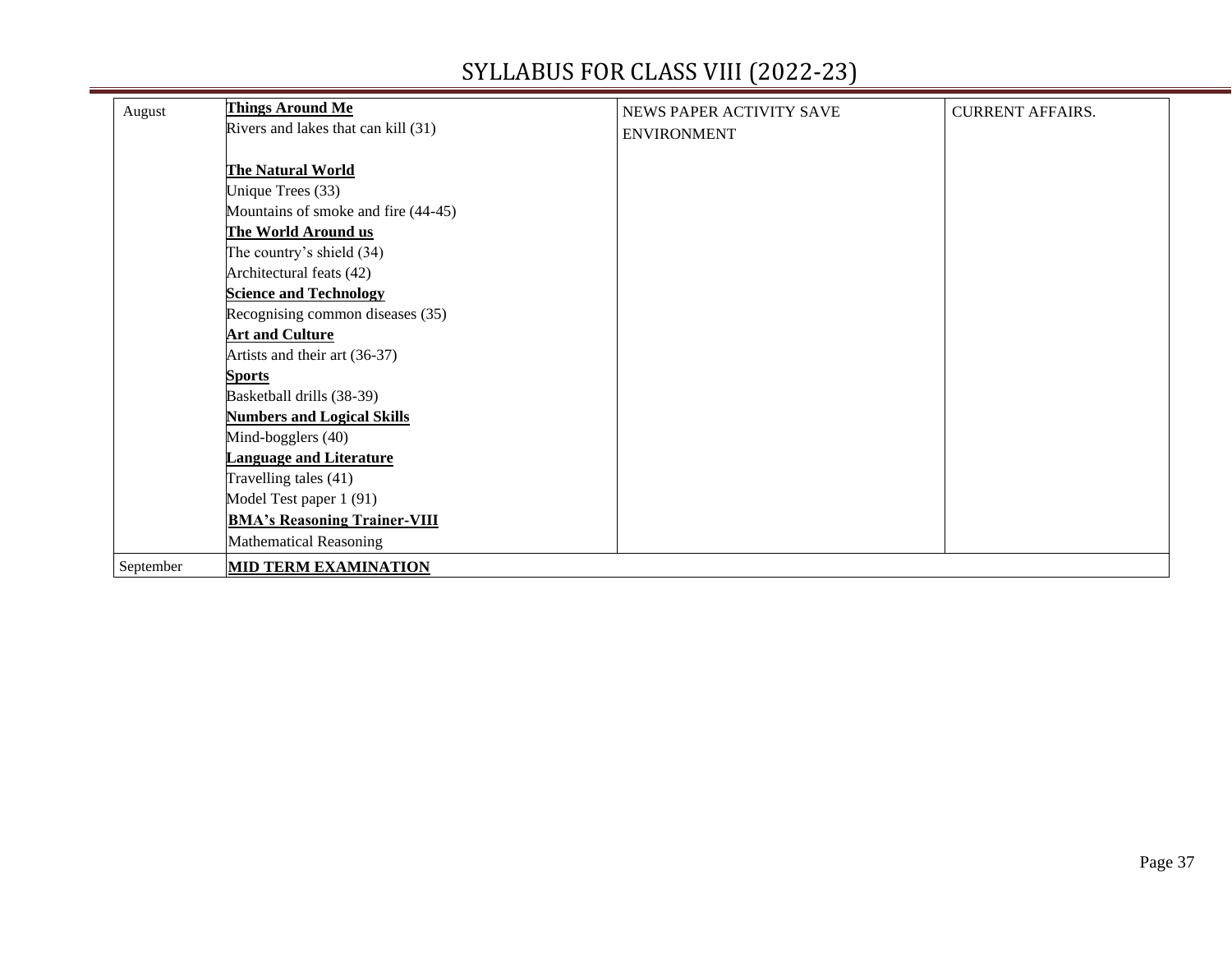| October  | <b>Things Around Me</b><br>Activity: Points to ponder (46-47)<br>Activity: Our changing world (52)<br>The World Around us<br>Sobriquets of Indian cities (48)<br>Andaman and Nicobar Islands (49)<br>Traditional foods of the world. (56)<br>The Natural World<br>Natural wonders of the world (50-51)<br>Unique animals (54-55)<br><b>Numbers and Logical skills</b><br>Try Logic $(53)$                                                                                                                       | NEWS PAPER ACTIVITY        | <b>CURRENT AFFAIRS</b> |
|----------|-----------------------------------------------------------------------------------------------------------------------------------------------------------------------------------------------------------------------------------------------------------------------------------------------------------------------------------------------------------------------------------------------------------------------------------------------------------------------------------------------------------------|----------------------------|------------------------|
|          | <b>BMA's Reasoning Trainer-VIII</b><br>Paper Cutting                                                                                                                                                                                                                                                                                                                                                                                                                                                            |                            |                        |
| November | <b>Science and Technology</b><br>Plugged in (57)<br>Robotics (64)<br><b>Art and Culture</b><br>Traditional musical instruments (58-59)<br>Making a zoetrope (61)<br>The World Around Us<br>Union Territories of India (60)<br>The Natural World<br>Majestic hunters of the sky (62-63)<br><b>Sports</b><br>Football clubs of the world (65)<br><b>Mixed Bag</b><br>Quiz Yourself 2 (66)<br><b>Numbers and Logical Skills</b><br>Logical reasoning 2 (67)<br><b>BMA's Reasoning Trainer-VIII</b><br>Mirror Image | <b>NEWS PAPER ACTIVITY</b> | <b>CURRENT AFFAIRS</b> |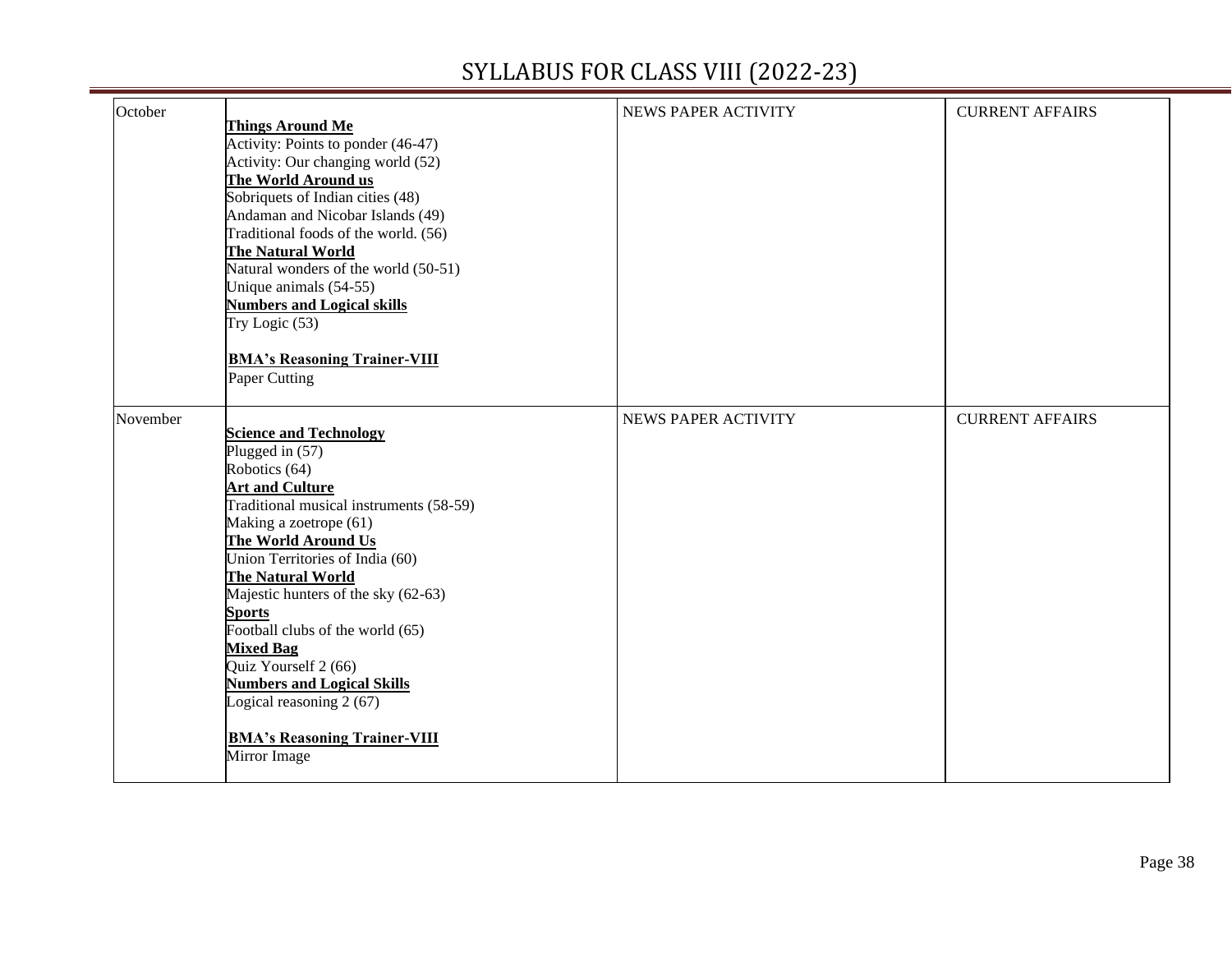| December |                                                      | NEWS PAPER ACTIVITY | <b>CURRENT AFFAIRS</b> |
|----------|------------------------------------------------------|---------------------|------------------------|
|          | The World Around Us                                  |                     |                        |
|          | Women of substance (68)                              |                     |                        |
|          | The sari story $(69)$                                |                     |                        |
|          | Ruling the world (71)                                |                     |                        |
|          | Global Indian achievers (74)                         |                     |                        |
|          | Cities with a glorious past (80)                     |                     |                        |
|          | Visiting the northeast (82)                          |                     |                        |
|          | <b>Science and Technology</b>                        |                     |                        |
|          | Insect myths (70)                                    |                     |                        |
|          | In your genes $(72-73)$                              |                     |                        |
|          | Medical discoveries (76-77)                          |                     |                        |
|          | Technology Today (81)                                |                     |                        |
|          | Hybrid cars (83)                                     |                     |                        |
|          | <b>Art and Culture</b>                               |                     |                        |
|          | Photofinish (75)                                     |                     |                        |
|          | <b>Numbers and Logical Skills</b>                    |                     |                        |
|          | Puzzles (78)                                         |                     |                        |
|          | <b>Language and Literature</b>                       |                     |                        |
|          | Fun with Idioms (79)                                 |                     |                        |
|          | <b>BMA's Reasoning Trainer-VIII</b><br>Cubes in Dice |                     |                        |
|          |                                                      |                     |                        |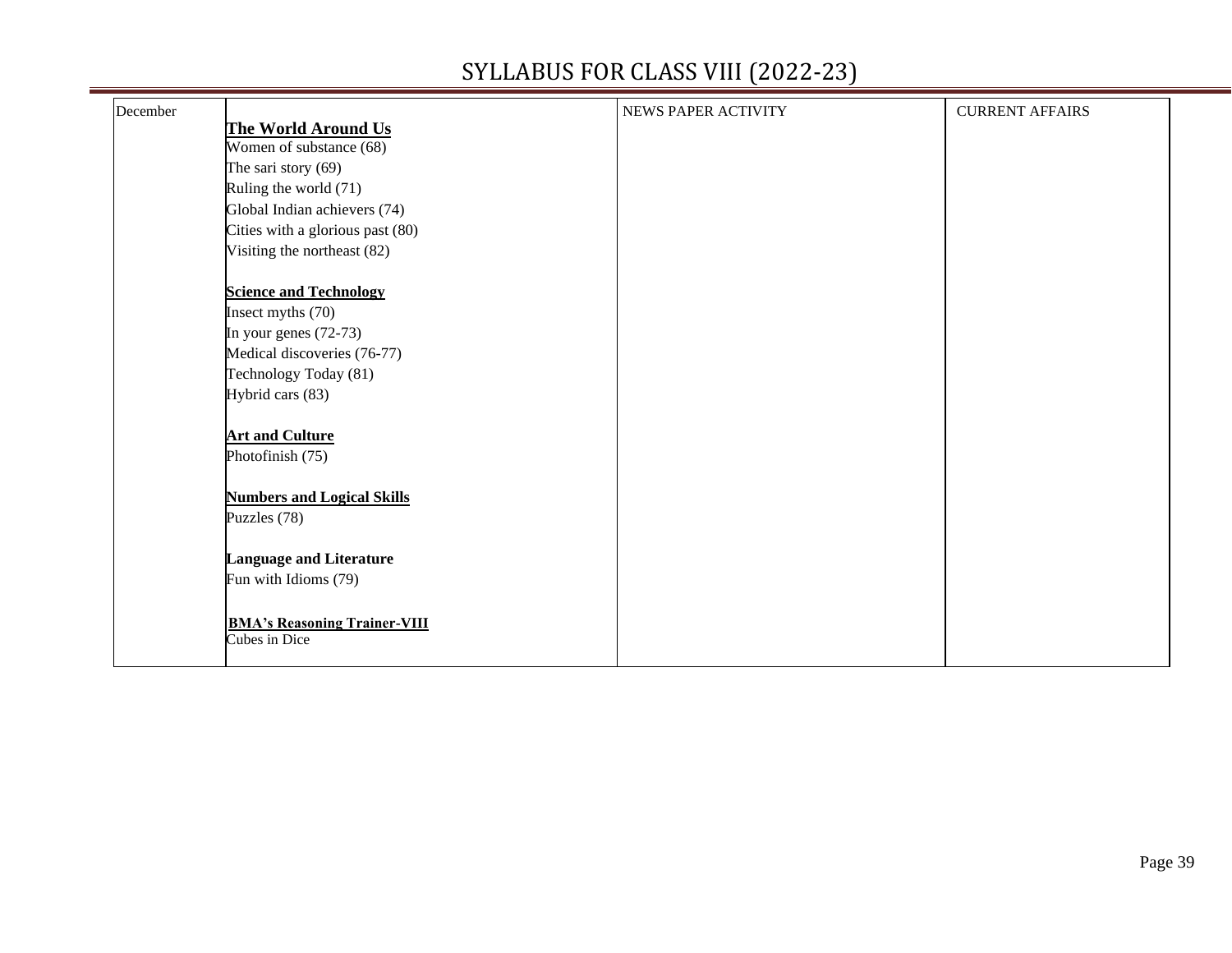| January  | The World Around Us                 | NEWS PAPER ACTIVITY | <b>CURRENT AFFAIRS</b> |
|----------|-------------------------------------|---------------------|------------------------|
|          | Stories in sculpture (84)           |                     |                        |
|          | Famous battles (89)                 |                     |                        |
|          | <b>Things Around Me</b>             |                     |                        |
|          | Know your games (85)                |                     |                        |
|          | <b>Language and Literature</b>      |                     |                        |
|          | Famous Indian authors (86)          |                     |                        |
|          | <b>Science and Technology</b>       |                     |                        |
|          | Net savvy (87)                      |                     |                        |
|          | <b>Art and Culture</b>              |                     |                        |
|          | Bringing fantasy alive (88)         |                     |                        |
|          | <b>Mixed Bag</b>                    |                     |                        |
|          | Quiz yourself 3 (90)                |                     |                        |
|          | Model Test paper 2 (92)             |                     |                        |
|          |                                     |                     |                        |
|          | <b>BMA's Reasoning Trainer-VIII</b> |                     |                        |
|          | <b>Analytical Reasoning</b>         |                     |                        |
| February | <b>ANNUAL EXAMINATION</b>           |                     |                        |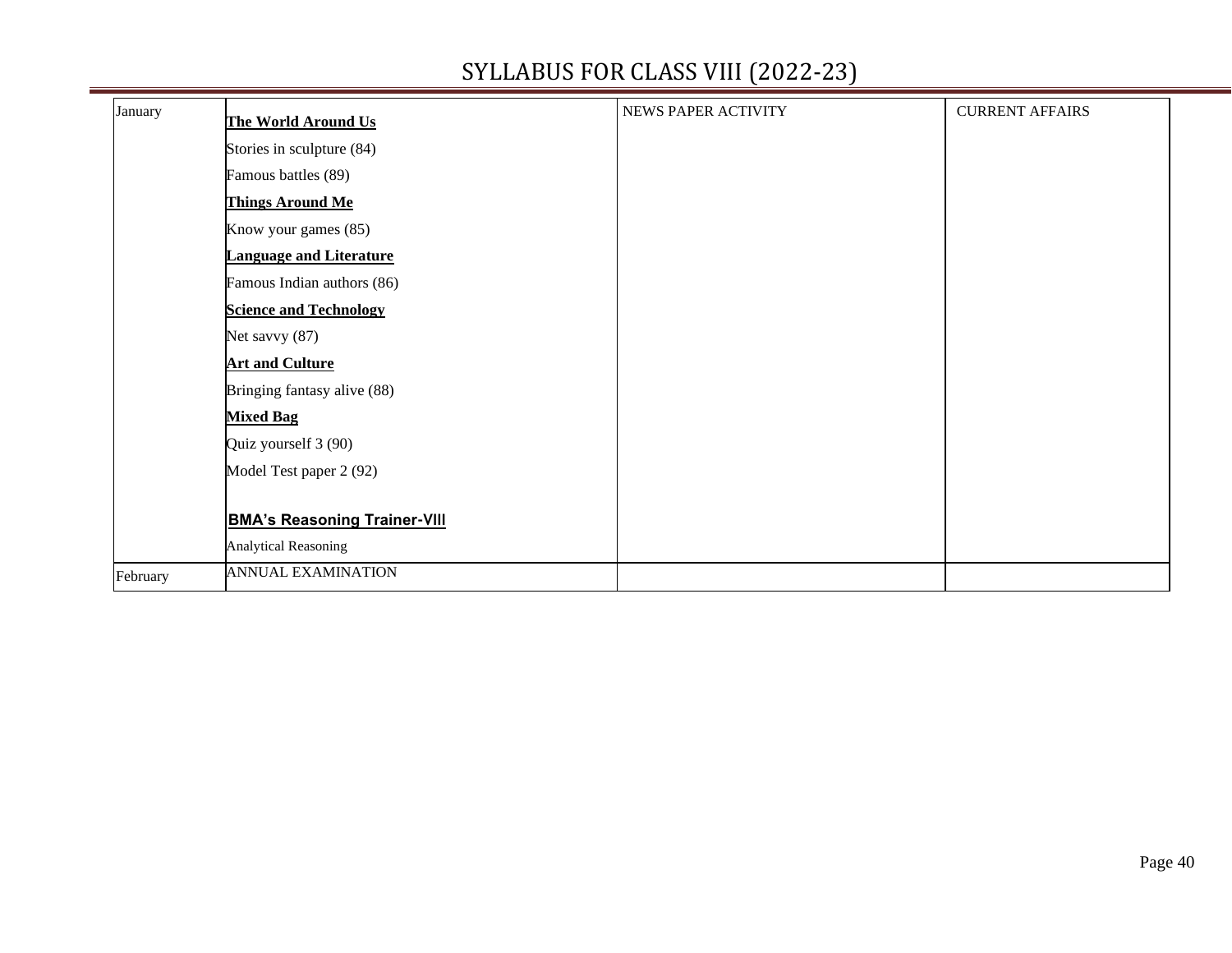# **COMPUTER**

| <b>Month</b>                 | <b>Chapter name</b>                                 | <b>Learning Outcomes</b>                                                   |
|------------------------------|-----------------------------------------------------|----------------------------------------------------------------------------|
| April                        | Chapter -1 Introduction to Artificial Intelligence  | Student will able to understand about AI and its classification of AI      |
| June                         | Chapter-2AI Domain and Human-Machine interaction    | Student will able to learn about data, computer vision & NLP in AI         |
| July                         | Chapter-3 Introduction to Smart Cities              | Student will be able to understand the concept of Smart cities and smart   |
|                              | <b>Chapter-4 Introduction to Smart Schools</b>      | schools                                                                    |
| August                       | Chapter-11 Basics of Python                         | Student will learn about variable, keywords and control flow statement in  |
|                              | <b>Chapter-12 Control Flow Statements</b>           | python.                                                                    |
| September                    | <b>Mid Term Exam</b>                                |                                                                            |
| October                      | <b>Chapter -5 Introduction To Smart Homes</b>       | Students will able to understand the concept of smart homes and about      |
|                              | <b>Chapter -6 Sustainable Development Goals</b>     | sustainable development in context of AI                                   |
| November                     | Chapter-7 Applications of AI in Vatious Fields      | Students will be able to understand various applications and careers of AI |
|                              | Chapter 8 Careers in AI                             |                                                                            |
| December                     | Chapter -9 Ethical concerns related to AI Access    | Students will be able to understand ethical concerns of AI access and      |
|                              | Chapter -10 Ethical concerns related to AI Adoption | adoption                                                                   |
| January                      | Chapter – 11 Demo Projects                          | Students will create projects                                              |
| $February -$<br><b>March</b> | - Final Exam                                        | - Revision                                                                 |